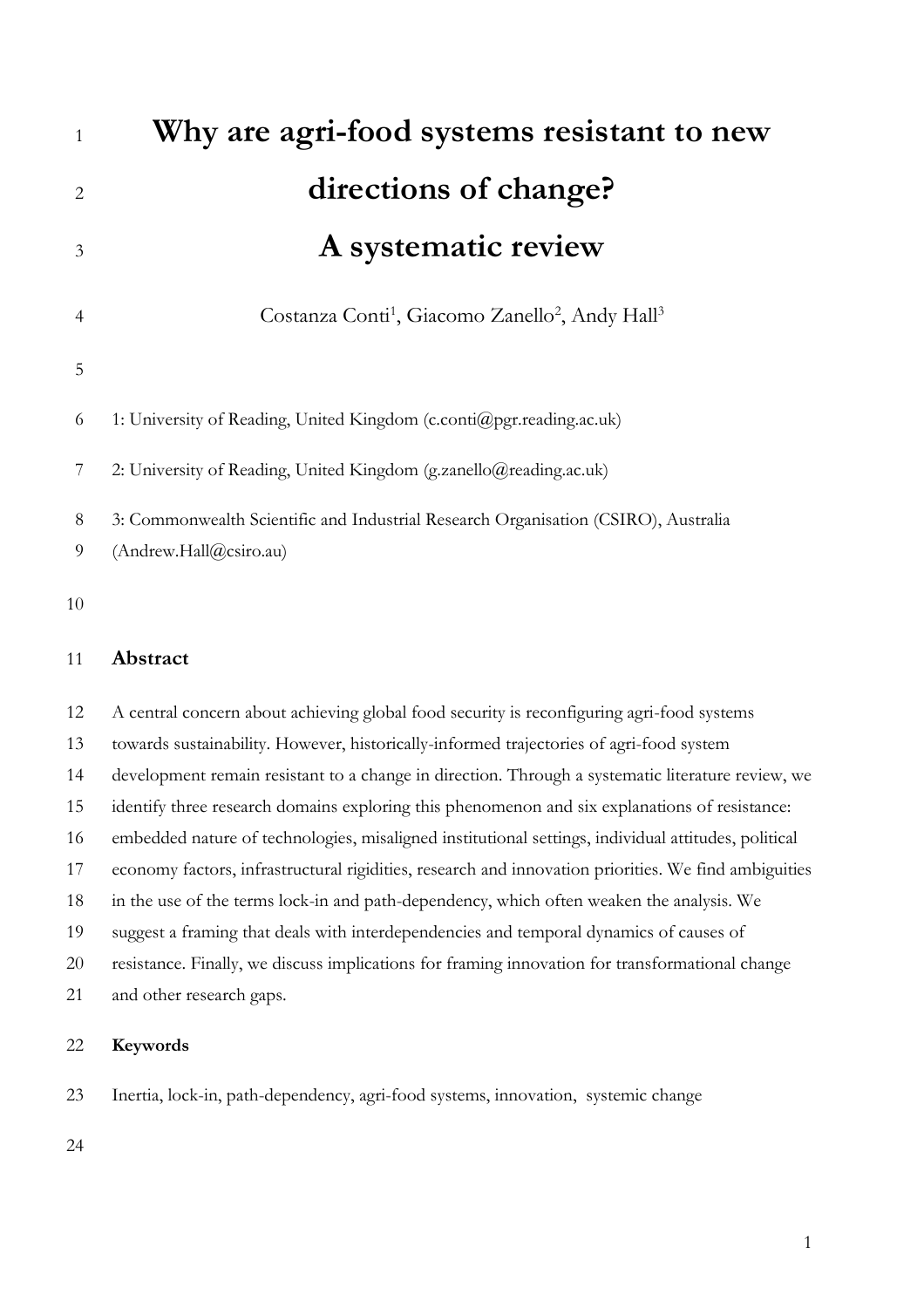### **1 Introduction**

 It is increasingly clear that agri-food systems have evolved in unsustainable directions over the last fifty years (De Schutter, 2017). A central concern in recent debates about achieving global 4 food security is the need to reconfigure and transform agri-food systems<sup>1</sup> in a way that is better aligned with aspirations for sustainable and socially inclusive patterns of food production and consumption (Caron et al., 2018; Fanzo et al., 2020; FAO, 2018; Herrero et al., 2021). The need for new directions is evidenced by the persistence of environmentally damaging agriculture and 8 food practices (CCAFS, 2020; Kopittke et al., 2019) and by the prevalence of food insecurity, and malnutrition, particularly in low- and middle-income countries (LMICs) (Oliver *et al.*, 2018; Roser and Ritchie, 2019; Global Nutrition Report, 2020). Shocks ranging from unpredictable changes in climate and unforeseen events such as the Covid-19 pandemic add urgency to the call for new directions. Countries in the Global South suffer most acutely from the inadequacy of current agri-food systems (Thompson and Scoones, 2009; HLPE, 2017). Agri-food systems are not static, but are dynamic and continuously evolving. Yet, a shift in the direction of agri-food systems change towards sustainability remains a distant prospect (Dorninger et al., 2020). Different components of agri-food systems have co-evolved over time, becoming mutually supportive, keeping current production and consumption patterns solidly established and deeply embedded (Lamine et al., 2012). It is the resistance of agri-food systems to detach themselves from the past and change in new directions that is the concern (De Schutter, 2017). This implies a shift from incremental changes within the existing format of agri- food systems to a reformatting of the system itself in order to pursue new objectives such as sustainability, underpinned by new trajectories of innovation and development (Foster et al., 2012; Kuokkanen et al., 2017; van Bers et al., 2019). At the same time, there are concerns that incumbent actors in agri-food systems (in particular powerful players in the global food chains such as large food processors, traders and retailers and big input agribusiness) may maintain, defend, and incrementally improve the existing agri-food system, caring little for sustainability

 Agri-food systems are defined as the "web of actors, processes, and interactions involved in growing, processing, distributing, consuming, and disposing of foods, from the provision of inputs and farmer training, to product packaging and marketing, to waste recycling" (IPES, 2015) . They also include the web of institutional and regulatory frameworks that influence those systems. Agri-food systems are inherently complex, operate at multiple levels of scale (international/national/regional/local) and time (especially in terms of timing of the outcomes) (Hall and Dijkman, 2019).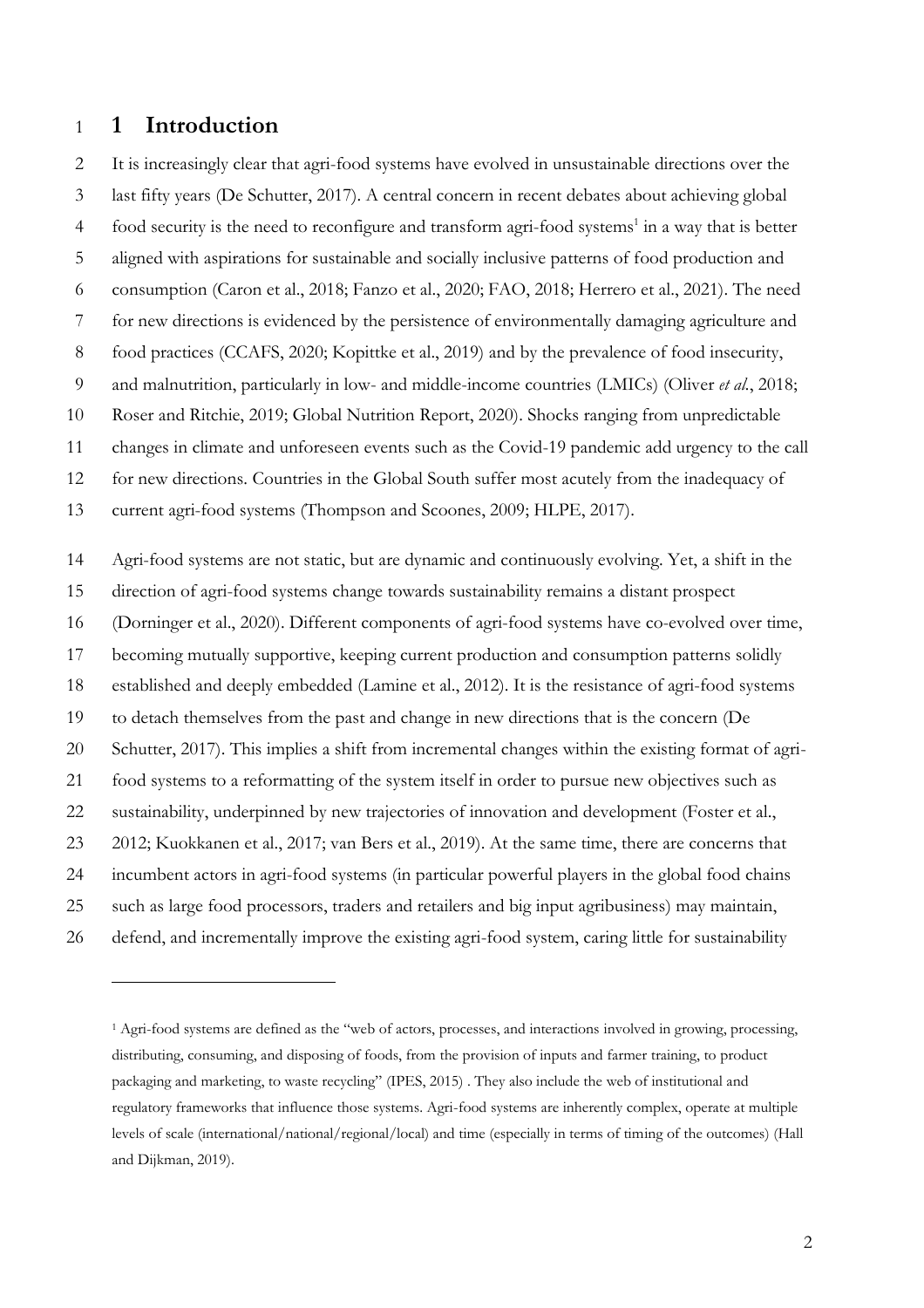objectives that might question the established, and highly profitable industrial food and farming model (De Schutter, 2017; Geels et al., 2017; IPES, 2017, 2016).

 A large body of theory has addressed the question of why domains of economic and social activity tend to proceed along established pathways and directions, and how changes in direction take place (Kemp, 1994; Elzen, Geels and Green, 2004; Geels, 2004; Geels and Kemp, 2007; Magrini *et al.*, 2016). This literature has provided theoretical explanations of (i) the way path dependencies in technology choice and use emerge and reproduce change trajectories (Chhetri et 8 al., 2010; Kemp, 1994; Radulovic, 2005); (ii) the way mutually supporting systems components create "lock-ins" that perpetuate existing directions of innovation (Kuokkanen et al., 2017; M.-B. Magrini et al., 2018b) (iii) and the way inertia in existing systems halts changes towards new directions (Dury et al., 2019a; Leach et al., 2020). These ideas have manifest themselves in the socio-technical transition literature ( Geels, 2002 and 2004; Geels and Kemp, 2007), and more recently, in the sustainability transition literature (V. De Herde et al., 2019; M.-B. Magrini et al., 2018a; Mawois et al., 2019).

More recently there has been a rapid growth in the application of these "transitions"

 perspectives to sustainability concerns in agri-food systems (El Bilali, 2019a). This analysis has stressed the need for agri-food systems to undergo fundamental changes to tackle incumbent challenges (El Bilali, 2019b; Melchior and Newig, 2021). However, debates on resistance of the agri-food system to change in new directions has a longer history in agricultural/farming systems and food policy literature that pre-dates the current upswing in interest in sustainability transitions in agri-food systems. In this literature the focus of attention has been on how changes in production and consumption at farm and other scales can be triggered to achieve different aims – improved productivity, environmental sustainability, food security etc. (Cowan and Gunby, 1996; Ruttan, 1996). This literature has a variety of explanations of resistance to change that range from human-ecology interactions through to more socio-political framings. Even in the contemporary sustainable development literature, there are different views on how resistance to change in direction and nature of the change agenda should be framed (De Schutter, 2017; Stirling, 2014). For example, some reject the idea of transition as an appropriate metaphor for change (in agri-food systems and beyond), taking issues with its perceived focus on technological change presided over by incumbent interests and preferring the metaphor of social transformation , based around wider innovations in social practices as well as technologies, involving more diverse, emergent and unruly political re-alignments that challenge incumbent structures pursuing contending (even unknown) ends (Stirling, 2014). This point of view also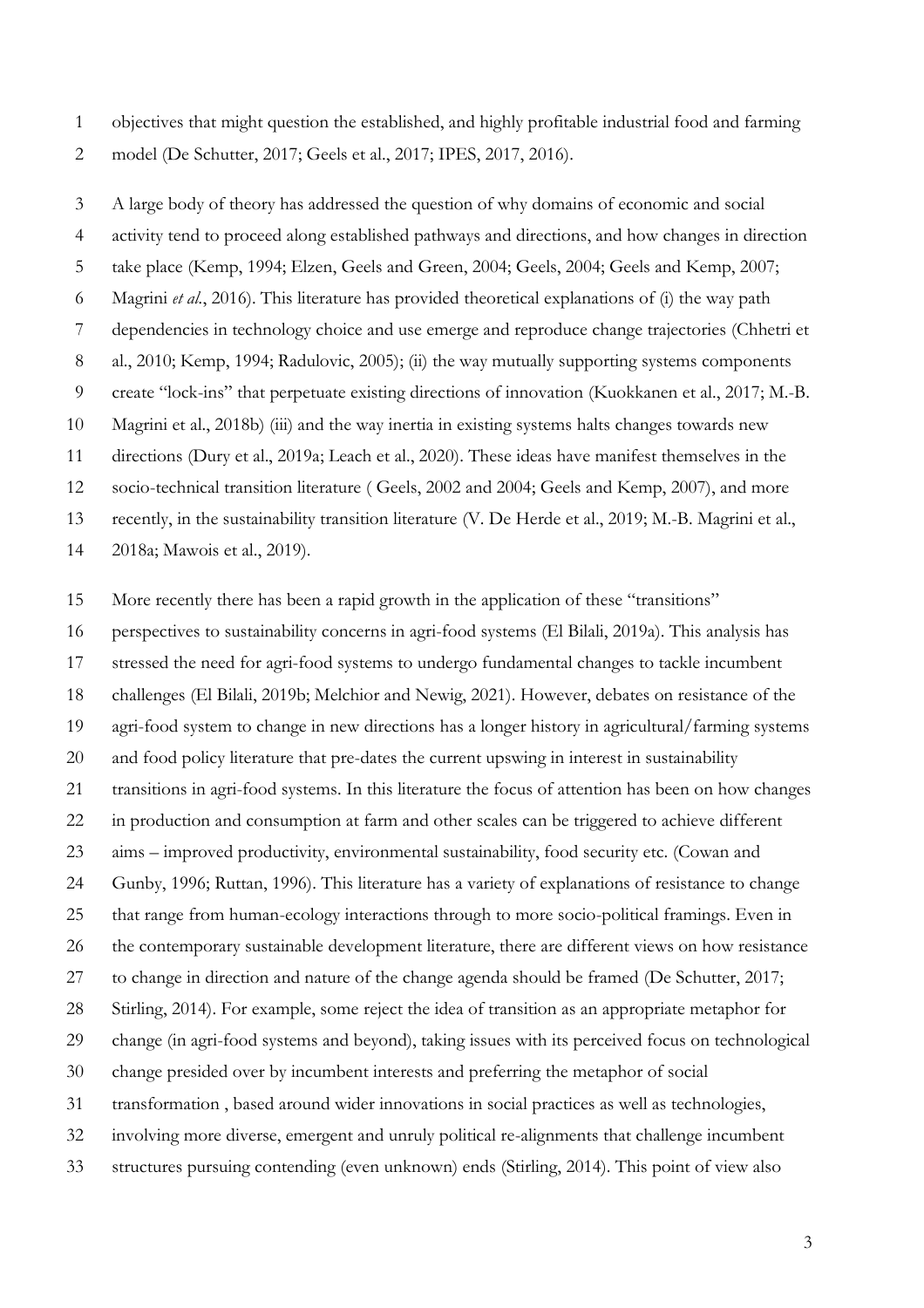underpins a more diverse and pluralistic vision of future agri-food systems with multiple change

- pathways that reflect the values of diverse sets of societal interests (Leach et al., 2010, 2007;
- Mooney et al., 2021). Building on the tradition of research on the power and politics of food
- systems (and development more generally), it proposes a critique of the role of dominant voices
- and expertise in shaping development trajectories that excludes socially and economically
- disadvantaged members of society (Thompson et al., 2007; Thompson and Scoones, 2009; van
- Bers et al., 2019).

 These diverse fields of study have much to say about the nature of resistance to directional change in agri-food systems. However, a clear picture of explanations of resistance to change appears diffuse and even contested. This leaves unanswered questions about how resistance to change in new directions can best be understood and ultimately resolved. To take stock of these debates, old and new, this paper uses a systematic review approach. Its purpose is three-fold. Firstly, to map different domains of research in the agricultural and food research field, to understand how the question of resistance to change is conceptualised. Secondly, to identify different explanations of resistance to change in agri-food systems that emerge across the different bodies of literature. Thirdly, the review is used to identify critical research weakness and gaps that would benefit from further attention.

## **2 Conceptualising resistance to change in systems terms**

 The idea of resistance to change as a systemic phenomenon has its origins in the early 1980s, in the attempt to explain how apparently inferior designs (such as the QWERTY keyboard) (David, 1985) or unsustainable modes of production (Arthur, 1988) became dominant within a society. Studies shows that, once historic circumstances and preliminary strategic choices lead to the establishment of a certain trajectory, a set of coevolving factors builds around and reinforces these choices (e.g. sunk investments costs in certain technologies, capabilities, infrastructural adjustment, institutional and policy conditions – see example in Box 1) (Arthur, 1988; David, 1985; Nelson and Winter, 1982). Thus, the initially set trajectory becomes extremely difficult to dislodge. To describe this phenomenon, researchers employed the concepts of path-dependency and lock-in (David, 1985; Jacquet et al., 2011; Liebowitz and Margolis, 1995; McGuire, 2008). Lock-ins are"blockages" that lead to the exclusion of competing views and practices, making the system "blind" to possible alternatives and keeping it moving on the established trajectory (Della Rossa et al., 2020; Feyereisen et al., 2017; Rudolf Messner et al., 2021). Path- dependency is used to express that "history matters", describing how initial choices in the past influences present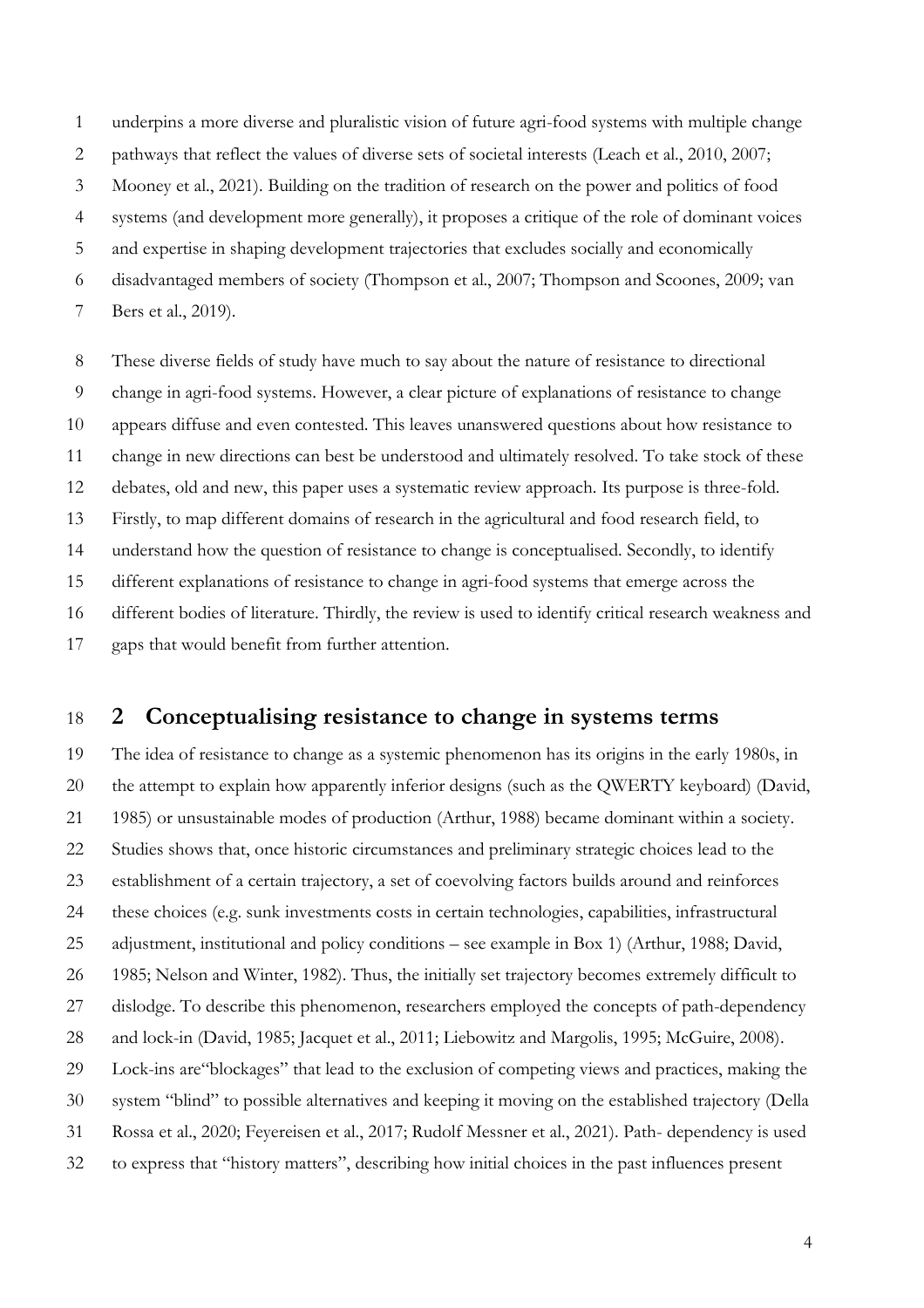decisions – or "initial moves in one direction elicit further moves in that same direction" (Kay, 2003). More recently, the term "inertia" has also surfaced in social sciences (Stål, 2015), to describe a disinclination towards change in agri-food. It is used in a complementary and overlapping manner to the idea of lock-in and path-dependency: at individual level, it is used interchangeably with "lock-in" to describe individuals' disinclination towards change (Tonkin et al., 2018; Yen, 2018); at system level, it is often used as a synonym of path-dependency, to indicate how routines, social habits, infrastructure, organisational logics etc. slow or sometimes halt a change in direction in agri-food systems (Dury et al., 2019a; Leach et al., 2020). Box 1 uses the example of the dominance of pesticide-related technologies to illustrate how these phenomena work together in causing resistance to changing to new directions in the agri-food systems.

 Over the years, these three terms became more popular in the literature, to explain systemic resistances in the agriculture and food sector (Baret, 2017; Oliver et al., 2018b; Rønningen et al., 2021). Yet, to date, these phenomena remain ill-defined and under-investigated in the agri-food sectors compared to others (such as energy and transport) (Ronningen et al., 2021). This provides a rationale for conducting this systematic review.

## **[Box 1 about here]**

## **3 Methodology**

 This research adopts a systemic review approach to map old and new debates around resistance to change in agri-food system. We chose 1970 as starting year for our systematic review, for two reasons: i) the literature around the sustainability of agriculture and food production and consumption emerged in the 1970s (and around sustainability more in general) (Yeh, 2019) and ii) the first conceptualisations of path-dependencies, lock-ins and inertia started taking roots in the 1980s (David, 1985; Liebowitz and Margolis, 1995; McGuire, 2008). The flowchart below (Figure 1) outlines the key choices (keywords, databases, type of publications, language and start year) and steps for our systematic review. Additional information can be found in the Supplementary Material.

## **[Figure 1 about here]**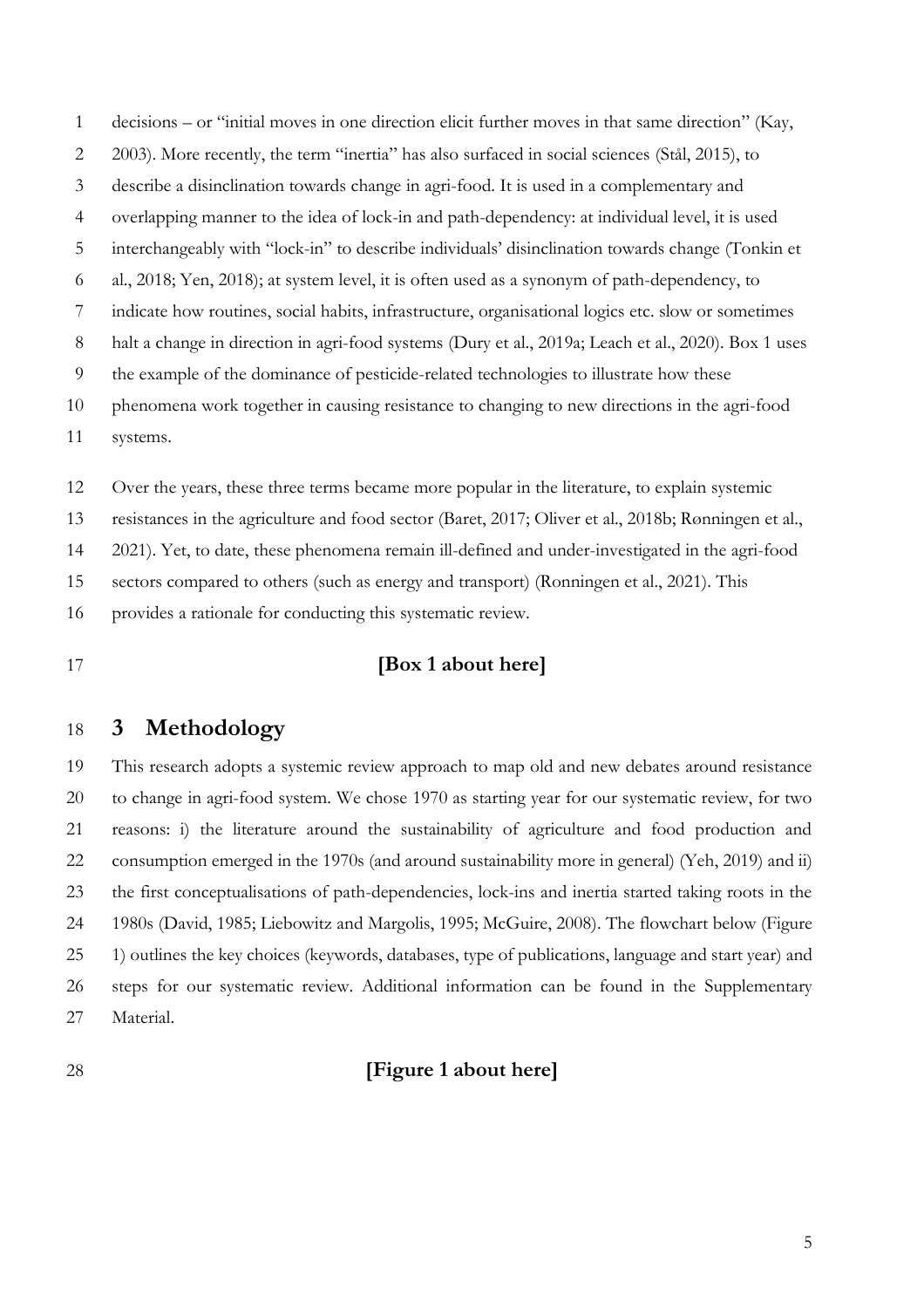### **4 Results**

#### **4.1 The literature landscape**

 From the systematic screening of the literature, 122 publications were selected. Most of the publications are peer-reviewed journal articles (108), 7 are reports, 3 are books or book chapters, 3 are conference papers, and 1 is a working paper. The review reveals that there has been a gradual increase in interest towards the study's topic over the years, with more than 70% of the total papers published after January 2015. The two oldest publication dated to 1996 (Cowan and Gunby, 1996; Ruttan, 1996). If this finding seemingly contradicted our initial assumption implying that the discourse around path-dependencies, lock-ins and inertia started in the 80s (David, 1985; Liebowitz and Margolis, 1995; McGuire, 2008), this was however, explained by the fact that these concepts were initially employed to refer to the industry or energy sector, and only a decade later appeared in the agricultural context (Huyghe and Brummer, 2014). Several sources among the shortlisted publication confirmed this finding (Jacquet et al., 2011; Le Velly et al., 2020; Morel et al., 2020). Besides, of the publications having a specific geographical focus (25 have none), almost 75% investigates path-dependencies, lock-ins and inertia in High-Income countries.

 Another point worthy of notice was the use of the keywords in the selected documents. 'Inertia' was, overall, usually referred mostly to consumers' attitudes and purchasing patterns (Yen, 2018) (Chen et al., 2021). The term was only marginally used to describe resistance to change at the system level (Dury et al., 2019b). In this case, it was mostly referred to policies (e.g. policy inertia) (Henke et al., 2018; S. Ng et al., 2021; Thow et al., 2016). More ambiguous was however the use of 'path-dependencies' and 'lock-ins'. The two terms were used almost interchangeably (Berkhout and Carrillo-Hermosilla, 2002; Chhetri et al., 2010; Kay, 2003). Despite the existence of clear definitions discussed in Section 2, it remained unclear in the literature reviewed whether 25 lock-ins are a result of path dependency, or whether path dependency is a type of lock-in<sup>2</sup>. This

 For instance, (Morel et al., 2020) explains how different elements of food systems have co-evolved historically and reinforce one another, arguing that they result "in the system's perpetuation and stability (lock-in)". In contrast, an IPES report categorizes path-dependency as a particular type of lock-in (IPES, 2016, p. 45). Many similar examples can be found in the literature.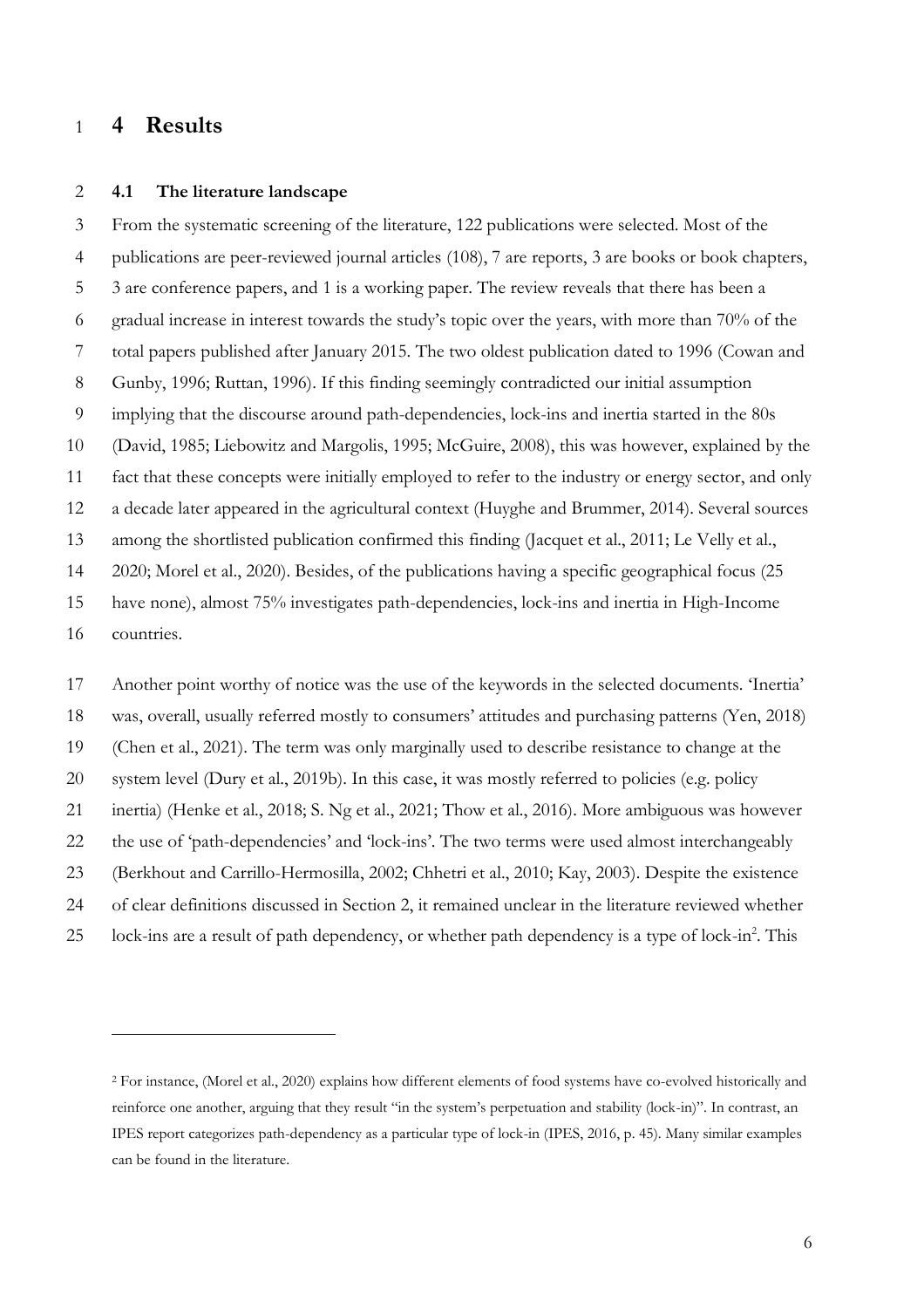finding will be further explored in the discussion. For the analysis of the results, we attempted to keep the terminology used in the original cited document whenever possible.

#### **4.2 Research domains around resistance to change in direction agri-food systems**

 The review reveals that the debate around resistance to change in agri-food systems resides in three distinct research domains: the agricultural systems (AS), the food system (FS), and the socio-technical systems (STS) research domain. Despite complimentary and sometimes overlapping interests, these domains have distinct differences in terms of i) conceptual underpinnings; ii) scope and focus; iii) methodological approaches and iv) the core objectives of change explored. These distinctions are illustrated in Table 1, together with key references identified for each research domain. The explainations of resistance as mentioned in the different domains are detailed in Table 2.

 **The agricultural systems research domain.** The focus in this research domain is understanding how agricultural systems can be adapted to achieve different goals. Building on various stands of systems theory, its core conceptual proposition is that changes in agricultural production patterns are determined by a set of interconnected elements, namely: ecological processes and resources, knowledge and technology processes and resources (including, extension services and agricultural research, input suppliers, but also farmer knowledge), market processes and resources (input and outputs markets and patterns of demand) and policies and regulations. Farmers' behaviour and farm-scale processes in relation to technological change are often central to the analysis. Initially, the primary concern of this research domain focused on how to increase agricultural production (mainly through technological improvements). However, the purpose of systems adaptation has expanded to include environmentally sustainable patterns of practice and adapting systems to better cope with unpredictable shocks (e.g. climate-related hazards). Within this research domain, the main explanation of resistance to change focuses on patterns of technology (Table 2) as the cause of lock-ins that, by favouring established production patterns, create path dependencies. Technological change is a core object of interest, but increasingly this is seen as an issue of co-innovation with farmers rather than technology transfer from research.

 **The food systems research domain.** The focus of this domain is understanding the macro- level factors that shape food-related challenges and the way policy, governance and other institutional reforms can be better aligned to address challenges. Building on political economy and systems theories, its core conceptual proposition is that (i) food security and nutritional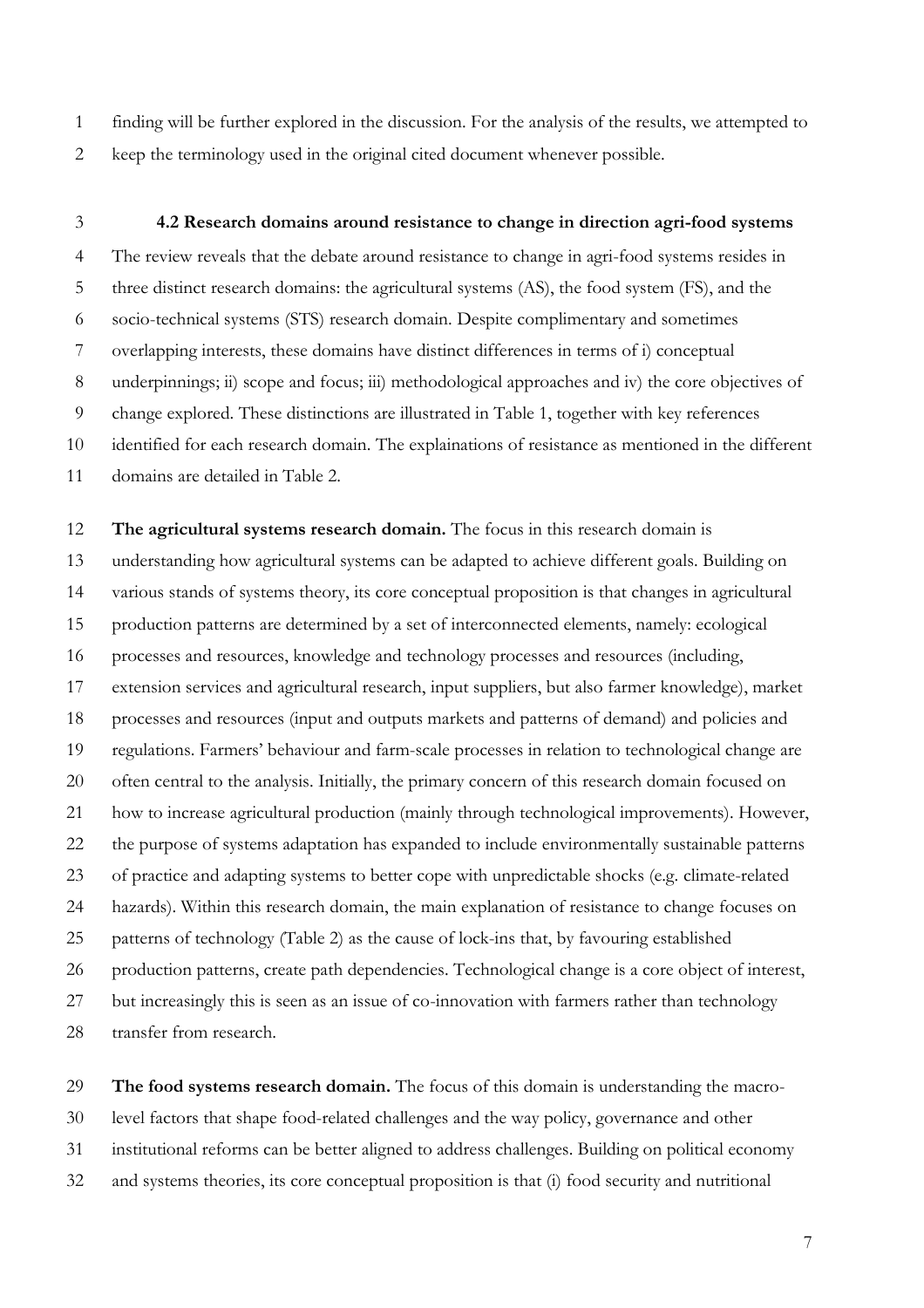outcomes emerge from the (inter)relations between agriculture, industries, economies, ecology and society, and health (Sobal et al., 1998); and (ii) issues of power and politics tend to skew food production and consumption outcome in favour of incumbent interests to the detriment of the most disadvantaged in society. The analysis adopts a systems boundaries approach that encompasses both production and consumption dynamics at national and even global scales. Understanding factors that reinforce the unsustainable direction of agri-food systems development is a core concern as are enquiries that explore how agri-food systems governance and policy can become more inclusive and democratic (Thompson *et al.*, 2007; IPES, 2015, 2016; Oliver *et al.*, 2018). Within this research domain, explanations of resistance to change focus on patterns of power and politics as lock-ins. The main explanation of resistance discussed in this research domain points out how patterns of politics and power engender a lock-in that, by favouring established food production and consumption patterns, creates path dependency in agri-food systems. Technology and innovation are recognised as important, but do not take centre stage (Table 2).

 **The socio-technical systems research domain.** The focus of this domain revolves around the question of how to enable the profound changes in systems needed to lead societies to transition -or transform- towards different (more sustainable) social and economic objectives. This research domain stems from evolutionary economics and complex systems approach, but finds its deepest roots in science, technology and innovation studies, and in the empirical research on 20 infrastructures and system provisions (Grin et al., 2010) (Frank W Geels, 2002). Its core conceptual proposition is the idea that the embedding and co-evolution of technology with its 22 social, institutional, infrastructural, policy and political context in a "socio-technological regime<sup>3</sup>" causes path dependencies in technology choice and innovation trajectories. A key framework is the Multi-Level Perspective (Geels, 2002, 2004), that frame changes in innovation direction as a process where niche level innovations (protected spaces where innovation initially emerges) can disrupt incumbent regimes as part of a transition process. This perspective also places great emphasis on the centrality of agency to open the way to alternative paths of development, (see

<sup>&</sup>lt;sup>3</sup> A socio-technical regime has been defined by Geels as " the deep structure that accounts for the stability of an existing socio-technical system. It refers to the semi-coherent set of rules that orient and coordinate the activities of the social groups that reproduce the various elements of socio-technical systems" (Geels, 2011).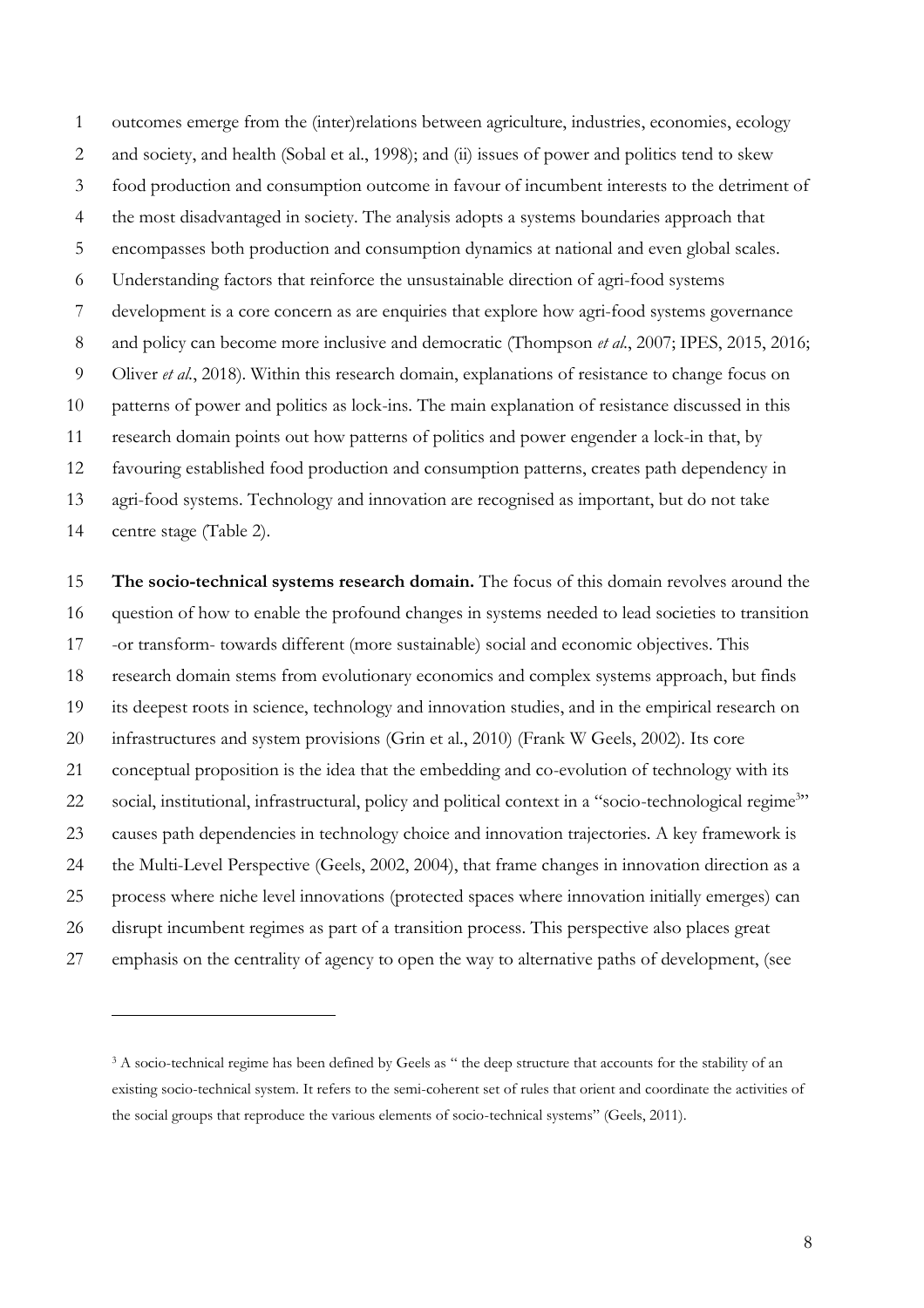for instance (Wiskerke and Roep, 2007; Lamine *et al.*, 2012; De Herde, Maréchal and Baret, 2 2019). Within this research domain, the main explanation of resistance to change focuses on multiple lock-ins that interplay at multiple levels, create innovation path-dependencies misaligned

to sustainability and other unmet development aspirations. Technological change is a core object

of interest but is understood to be part of a much less bounded social and political change

process.

### **[Table 1 about here]**

#### **4.2 Explanations of resistance to directionality changes in agri-food systems**

The analysis of the research domains reveals the existence of different explanations of resistance

to a change in direction in agri-food systems. Six thematic explanations of resistance emerge

from this analysis: (i) technological persistence; (ii) misaligned institutional settings, policies and

incentives; (iii) attitudes and cultures that cause aversion to change; (iv) political economy factors

that skew the direction of change; (v) infrastructure rigidities; and (vi) research priorities,

practices and dominant innovation narratives misaligned to the transformational change agenda

(Table 2). Its is acknowledged these 6 themes are presented explanations of resistance, these can

also be considered as objects of change that can lead to better system performance: i.e. changes

in technology can lead to sustainable innovation, and so on. Understanding how these different

factors cause resistance to change is a foundation for addressing these as objectives of change.

#### **[Table 2 about here]**

## **4.2.1 Dominant technologies persist at the expense of better alternatives because they are socially embedded**

 77 publications discuss the role of technology in explaining resistance to change in agri-food systems. This is a frequent theme within the AS and STS domain, and relatively less in the FS literature. This literature discusses why technologies persist in agri-food systems even when alternatives better aligned with sustainability and other economic and social development outcomes exist (M Farstad et al., 2020; M.-B. Magrini et al., 2018b; Ruttan, 1996; Sutherland et al., 2012; Wilson and Tisdell, 2001). This phenomena is described using the terminology of "technology lock-in", denoting the way that once established, technology can block alternative technologies and development pathways and induce path dependency (Newton et al., 2020) (Desquilbet et al., 2019; Jacquet et al., 2011; Luna, 2020; Pradhan and Mukherjee, 2018) (Bonke and Musshoff, 2020). The explanation of the causes of this phenomena is that, once a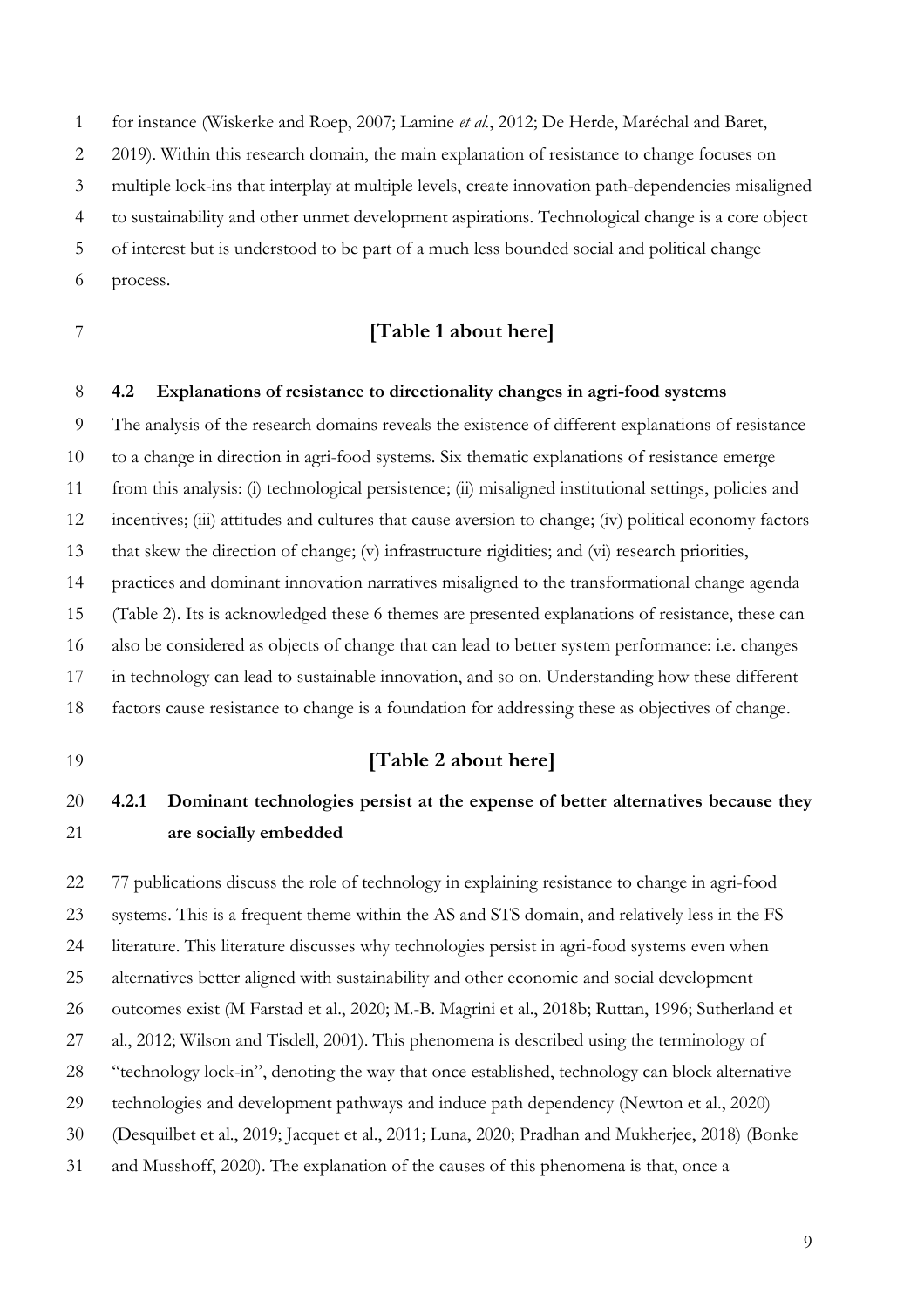technology is chosen, farmers and other agri-food system players develop new skills and knowledge that allows them to employ the technology, creating a mutually reinforcing mechanism in which cognitive routines, practices, learning patterns and experiences become entrenched with the technology, making it a deeply socially embedded practice (Bonke and Musshoff, 2020; Bruce and Spinardi, 2018; Burton and Farstad, 2020). At the same time, policy and institutional settings adapt to support the use of technology and infrastructure and production modes build around it, thus making patterns of technology use a reinforcing factor for its continuous use (M. Farstad et al., 2020; Huyghe and Brummer, 2014; M. B. Magrini et al., 2018; Morel et al., 2020). For example, chemical control of pests, weeds and diseases has become a well-established and persitant practice enabled by input supply chains, patterns of regulation and trust, and market acceptability. Alternatives such as integrated pest management exist, but barriers to adoption include acquiring new skills, the adaptation of existing farming practices, investment in new equipment and misaligned regulatory and price incentives (Bakker et al., 2020; Bardsley et al., 2018; Barnes et al., 2016; Flor et al., 2019, 2020; M. B. Magrini et al., 2018;

Wagner et al., 2016; Wilson and Tisdell, 2001).

#### **4.2.2 Institutions and policies create incentives misaligned to new change directions**

17 65 shortlisted publications explore the role of institutions<sup>4</sup> as an explanation of resistance to change in the direction in agri-food systems. This explanation, mostly explored within the FS and STS research domain, hinges on the recognition that institutions form a broad array of formal and informal rules, practices and norms that shape individual and organisational behaviour (Alpha and Fouilleux, 2018; Leta et al., 2020; R. Messner et al., 2021; E Zukauskaite and Moodysson, 2016a). Specific institutions, such Intellectual Property rights or food labelling regulations, are examples of institutions as lock-ins, incentivising certain forms of behaviour (Feyereisen et al., 2017; IPES, 2017, 2016; S. Ng et al., 2021; C. Russell et al., 2020) More often the institutional setting comprising of a cluster of policies, regulations and norms that block (lock-in) agri-food systems from pursuing new directions (R. Messner et al., 2021; Turner et al.,

<sup>&</sup>lt;sup>4</sup> The term institutions is used here to intend costums and norms as well as formal rules. Formal institutions are rules designed and enforced by the government (such as constitutions, laws, property rights). Informal institutions are traditions or cultural and social norms that influence/constrain individual behaviours (Leta et al., 2020; Williamson, 2009, 2000).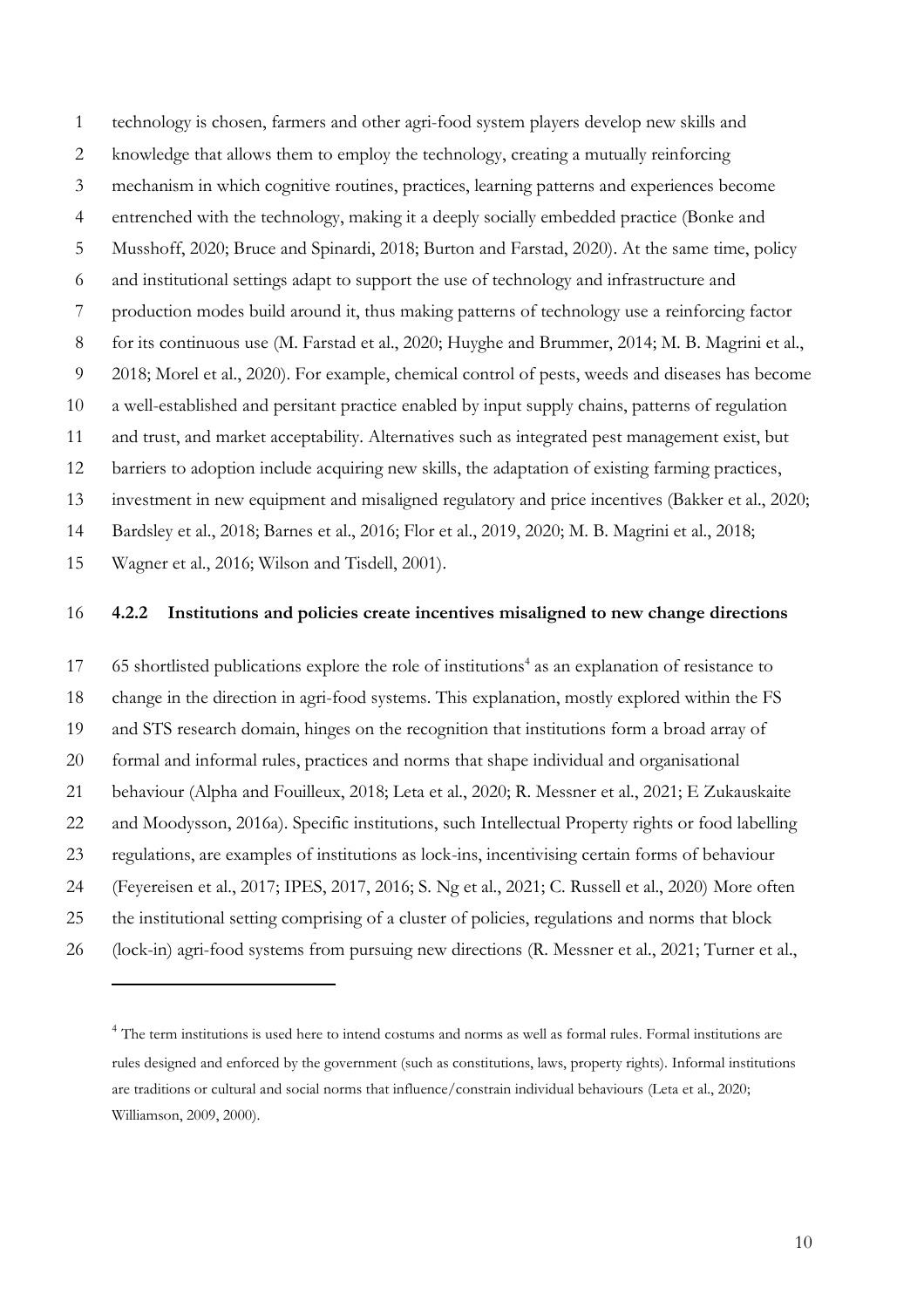2016; van Bers et al., 2019; E Zukauskaite and Moodysson, 2016a). For example, a paper investigating the diversification of cropping systems in France shows how a shift from major crops such as wheat, corn, and soy to more diversified cropping systems -which would enhance ecosystem services - is hampered by institutional settings. These settings do not support diversification as they have i) historically supported wheat prices (instead of, for instance, legumes prices) and ii) established different tariffs barriers for different species (favouring wheat) and iii) provided stable, clear and legible collective rules for major crop species to the detriment of minor ones (M. B. Magrini et al., 2018).

 Institutional explanations also explore the phenomena of path dependency of broader institutional settings themselves, which in turn causes the persistence of lock-in of the type discussed above and, in so doing, causes the path dependency of agri-food systems. This is discussed in terms of path-dependency and inertia to depict how once certain institutions are in place, they co-evolve with the system – and system actors- to support the initially established trajectory of development (Kimmich, 2016; Klimek and Hansen, 2017; Leta et al., 2020; Oliver et al., 2018; Thow et al., 2016; Van Assche et al., 2014; E Zukauskaite and Moodysson, 2016b). For example, a case study in the Czech Republic offered important insights to understand how path- dependencies in the institutions are at the same time long-lasting and deeply concealed. The study described how the institutional set-up established while the country still belonged to the Soviet bloc, has engendered a deeply concealed path-dependency that remains even now that the country is part of the European Union (Orderud and Polickova-Dobiasova, 2010). The authors showed how environmentally damaging farming practices, previously legitimated by the achievement of production targets set by the state, are now legitimated by profitability targets. Thus, even if the institutional set-up has changed, this change was incremental, as it built on the existing trajectories of development (e.g. based on non-sustainable practices) instead of promoting a directionality shift (e.g. towards sustainable production modes). Path-dependency depicts how the "new" institutions are in truth built on the old ones, which still linger on but are *"wrapped in new clothing"*.

- 
- Several studies analysed path-dependencies in policies (Baret, 2017; Benoit and Patsias, 2017; de
- Krom and Muilwijk, 2019; Engström et al., 2008; Kickert and van der Meer, 2011; S Ng et al.,
- 2021; Rutz et al., 2014; Thow et al., 2016). The studies highlighted how "today's policy issues
- find their origin in critical historical moments that create their own path-dependent political
- processes that are resistant to change" (van Bers et al., 2019). It is argued that " past policy
- adoption explain future plans as evidence of path dependency" (Chavez and Perz, 2013) with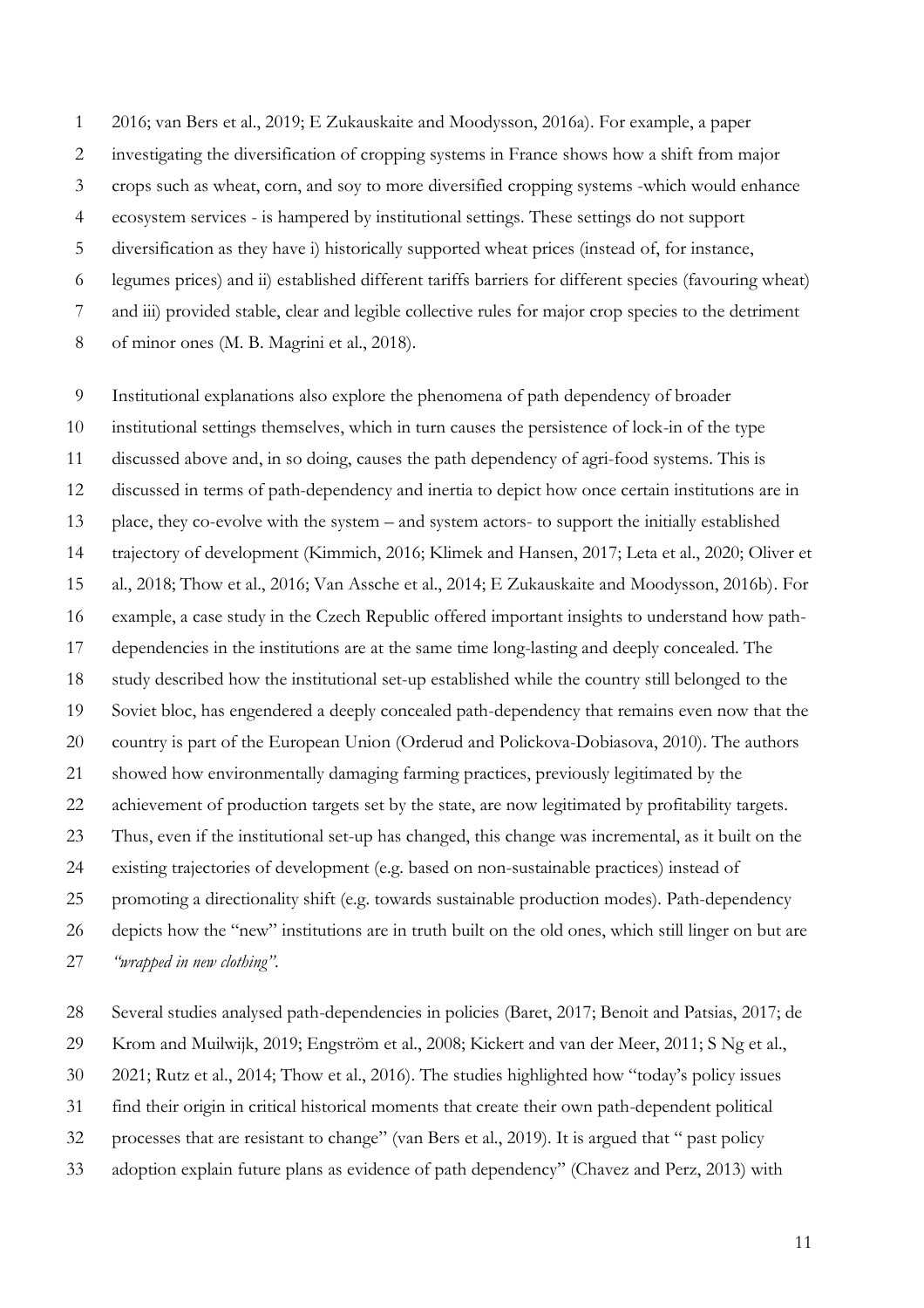policies that tend to follow the path set at their creation (Lǎşan, 2012)*.* Ample attention was also

- given to the European Common Agricultural Policy (CAP), as a policy that suffers from
- persistent path-dependencies which hampers major policy shifts to different production

trajectories (Benoit and Patsias, 2017; Henke et al., 2018; Kay, 2003; Kuhmonen, 2018; Lǎşan,

2012; Rac et al., 2020; Rutz et al., 2014). A recent study from Rac et al. (2020)showed that the

decision-making processes within the 2018 CAP reform is "too strongly influenced by

agricultural stakeholders who favour the *status quo"* and thus fails to meet the call from the public

for an environmentally stronger policy.

#### **4.2.3 Attitudes and cultures that cause aversion to change**

 59 publications discuss how attitudinal and cultural factors are a key determinant in the propensity of individuals to behave and act differently in relation to technology adoption, food consumption habits, and their willingness to ignore or proactively address negative environmental externalities of agri-food systems. This explainations appears most frequently in publications belonging to the AS and STS research domains, arguing that values, attitudes, cultures create a lock-in that keeps actors stuck in certain production and consumption modes (Barnes et al., 2016; Beilin et al., 2012; Bonke and Musshoff, 2020; V De Herde et al., 2019; Gonçalves et al., 2015; IPES, 2016; Reenberg et al., 2012; Renwick et al., 2019; Stassart and Jamar, 2008; Wilson, 2008). For example, for farmers, this means that after the initial adoption of a certain cropping practice, the practice becomes part of the family tradition, and thus is automatically labelled as the "best" one – even when it endangers negative externalities (Gonçalves et al., 2015). A study in Brazil revealed how field burning practices in are still employed in spite of their negative environmental externalities, as they have become part of the family history, and thus farmers do not want to detach from them.

 Attitudes as a lock-in are also discussed as a cause of path dependency, particularly in relation to risk attitudes of farmers. For example, in the case of resource-poor farmers in developing countries, an initial decision (such as technology adoption) that led to failure can generate path dependency by making the farmer more reluctant to take risks in the future (Yesuf and Bluffstone, 2009). Similarly, when a shock (e.g. a natural hazard) occurs, this can both influence how the farmers will respond to a future shock (Bacon et al., 2017), but also shape later decisions in other matters, as the farmer will be affected by the shock for some time after it happened, and even more so if the farmer is resource poor (Molla et al., 2020).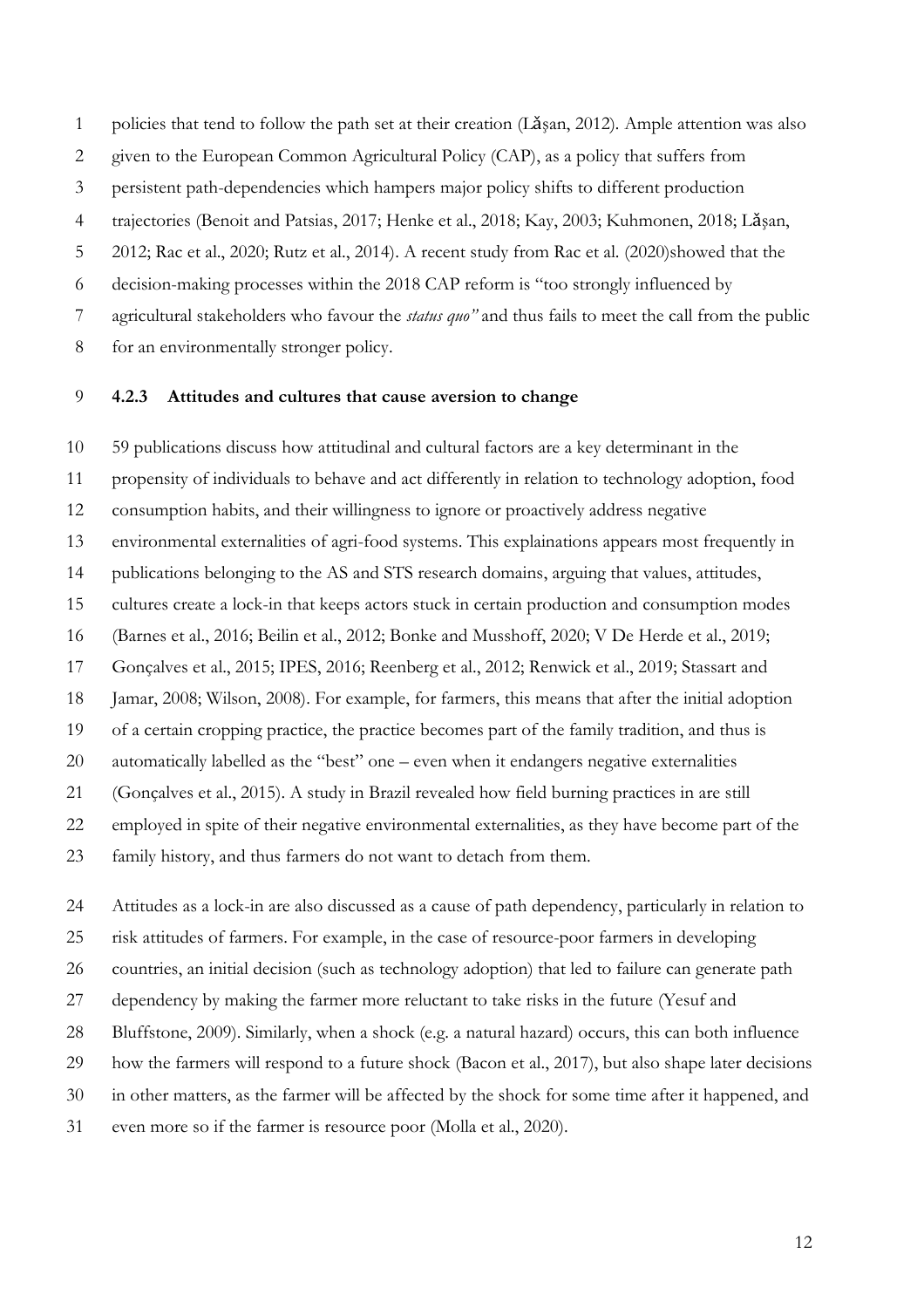Findings also show how attitudinal and cultural drivers create inertia among consumers (Chen et al., 2021; Jacobsen and Dulsrud, 2007; Obih and Baiyegunhi, 2017; Webb and Byrd-Bredbenner, 2015; Yen, 2018), keeping them "stuck" along certain patterns of consumption. For example, the decision to purchase and consume food is influenced by "cultural understandings" (Rudolf Messner et al., 2021), values and habits which are part of the individual's lifestyle – creating patterns of purchase that align and reinforce a particular trajectory (i.e. consumerism) of production and consumption (Jacobsen and Dulsrud, 2007). Consumers' attitudes exert influence across the agri-food system as demands often reinforce the industrial agriculture, production-oriented development, demanding that cheap varied food should be made available all year round (IPES, 2016; Messner, Johnson and Richards, 2021), and often preferring processed, imported foods (e.g. snacks and exotic fruits) to locally available, more sustainable alternatives (Obih and Baiyegunhi, 2017; Yen, 2018).

#### **4.2.4 Political economy factors that skew the direction of change**

 Explanations of resistance relating to the political economy of agri-food systems are a central theme within the FS research domain. Central to this explanation is the argument that the political economy of food systems creates a lock-in whereby "powerful actors" (Bui *et al.*, 2019), "power imbalances" (Hale et al., 2021) and "concentrate corporate power" (Clapp and Ruder, 2020) shape the direction of change in ways that support their interests and values and maintain the *status quo*, and that is often misaligned with the transformation of the agri-food system towards more sustainable and inclusive outcomes (Foster et al., 2012; IPES, 2017, 2016, 2015; Oliver et al., 2018; Swinburn, 2019) At a global scale, it is argued that the historical "ascendancy of a corporate food regime" ingrained power imbalances in global supply chains (De Schutter, 2017), and set the global food systems on a path-dependent trajectory where sustainability is far from being the primary concern (O De Schutter, 2017; IPES, 2017, 2016; Murphy et al., 2012; van Bers et al., 2019). Part of this argument suggests that a "concentration of power lock-in" (IPES, 2016) is kept in place through multiple mechanisms. On the one side, the presence of large firms dominating the market increases farmers' reliance on a narrow range of suppliers and buyers, generating a lock-in that i) constrains their choices in terms of what to grow and how to grow, ii) increases their reliance on a given set of available commercial inputs (such as fertilizers or feedstock) and iii) limits their access only to certain sources of energy and financing that (IPES, 2016). On the other hand, large corporations can undermine political priorities and regulatory interventions (Bui et al., 2019; Foster et al., 2012; C Russell et al., 2020). For example, as almost 90% of the global grain trade is controlled by four agribusiness firms – a change in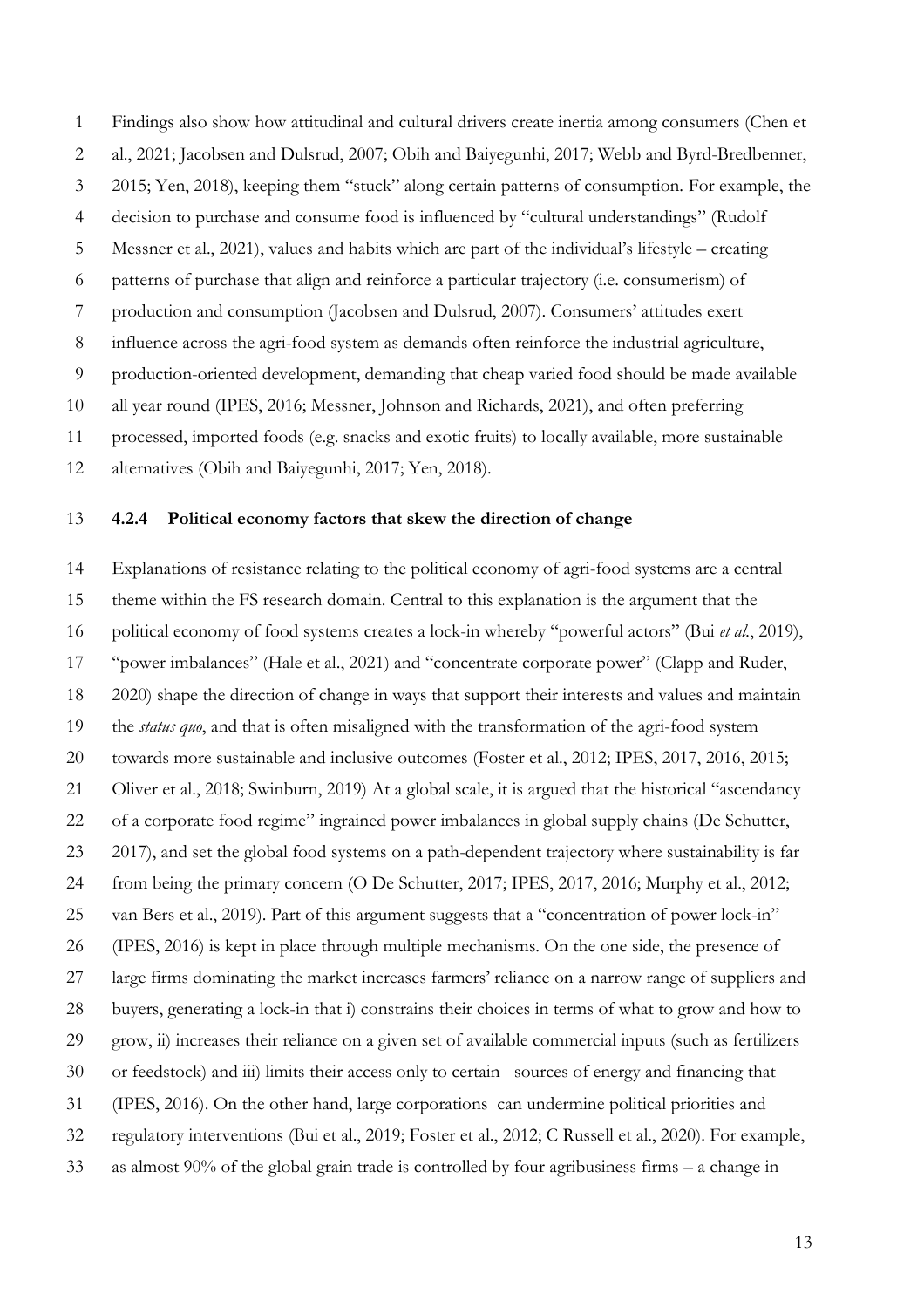sourcing policy by a big corporation might entail a change in regulation across the sector (IPES, 2015; Murphy et al., 2012). Furthermore, big agribusinesses investments in R&D provide these players with a way to grow their influence in framing global problems (i.e. global productivity challenges) and then provide a solution which in turn raise demand for their products (i.e. input- responsive crops and breeds). At the same time, political actors also have a role in the process of change, as they are rarely willing to propose transformational policies. Gains from such policies might not be observed in the short term (i.e. within the election cycle) or politicians do not want to jeopardize their chances of (re-)election by proposing measures that "row against" the established culture and beliefs (IPES, 2016; Frimpong Boamah and Sumberg, 2019; Radulovic, 2005).

#### **4.2.5 Infrastructure rigidities**

 With food and feed markets develop around specific crops, infrastructures and inherent logistics are set up to accommodate the collection, processing, storage, and marketing of these crops, to the potential detriment of others. Yet, infrastructure was rarely termed as a "lock-in" per se and was rather discussed on the sidelines (34 papers), and almost solely in the STS research domain, which recognises the importance of infrastructural arrangements for switching to different production and consumption pathways. For example, Meynard et al. (2017), argue that even when there is evidence that grain-legumes would contribute to cutting down GHGs emissions, adoption and diffusion of these crops is faced with critical infrastructural barriers at all level of the value chain, from collection to food and feed processing firms, which would face higher transaction costs for minor species than for dominant ones. A similar case is presented by Magrini, Béfort and Nieddu (2018). Several sources mention infrastructural developments (or lack of) as a factor that hampers change within agri-food systems (Clar and Pinilla, 2011; Hale et al., 2020; Pradhan and Mukherjee, 2018; Thompson and Scoones, 2009), without however discussing the wider implications of this. Infrastructural rigidities cross the boundaries of the agri-food sectors, as they also involve transport and energy systems. In this view, it is argued that the use of renewable energy sources in the food value chain is key to meet sustainability targets (see for instance (Beilin et al., 2012; Kimmich, 2016; Radulovic, 2005). However, this issue remains mostly overlooked in the selected publications.

## **4.2.6 Agricultural research priorities, practices and dominant innovation narratives misaligned to the transformational change agenda**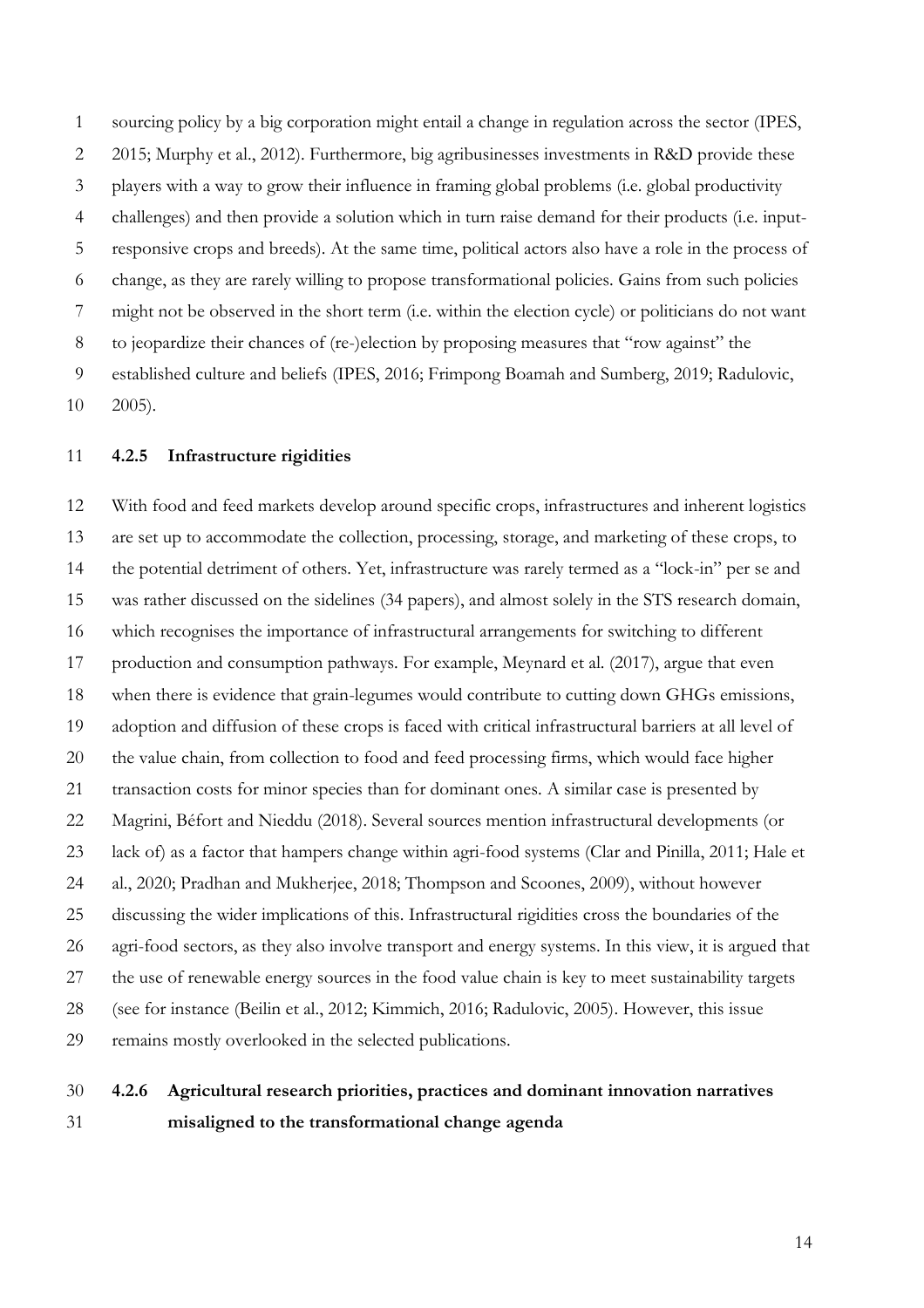Research and innovation priorities have a crucial role in shaping agri-food innovation and policy trajectories (IPES, 2016). This theme appears mainly in the STS and FS domain, even though it still remains marginal compared to other explaiantions. Central to the explanation of resistance to change in research priorities, practices and innovation narratives, is the argument that the institutional setting of (particularly) public agricultural research create a lock-in that supports (path dependant) research trajectories misaligned to the transformation of agri-food systems (Hall and Dijkman, 2019; Klerkx and Rose, 2020). This institutional setting includes: the way priorities are set and research capabilities built; professional reward systems for scientists; a low- risk attitude by research funders; inappropriate patterns of partnership; a lack of complexity aware evaluation practices; and disciplinary fragmentation poorly aligned with transformational challenges (Glover et al., 2021; A. J. Hall and Dijkman, 2019; Turner et al., 2016). This manifests in: short-cycle projects developing incremental solutions (A. J. Hall and Dijkman, 2019; IPES, 2016); legacy plant breeding programmes misaligned to current development priorities (McGuire, 2008); the reluctance of researchers to switch to new topics (Vanloqueren and Baret, 2009); public research strategies, driven by funders, adopt private sector market demand principles at the expense of a portfolio approach adapted to the uncertainties of agri-food system transformation (Glover et al., 2021) and a lack of consideration of the directionality of agriculture and food innovation and its relevance to societal grand challenges (Herrero et al.,

2021).

 The existence of more concealed dynamics in the setting of research and innovation trajectories – and how they support the *status quo* – is also offered as an explanation to resistance to change. For example, it is argued that, stemming from the Green Revolution, the "modernisation" of agriculture-thinking has gradually taken over in the research for development discourse, with a steady body of research developing around "production-innovation" and "growth" narratives (Thompson and Scoones, 2009). In these narratives, technology-driven economic growth is presented as the way forward to feed the world and has gradually become systemically embedded, shaping monitoring and evaluation frameworks that measure success in terms of "total yields of specific crops, productivity per worker, and total factor productivity" (IPES, 2016), investment and funding allocations, and production-oriented research agendas (Thompson *et al.*, 2007; IPES, 2016). These dominant research and innovation narratives create lock-ins blocking alternative research narratives, labelling them as "micro-project scale" and relegating them to a background shelf (Anderson and Maughan, 2021; Flor et al., 2020). This argument is also supported by Hall and Dijkman (2019) who discuss how productivist and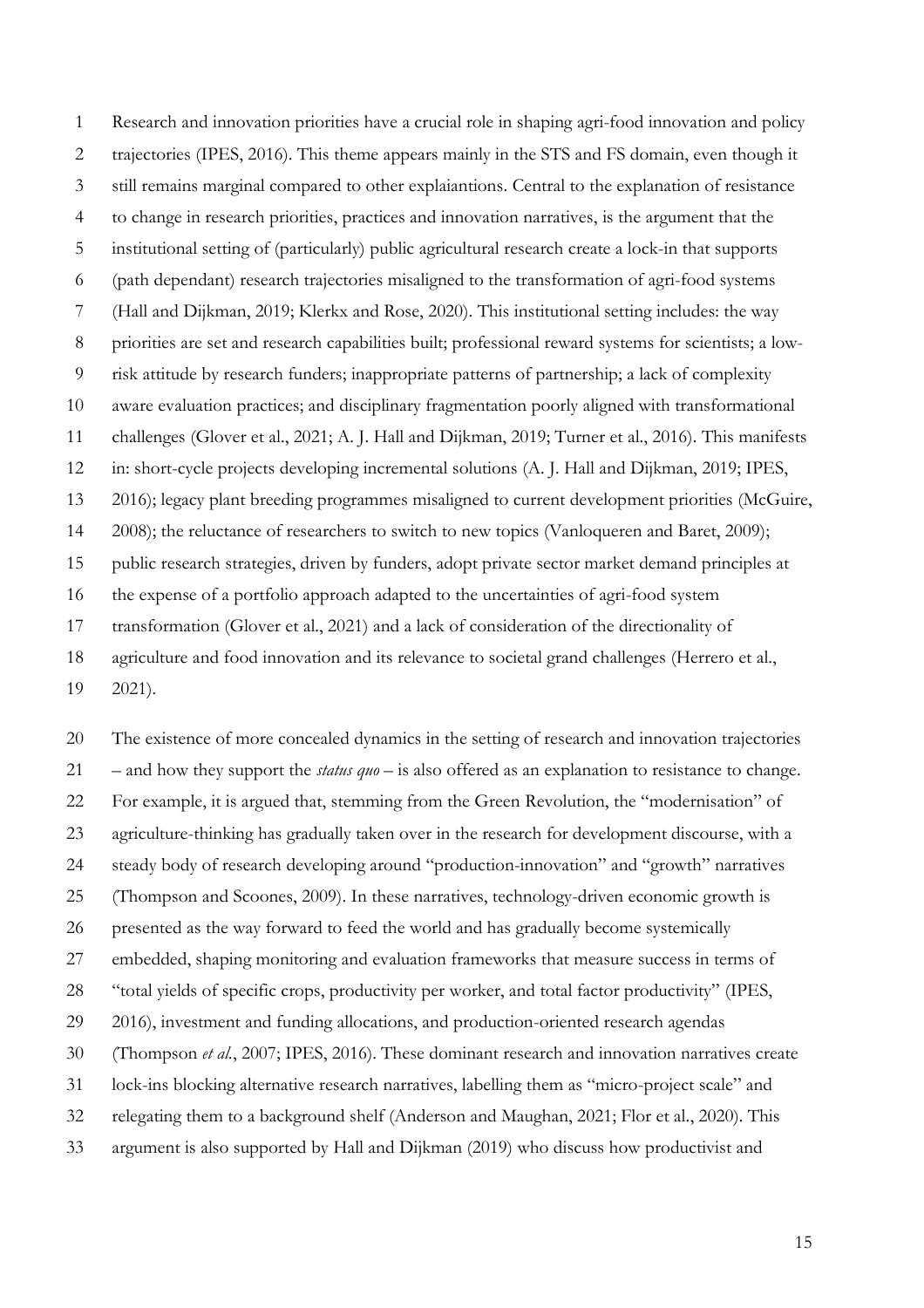- technology-centric approaches keeps the current agri-food system transformation narrative stuck
- into "linear and component change logics".

 The progressive privatization of agricultural research, which aims to secure returns on investment and focuses on a small number of tradable crops and technological innovation (especially the ones for input-responsive agriculture) further secures the production profitability narrative (IPES, 2016) at the expense of sustainability concerns. As governments' funding to research institutions decreases, these need to rely on the private sector, whose investments oftentimes aim to recover the cost in terms of production volume, rather than to deliver global food security or sustainability (IPES, 2016). Thus, even if alternative discourses (e.g. agroecology, integrated pest management) are gaining increasing attention, current research trajectories are still locked-in the historically established, industrial/modern agriculture model that ranks productivity goals above sustainability ones (Anderson and Maughan, 2021; Baret, 2017; IPES, 2016).

# **5 Discussion: towards an explanation of resistance to change of agri-food systems**

 This systematic review showed how different research domains understand and explain the phenomenon of resistance to change. It also identified different six explanations of resistance emerging from the selected literature. This section identifies i) research gaps within the selected literature; ii) it offers insights into the causes of resistance to change in direction of change of agri-food systems are presented above; iii) it discusses the implication for future research on directionality changes in agri-food systems.

#### **5.1.1 Research gaps in the selected literature**

 The three research domains, namely the AS, FS and STS discuss different aspects of resistance to change. The AS mostly provides insights on dynamics of change at the farm level of scale, mostly showcasing how technology choices and individual behaviours hamper the switch to 26 more sustainable production patterns (Gonçalves et al., 2015; Wilson and Tisdell, 2001). By contrast, the FS captures the patterns of power and politics that shape food system trajectories at the global level. The STS adopts a more holistic approach, highlighting the interplay of different factors creating resistance at multiple levels of scale and amongst a variety of actors. Yet, this literature could be that it focuses majorly at the regional and country-level, giving relatively less attention to the macro-level forces and players that shape global agri-food systems (which are,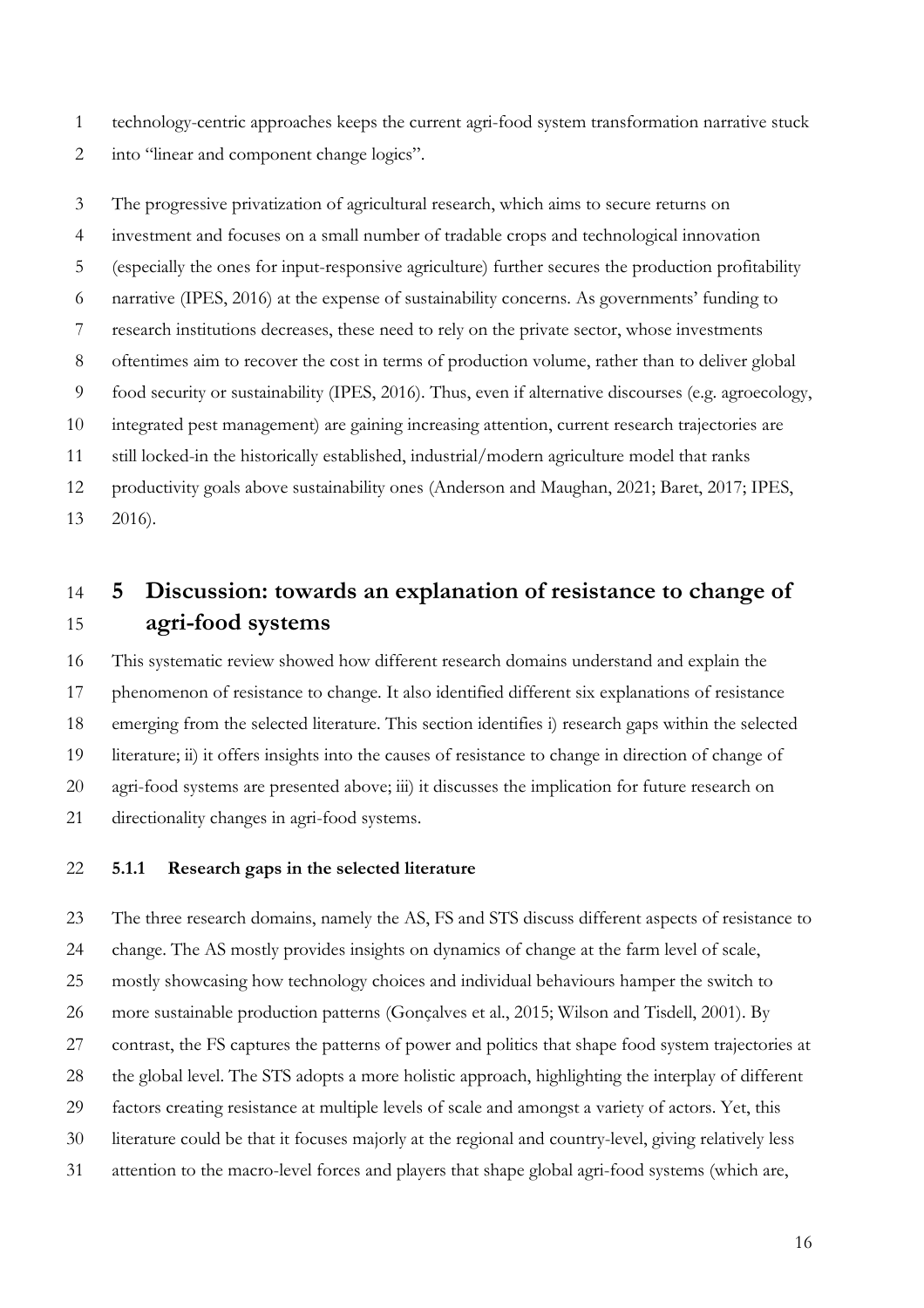however, well discussed in the FS research domain). The argument that the STS literature needs

to give more attention to the power and politics dimension is well present in the literature (El

Bilali, 2019a; Hinrichs, 2014; Markard et al., 2012).

 Thus, the analysis showed that each research domain has inherent research gaps (more or less pronounced)– this calls for more transdisciplinary dialogue between different research domains, already well acknowledged in the research community but only partially implemented in practice

(Hinrichs, 2014; Markard et al., 2012).

Another gap concerned the geographical focus of the publication. A large portion of the studies

is set in HIC. Even if this might be caused to the specific keywords used (i.e. a wider search

might have found similar concepts expressed through different terminology), this finding aligns

with previous studies that highlighted how there is still limited evidence and understanding of

how change happens in LMICs (Köhler et al., 2019; Ojha and Hall, 2021), and is mirrored in

recent reviews in relations to the topic of transition and transformation in food systems, that

seems to be predominantly studied in HIC (El Bilali, 2019a; Melchior and Newig, 2021). Still,

needs further study to better evaluate whether this bias is simply an issue due to the keyword

choice or rather is a symptom of an existing gap around our understanding of processes of

change in LMICs.

 Besides, it emerged from the literature that certain explanations of resistance remain under- investigated, in particular infrastructure and research and innovation priorities. This needs more attention. Furthermore, even though agri-food systems clearly have interlinkages with the transport and energy sector, which impact their overall sustainability. Despite extensive evidence that path-dependencies and lock-ins are well present in these two sectors energy and (Barter, 2004; Klitkou et al., 2015; Seto et al., 2016; Trencher et al., 2020; Unruh, 2000), how these dependencies intertwine with agriculture and food and contribute to deepening resistance to change is a neglected topic.

## **5.1.2 Insights into the causes of resistance to change in direction of change of agri-food systems.**

 While the has surfaced six thematic explanations of resistance to change, a degree of ambiguity with the terms lock-ins and path dependency means that a clear picture of cause-effect relations in the resistance process is muddied. So, for example, some analysis argues that institutional settings are a lock-in, shaping the behaviour of farmers, consumers or research organisations etc.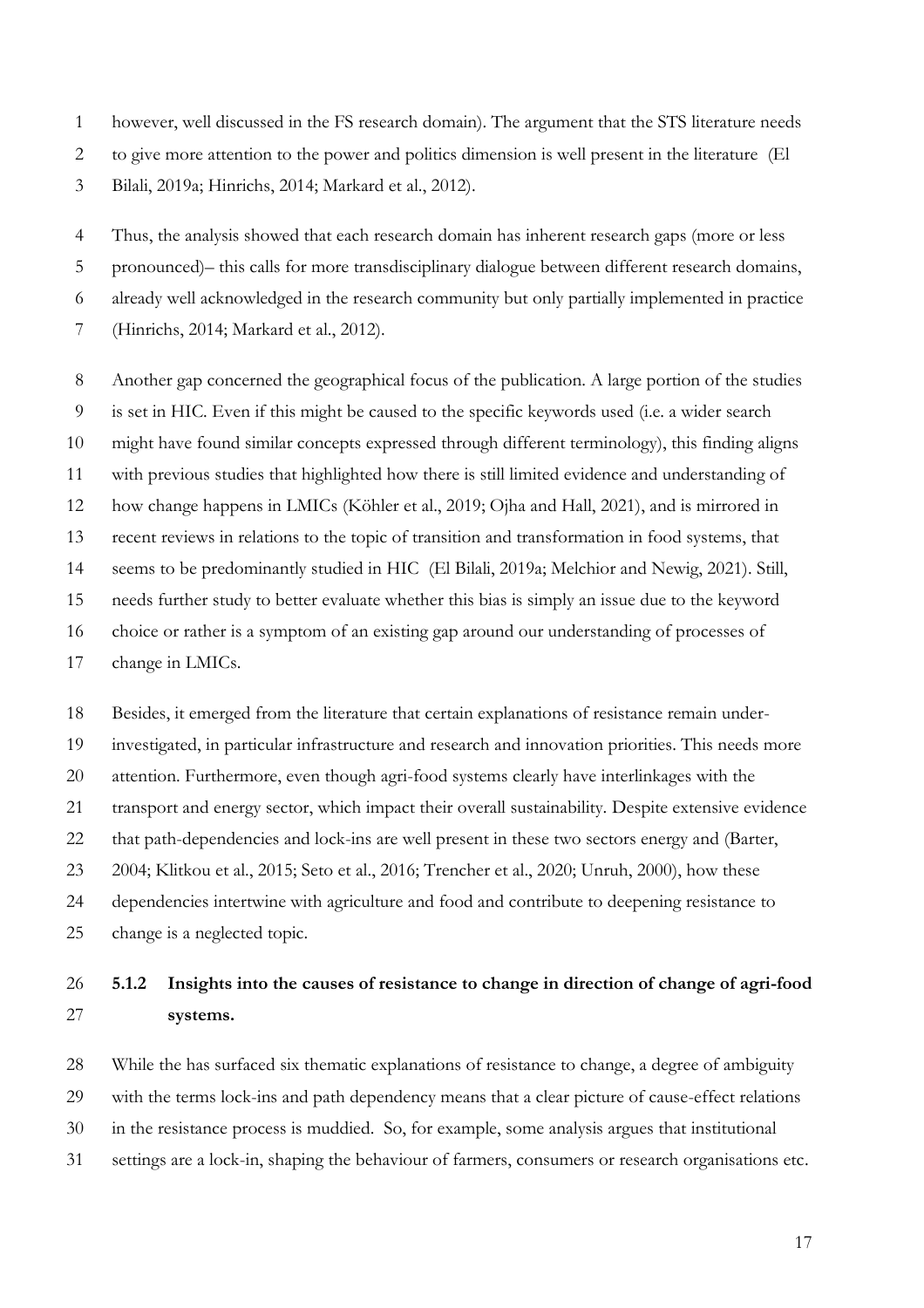(Leta et al., 2020; E Zukauskaite and Moodysson, 2016a). However, the analysis also discusses path dependencies in institutional settings, where policies and other incentives persist to, for example, encourage production at the expense of environmental and other considerations (Orderud and Polickova-Dobiasova, 2010). Yet the persistence (path-dependency) of the institutional setting means that institutional setting also act as lock-ins to other areas perpetuating path dependency in the development of the agri-food system in its existing direction. In the same fashion, technology can be viewed as a lock-in, blocking out alternative technologies (Wagner et al., 2016). At the same time the skills, capability and institutions that build up around technology create a path dependency in technology choice and in doing so reinforce the path dependency of the agri-food system as a whole (M. B. Magrini et al., 2018).

 This is the inability of the concepts of lock-in and path dependency to clarify cause-effect relationships. It part this is due to the ambiguous way these terms are used in much of the analysis of agri-food systems. However, it is also partially a result of the inability of these terms to represent the dynamic interplay and interdependence between lock-ins and path dependencies that take place at different physical and temporal scales and domains of the agri-food system. For example, analyses do not make a clear distinction between the historically remote causes of path dependency (a resistance to change in direction) (for example, establishment of the industrial agriculture model in the period following the Second World War (De Schutter, 2014)) from the more immediate proximate causes (lock-ins) which contribute to the perpetuation of the direction of change such the consumers expectations of cheap food round or the concentration of power in agro-industries (Clapp and Ruder, 2020; Foster et al., 2012; IPES, 2016, 2017; Swinburn, 2019) that are themselves path-dependent. In other words, the way these concepts are used struggles to distinguish whether factors reinforcing the current direction of change are a cause of resistance or an effect of other historical and proximate factors. This

seems unsatisfactory.

 It would be much more useful to conceptualise the six thematic explanations of resistance to change that this review has identified as sub-domains of path dependency, recognising that they are interdependent and co-evolving and that simultaneously manifest as an effect (a path- dependency) as well as cause (lock-in). This helps to reveal that it is the collective, reinforcing nature of these sub-domains of path-dependency that cause resistance to change in the agri-food system as a whole. Based on our exploration of the explainations of resistance to change in direction of agri-food systems, we believe these sub-domains of path dependency are: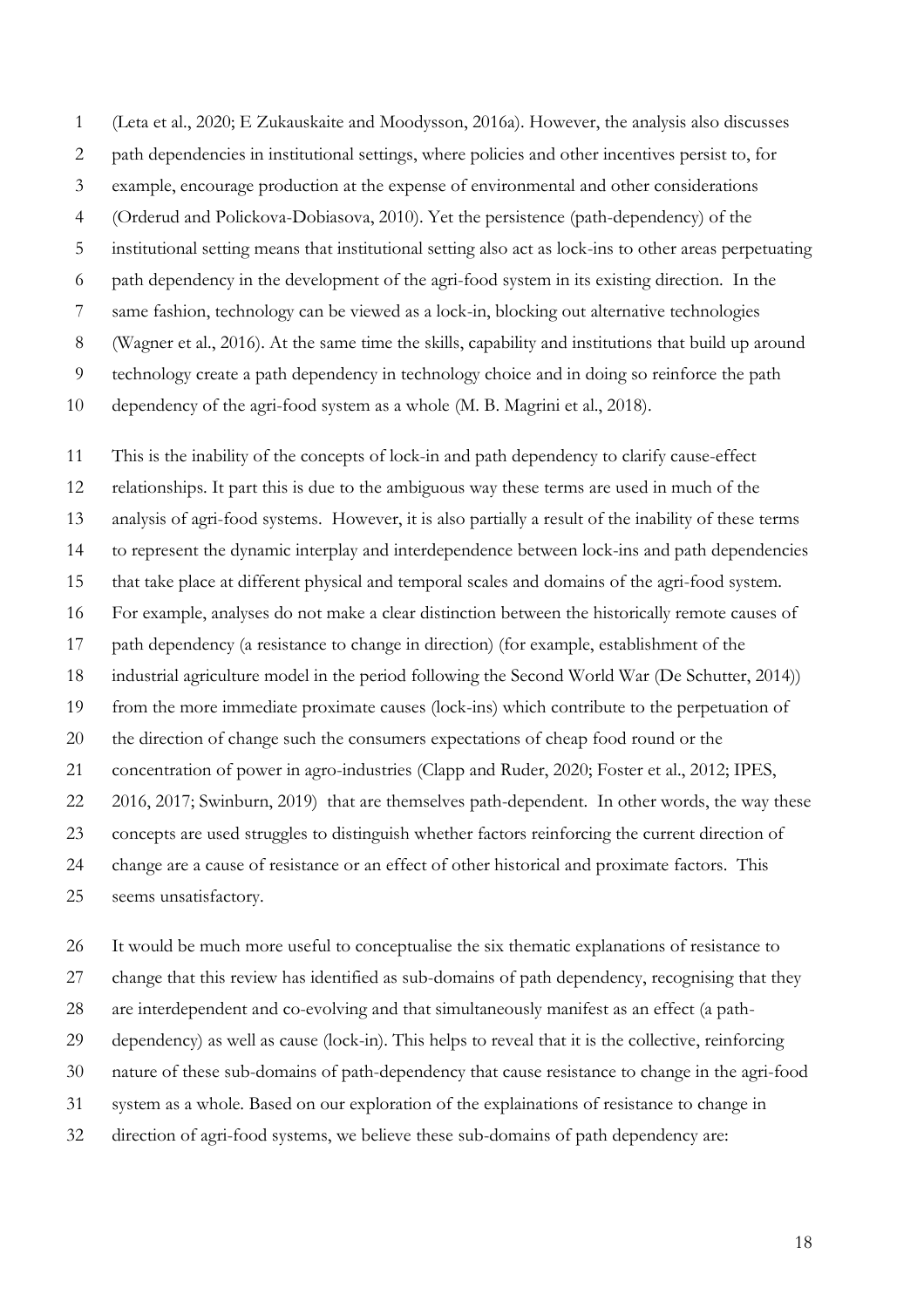technology choices, institutions and policies, attitudes and cultures, infrastructure, power and

- politics, infrastructure, research and innovation priorities, practices and narratives (Figure 2).
- 
- 

## **[Figure 2 about here]**

 This whole system reconceptualization of resistance to change shares much in common with the STS concept of a socio-technical regime (V. De Herde et al., 2019; Geels, 2004; Lamine et al., 2012; Morel et al., 2020). It also aligns with calls for the reframing of innovation for

transformation as a whole of system endeavour rather than a task of individual stand-alone

technical, institutional or other innovations (Schot and Steinmueller, 2018), and with current

perspective suggesting the bundling of innovations to progress agri-food system transformation

(Barrett et al., 2020).

#### **5.1.3 Implication for research on directionality changes in agri-food systems**

 Recent literature has highlighted that our understanding of processes of change remains largely theoretical (Oliver et al., 2018), and that our knowledge on how transformative processes can be designed and managed in practice remains a much-contested interrogative (Cohen and Ilieva, 2015). It has been argued that to enable a directionality change we need to tackle the feedback mechanisms that keep the system in its current unsustainable state (Oliver et al., 2018), and that we need much more inter- and trans-disciplinary approaches (Francis et al., 2008; Hinrichs, 2016, 2014).

 The systematic review revealed that we need a much more profound and systemic understanding of how directionality changes can be unlocked in agri-food systems. On the one side -as discussed in the previous paragraph – we need deeper analysis to unravel the proxy and remote causes that anchor us to an unsustainable trajectory of development. On the other, it demands the recognition that technology or policy fixes are -if enacted in isolation- insufficient to tackle today's challenges (Drottberger et al., 2021). The interconnected and self-reinforcing nature of the factors that create resistance to change, highlighted in the review, requires a reframing of innovation as a systemic process, where innovation does not merely refer to innovation in *all* components of the system (technologies, infrastructure, institutions, individual behaviours, research and innovation priorities, patterns of politics and power) at multiple geographical scales (local, national, global). However, the analysis of lock-ins, path-dependencies and inertia highlighted a much more concealed issue in the way we frame change: an issue of the *temporality*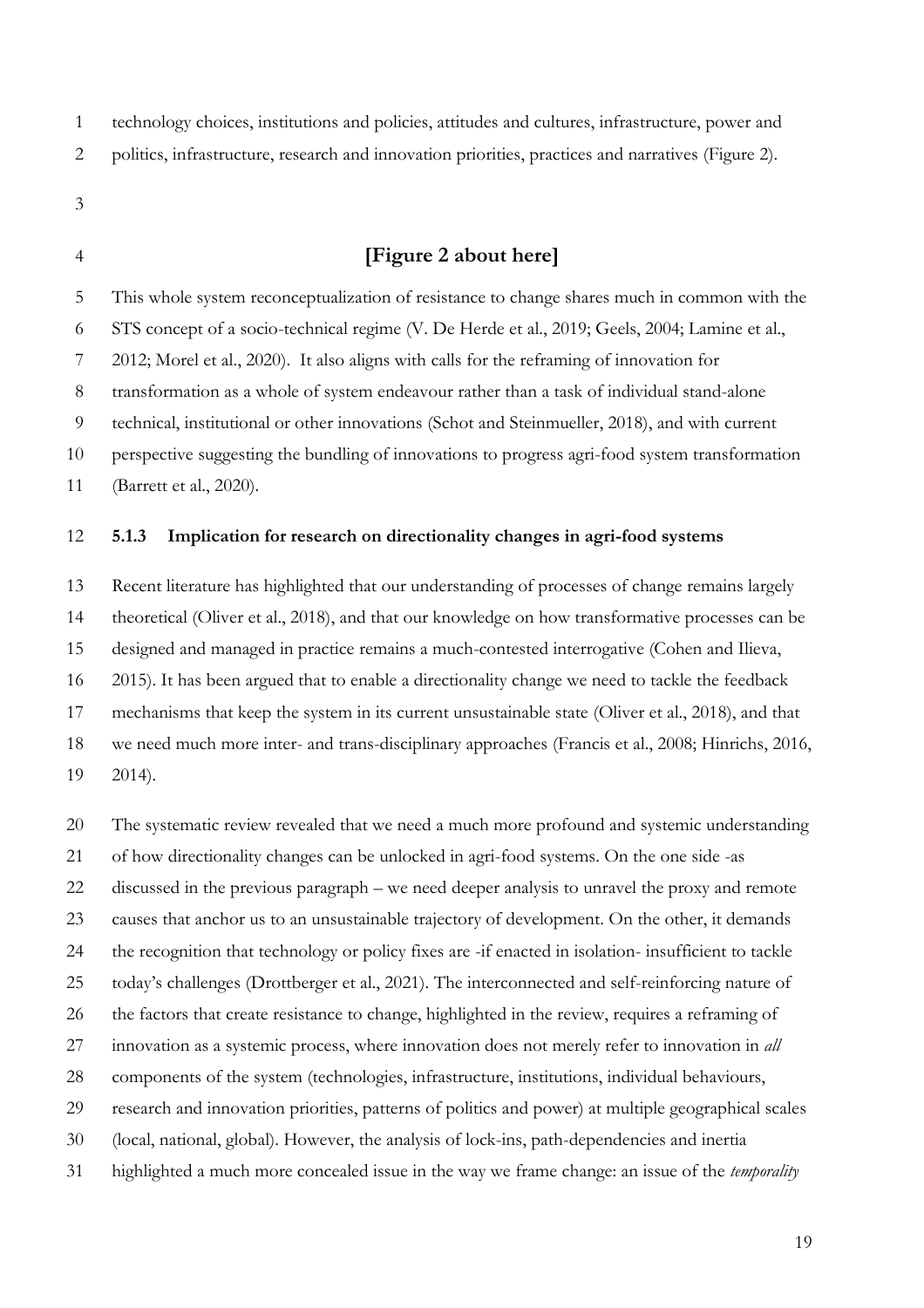of change. The path-dependent nature of agri-food system ensures that until a directionality change is attempted on a single component of the system – the others, self-reinforcing factors, ensure that the impact of this change is limited, and cannot alter the overall system trajectory. For instance, despite increasing advocacy for implementing agroecology, this research narrative is kept at bay by all other factors – not only dominant research priorities that support industrial agriculture, but also behavioural preferences (that also involve technology choices) towards historically established production modes, infrastructure that supports the most profitable crops (such as wheat), institutional settings and policies that still favour industrial agriculture, and power players that ensure the dismissal of agroecology as a micro-scale project (IPES, 2016; Thompson et al., 2007b; Thompson and Scoones, 2009).

The issue of temporality is thus crucial when aiming for directionality changes – yet still largely

overlooked. The systematic review shed light on the need for multiple changes (i.e. in policies,

technologies etc.) to happen on the same temporal scale – or on the need for all the factors

reinforcing unsustainability to be re-directed towards a sustainable trajectory *simultaneously.*

However, how this new framing of innovation can be implemented in both theory and practice

requires further attention, especially in light of the current path-dependency of research priorities

to still conceive change as a short-term and linear process.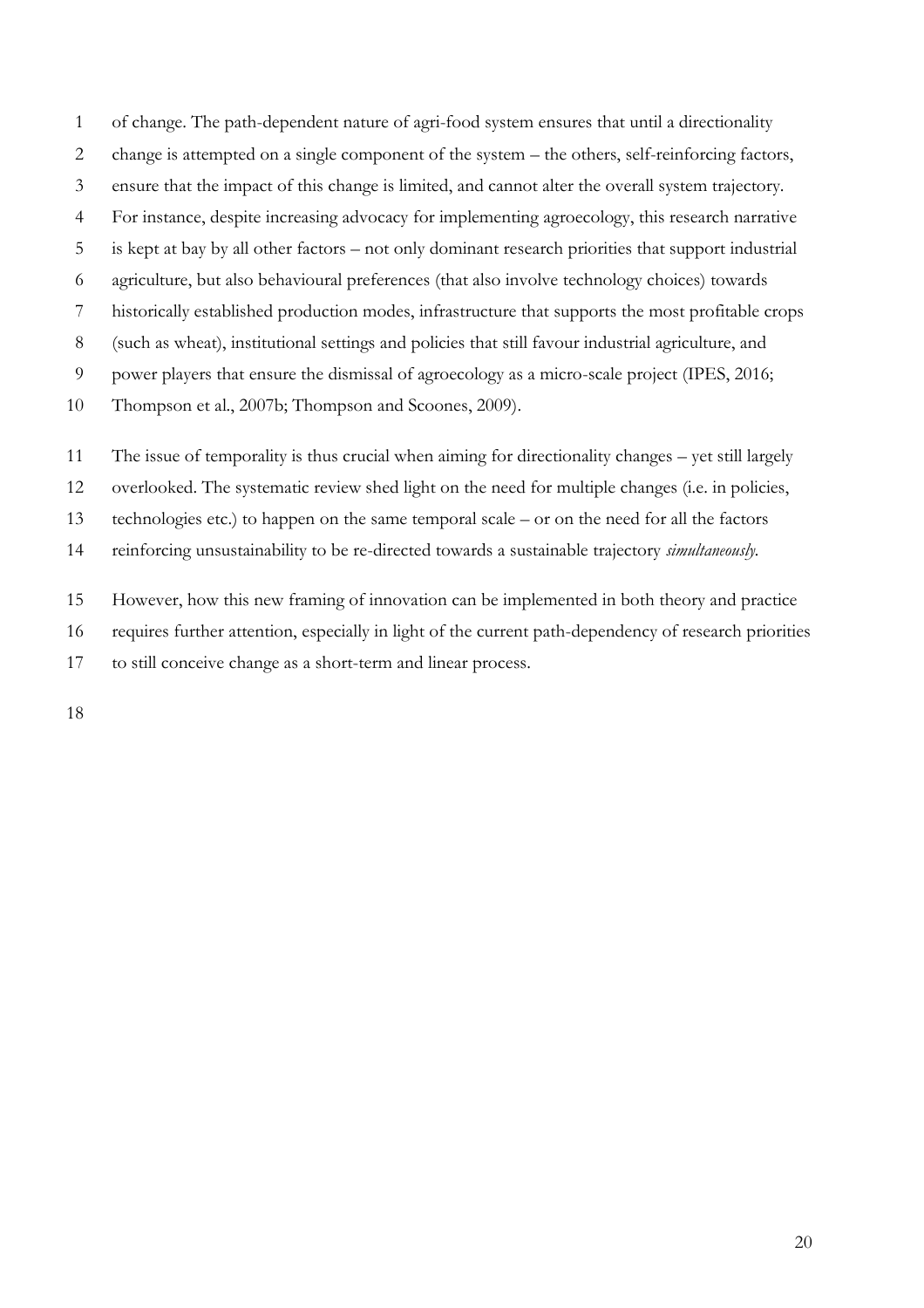## **6 References**

 Alpha, A., Fouilleux, E., 2018. How to diagnose institutional conditions conducive to inter- sectoral food security policies? The example of Burkina Faso. NJAS - Wageningen J. Life Sci. 84, 114–122. https://doi.org/https://doi.org/10.1016/j.njas.2017.07.005 Anderson, C.R., Maughan, C., 2021. "The Innovation Imperative": The Struggle Over Agroecology in the International Food Policy Arena. Front. Sustain. Food Syst. 5, 619185. https://doi.org/10.3389/fsufs.2021.619185 Arthur, W.B., 1988. Self-Reinforcing Mechanisms in Economics, The Economy as an Evolving Complex System. CRC Press. https://doi.org/10.1201/9780429492846-2 Bacon, C.M., Sundstrom, W.A., Stewart, I.T., Beezer, D., 2017. Vulnerability to Cumulative Hazards: Coping with the Coffee Leaf Rust Outbreak, Drought, and Food Insecurity in Nicaragua. World Dev. 93, 136–152. https://doi.org/10.1016/j.worlddev.2016.12.025 Bakker, L., Werf, W., Tittonell, P., Wyckhuys, K.A.G., Bianchi, F.J.J.A., 2020. Neonicotinoids in global agriculture: Evidence for a new pesticide treadmill? Ecol. Soc. 25, 1–22. https://doi.org/10.5751/es-11814-250326 Bardsley, D.K., Palazzo, E., Pütz, M., 2018. Regional path dependence and climate change adaptation: A case study from the McLaren Vale, South Australia. J. Rural Stud. 63, 24–33. https://doi.org/10.1016/j.jrurstud.2018.08.015 Baret, P.V. V, 2017. Acceptance of Innovation and Pathways to Transition Towards More Sustainable Food Systems. Potato Res. 60, 383–388. https://doi.org/10.1007/s11540-018- 9384-1 Barnes, A., Sutherland, L.-A.L.-A., Toma, L., Matthews, K., Thomson, S., 2016. The effect of the Common Agricultural Policy reforms on intentions towards food production: Evidence from livestock farmers. Land use policy 50, 548–558. https://doi.org/https://doi.org/10.1016/j.landusepol.2015.10.017 26 Barrett, C.B., Benton, T.G., Cooper, K.A., Fanzo, J., Gandhi, R., Herrero, M., James, S., Kahn,<br>27 M., Mason-D'Croz, D., Mathys, A., Nelson, R.I., Shen, I., Thornton, P., Bageant, E., Fan, M., Mason-D'Croz, D., Mathys, A., Nelson, R.J., Shen, J., Thornton, P., Bageant, E., Fan, S., Mude, A.G., Sibanda, L.M., Wood, S., 2020. Bundling innovations to transform agri- food systems. Nat. Sustain. 2020 312 3, 974–976. https://doi.org/10.1038/s41893-020- 00661-8 Barter, P.A., 2004. Transport, urban structure and "lock-in" in the Kuala Lumpur Metropolitan Area. Int. Dev. Plan. Rev. https://doi.org/10.3828/idpr.26.1.1 Beilin, R., Sysak, T., Hill, S., 2012. Farmers and perverse outcomes: The quest for food and 34 energy security, emissions reduction and climate adaptation. Glob. Environ. Chang. 22,<br>35 463–471. https://doi.org/https://doi.org/10.1016/j.gloenvcha.2011.12.003 463–471. https://doi.org/https://doi.org/10.1016/j.gloenvcha.2011.12.003 36 Benoit, M., Patsias, C., 2017. Greening the agri-environmental policy by territorial and<br>37 participative implementation processes? Evidence from two French regions. J. Ru participative implementation processes? Evidence from two French regions. J. Rural Stud. 55, 1–11. Berkhout, F., Carrillo-Hermosilla, J., 2002. Technological regimes, path dependency and the environment. Glob. Environ. Chang. 12, 1–4. Bonke, V., Musshoff, O., 2020. Understanding German farmer's intention to adopt mixed cropping using the theory of planned behavior. Agron. Sustain. Dev. 40. https://doi.org/10.1007/s13593-020-00653-0 Bruce, A., Spinardi, G., 2018. On a wing and hot air: Eco-modernisation, epistemic lock-in, and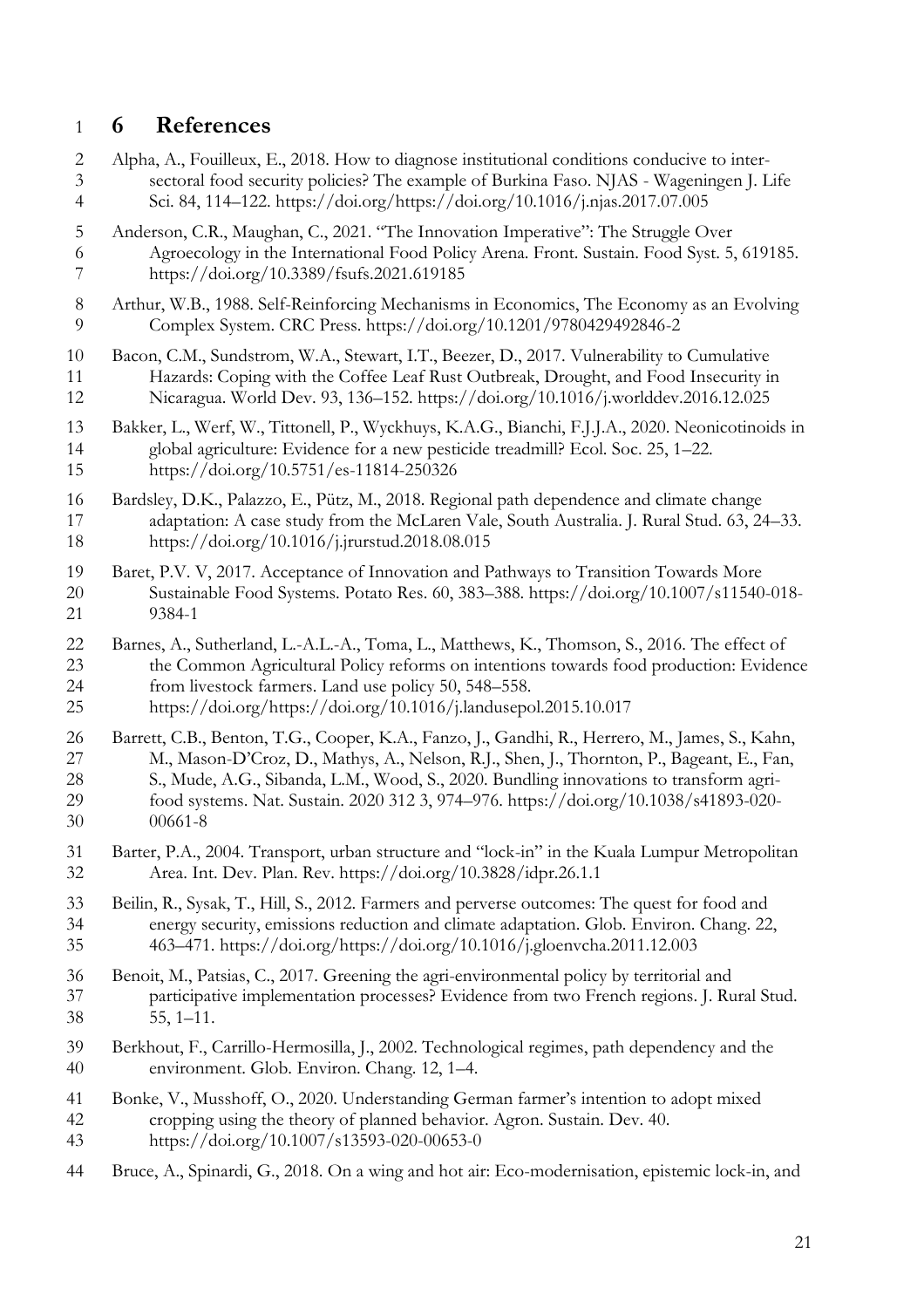the barriers to greening aviation and ruminant farming. Energy Res. Soc. Sci. 40, 36–44. https://doi.org/10.1016/j.erss.2017.11.032 Bui, S., Costa, I., De Schutter, O., Dedeurwaerdere, T., Hudon, M., Feyereisen, M., 2019. Systemic ethics and inclusive governance: two key prerequisites for sustainability transitions of agri-food systems. Agric. Human Values 36, 277–288. https://doi.org/10.1007/s10460- 019-09917-2 Burton, R.J.F., Farstad, M., 2020. Cultural Lock-in and Mitigating Greenhouse Gas Emissions: 8 The Case of Dairy/Beef Farmers in Norway. Sociol. Ruralis 60, 20–39.<br>9 https://doi.org/10.1111/soru.12277 https://doi.org/10.1111/soru.12277 Caron, P., Ferrero Y De Loma-Osorio, G., Nabarro, D., Hainzelin, E., Guillou, M., Andersen, I., Arnold, T., Astralaga, M., Beukeboom, M., Bickersteth, S., Bwalya, M., Caballero, P., Campbell, B.M., Divine, N., Fan, S., Frick, M., Friis, A., Gallagher, M., Halkin, J.-P.P., Hanson, C., Lasbennes, F., Ribera, T., Rockstrom, J., Schuepbach, M., Steer, A., Tutwiler, A., Verburg, G., 2018. Food systems for sustainable development: proposals for a profound four-part transformation. Agron. Sustain. Dev. 38, 1–12. https://doi.org/10.1007/s13593- 018-0519-1 CCAFS, 2020. Food Emissions - Supply Chain Emissions [WWW Document]. URL https://ccafs.cgiar.org/bigfacts/#theme=food-emissions&subtheme=supply-chain (accessed 1.28.21). Chavez, A.B., Perz, S.G., 2013. Path dependency and contingent causation in policy adoption 21 and land use plans: The case of Southeastern Peru. GEOFORUM 50, 138–148.<br>22 https://doi.org/10.1016/j.geoforum.2013.09.003 https://doi.org/10.1016/j.geoforum.2013.09.003 Chen, S.H., Qiu, H., Xiao, H., He, W., Mou, J., Siponen, M., 2021. Consumption behavior of eco-friendly products and applications of ICT innovation. J. Clean. Prod. 287. https://doi.org/10.1016/j.jclepro.2020.125436 26 Chhetri, N.B., Easterling, W.E., Terando, A., Mearns, L., 2010. Modeling path dependence in agricultural adaptation to climate variability and change. Ann. Assoc. Am. Geogr. 100, 89 agricultural adaptation to climate variability and change. Ann. Assoc. Am. Geogr. 100, 894– 907. https://doi.org/10.1080/00045608.2010.500547 Clapp, J., Ruder, S.-L., 2020. Precision technologies for agriculture: Digital farming, gene-edited crops, and the politics of sustainability. Glob. Environ. Polit. 20, 49–69. https://doi.org/10.1162/glep\_a\_00566 Clar, E., Pinilla, V., 2011. Path dependence and the modernisation of agriculture: A case study of Aragon, 1955-85. Rural Hist. 22, 251–269. https://doi.org/10.1017/S0956793311000057 34 Cohen, N., Ilieva, R.T., 2015. Transitioning the food system: A strategic practice management<br>35 approach for cities. Environ. Innov. Soc. Transitions. approach for cities. Environ. Innov. Soc. Transitions. https://doi.org/10.1016/j.eist.2015.01.003 Cowan, R., Gunby, P., 1996. Sprayed to death: Path dependence, lock-in and pest control strategies. Econ. J. 106, 521–542. https://doi.org/10.2307/2235561 David, P.A., 1985. Clio and the economics of qwerty. Am. Econ. Rev. 75, 332–337. https://doi.org/10.2307/1805621 De Herde, V, Maréchal, K., Baret, P. V, 2019. Lock-ins and agency: Towards an embedded approach of individual pathways in the Walloon dairy sector. Sustain. 11. https://doi.org/10.3390/su11164405 de Krom, M.P.M.M., Muilwijk, H., 2019. Multiplicity of perspectives on sustainable food: Moving beyond discursive path dependency in food policy. Sustain. 11.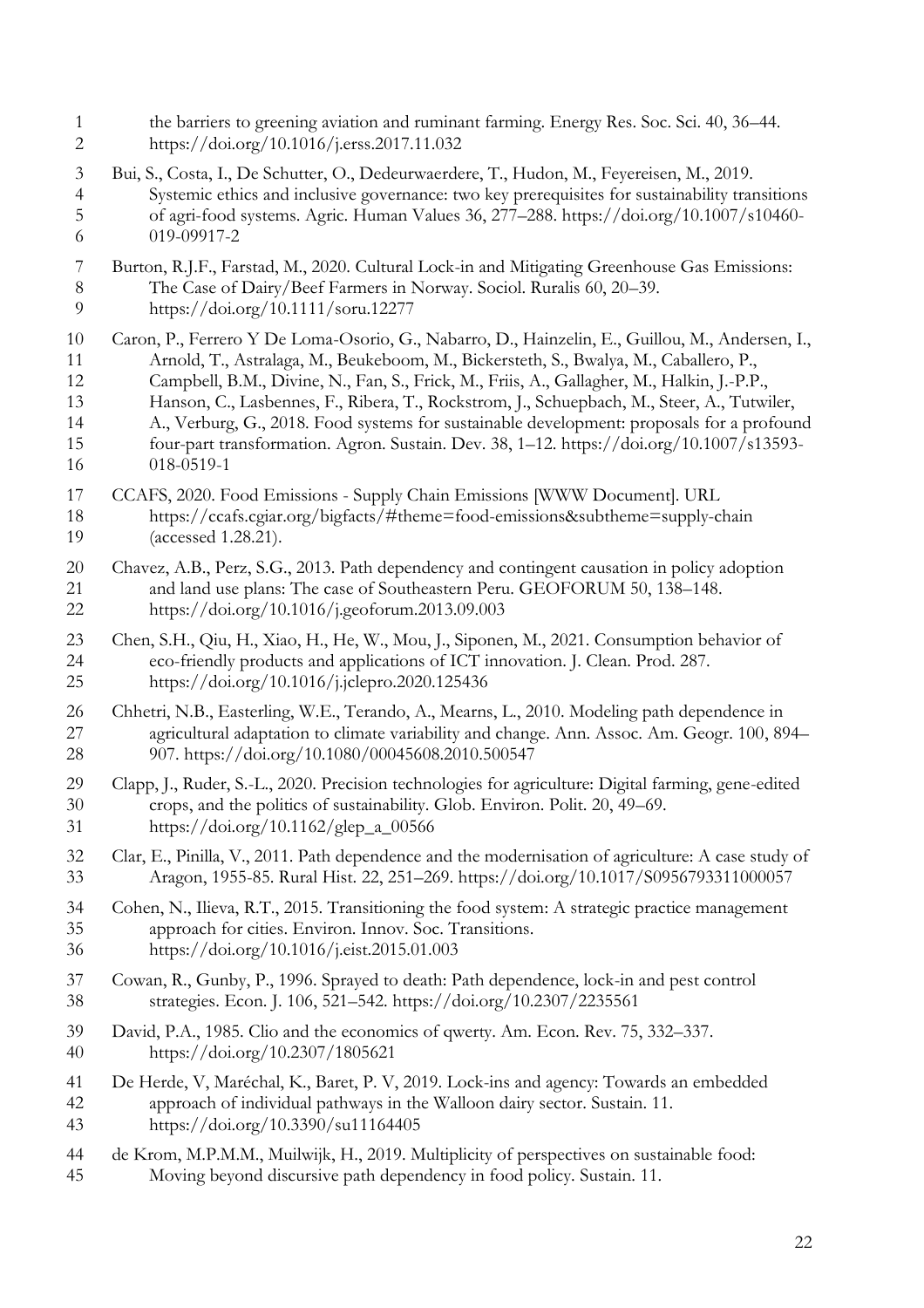- https://doi.org/10.3390/su11102773
- De Schutter, O, 2017. The political economy of food systems reform. Eur. Rev. Agric. Econ. 44, 705–731. https://doi.org/10.1093/erae/jbx009
- De Schutter, O., 2014. The specter of productivism and food democracy. Wis. L. Rev. 2014, 199–233.
- Della Rossa, P., Le Bail, M., Mottes, C., Jannoyer, M., Cattan, P., 2020. Innovations developed within supply chains hinder territorial ecological transition: the case of a watershed in Martinique. Agron. Sustain. Dev. 40. https://doi.org/10.1007/s13593-020-0613-z
- Desquilbet, M., Bullock, D.S., D'Arcangelo, F.M., 2019. A discussion of the market and policy failures associated with the adoption of herbicide-tolerant crops. Int. J. Agric. Sustain. 17, 326–337. https://doi.org/10.1080/14735903.2019.1655191
- Dorninger, C., Abson, D.J., Apetrei, C.I., Derwort, P., Ives, C.D., Klaniecki, K., Lam, D.P.M., Langsenlehner, M., Riechers, M., Spittler, N., von Wehrden, H., 2020. Leverage points for sustainability transformation: a review on interventions in food and energy systems. Ecol. Econ. 171, 106570. https://doi.org/10.1016/J.ECOLECON.2019.106570
- Drottberger, A., Melin, M., Lundgren, L., 2021. Alternative Food Networks in Food System Transition-Values, Motivation, and Capacity Building among Young Swedish Market Gardeners. SUSTAINABILITY 13. https://doi.org/10.3390/su13084502
- Dury, S., Bendjebbar, P., Hainzelin, É., Giordano, T., Bricas, N., 2019a. Food systems at risk: new trends and challenges. Rome, Montpellier, Brussels. https://doi.org/10.19182/agritrop/00080
- El Bilali, H., 2019a. Research on agro-food sustainability transitions: where are food security and nutrition? Food Secur. 11, 559–577. https://doi.org/10.1007/s12571-019-00922-1
- 24 El Bilali, H., 2019b. Research on agro-food sustainability transitions: A systematic review of research themes and an analysis of research gaps. I. Clean. Prod. research themes and an analysis of research gaps. J. Clean. Prod. https://doi.org/10.1016/j.jclepro.2019.02.232
- Elzen, B., Geels, F.W., Green, K., 2004. System innovation and the transition to sustainability, System Innovation and the Transition to Sustainability. Edward Elgar Publishing. https://doi.org/10.4337/9781845423421
- Engström, R., Nilsson, M., Finnveden, G., 2008. Which environmental problems get policy 31 attention? Examining energy and agricultural sector policies in Sweden. Environ. Impact<br>32 Assess. Rev. 28, 241–255. https://doi.org/10.1016/j.eiar.2007.10.001 Assess. Rev. 28, 241–255. https://doi.org/10.1016/j.eiar.2007.10.001
- Fanzo, J., Covic, N., Dobermann, A., Henson, S., Herrero, M., Pingali, P., Staal, S., 2020. A research vision for food systems in the 2020s: Defying the status quo. Glob. Food Sec. https://doi.org/10.1016/j.gfs.2020.100397
- FAO, 2018. Transforming food and agriculture to achieve the SDGs. Rome.
- Farstad, M, Vinge, H., Stræte, E.P., 2020. Locked-in or ready for climate change mitigation? Agri-food networks as structures for dairy-beef farming. Agric. Human Values. https://doi.org/10.1007/s10460-020-10134-5
- Feyereisen, M., Stassart, P.M., Mélard, F., 2017. Fair Trade Milk Initiative in Belgium: Bricolage as an Empowering Strategy for Change. Sociol. Ruralis 57, 297–315.
- https://doi.org/10.1111/soru.12174
- Flor, R.J., Maat, H., Hadi, B.A.R., Kumar, V., Castilla, N., 2019. Do field-level practices of Cambodian farmers prompt a pesticide lock-in? F. Crop. Res. 235, 68–78.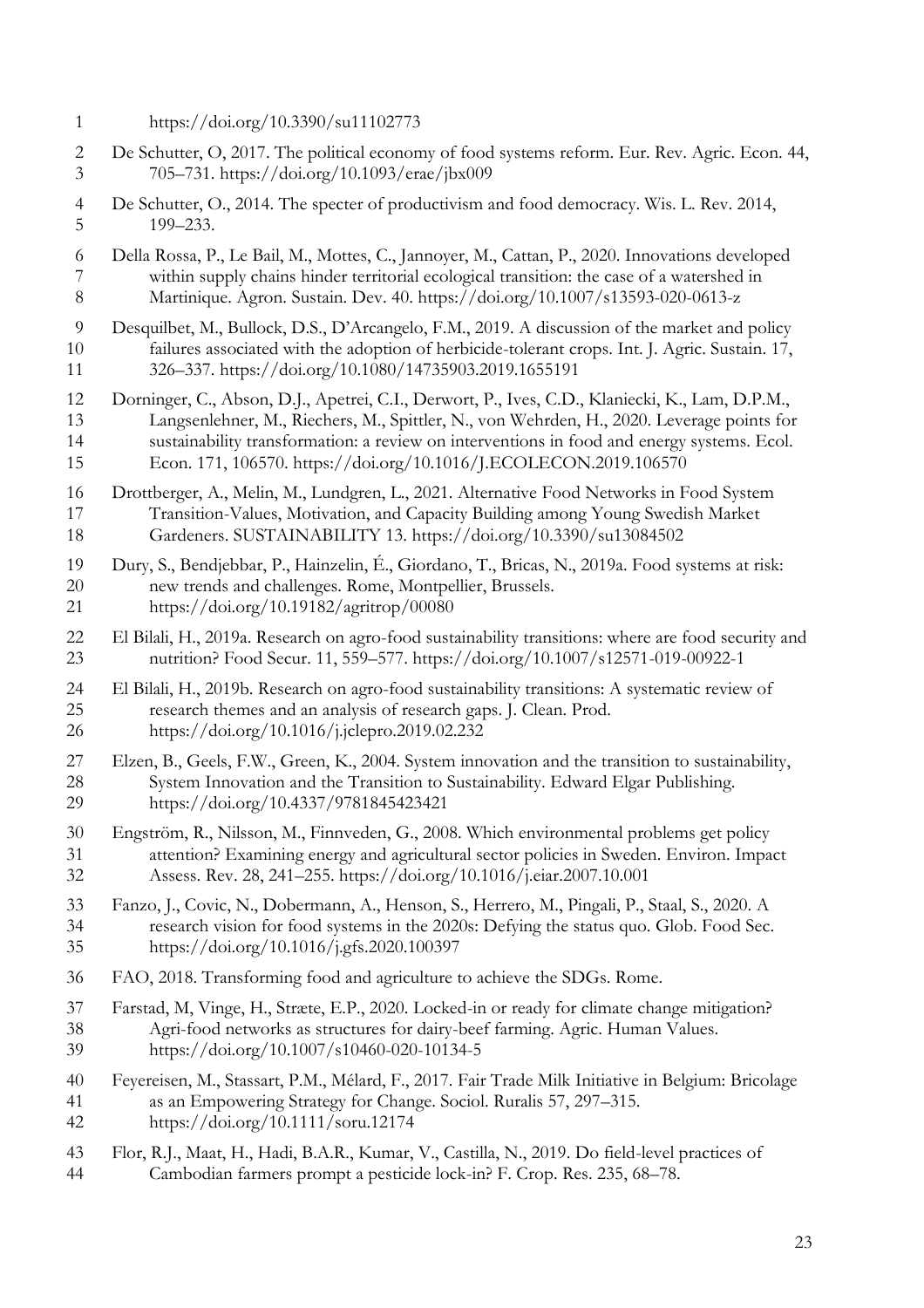- https://doi.org/10.1016/j.fcr.2019.02.019
- Flor, R.J.J., Maat, H., Hadi, B.A.R.A.R., Then, R., Kraus, E., Chhay, K., 2020. How do stakeholder interactions in Cambodian rice farming villages contribute to a pesticide lock-in? Crop Prot. 135. https://doi.org/10.1016/j.cropro.2019.04.023
- Foster, C., McMeekin, A., Mylan, J., 2012. The entanglement of consumer expectations and (eco) innovation sequences: The case of orange juice. Technol. Anal. Strateg. Manag. 24, 391– 405. https://doi.org/10.1080/09537325.2012.663963
- Francis, C.A., Lieblein, G., Breland, T.A., Salomonsson, L., Geber, U., Sriskandarajah, N., Langer, V., 2008. Transdisciplinary Research for a Sustainable Agriculture and Food Sector. Agron. J. 100, 771–776. https://doi.org/10.2134/AGRONJ2007.0073
- Frimpong Boamah, E., Sumberg, J., 2019. The long overhang of bad decisions in agro-industrial development: Sugar and tomato paste in Ghana. Food Policy 89. https://doi.org/10.1016/j.foodpol.2019.101786
- Geels, F.W., 2011. The multi-level perspective on sustainability transitions: Responses to seven criticisms. Environ. Innov. Soc. Transitions 1, 24–40. https://doi.org/10.1016/j.eist.2011.02.002
- Geels, F.W., 2004. From sectoral systems of innovation to socio-technical systems: Insights about dynamics and change from sociology and institutional theory. Res. Policy 33, 897– 920. https://doi.org/10.1016/j.respol.2004.01.015
- Geels, Frank W., 2002. Technological transitions as evolutionary reconfiguration processes: A 21 multi-level perspective and a case-study. Res. Policy 31, 1257–1274.<br>22 https://doi.org/10.1016/S0048-7333(02)00062-8 https://doi.org/10.1016/S0048-7333(02)00062-8
- Geels, F.W., Kemp, R., 2007. Dynamics in socio-technical systems: Typology of change processes and contrasting case studies. Technol. Soc. 29, 441–455. https://doi.org/10.1016/j.techsoc.2007.08.009
- Geels, F.W., Sovacool, B.K., Schwanen, T., Sorrell, S., 2017. The Socio-Technical Dynamics of Low-Carbon Transitions, Joule. Cell Press.
- Global Nutrition Report, 2020. Global Nutrition Report, Global Nutrition Report Action on equity to end malnutrition. Development Initiatives, Bristol.
- Glover, D., Mausch, K., Conti, C., Hall, A.J., 2021. Unplanned but well prepared: A 31 reinterpreted success story of international agricultural research, and its implications.<br>32 Outlook Agric. Outlook Agric.
- Gonçalves, R.B., Dorion, E.C.H., Nodari, C.H., Lazzari, F., Olea, P.M., 2015. Field burning practices in a southern region of Brazil: A path dependence analysis. Manag. Environ. Qual. An Int. J. 26, 437–447. https://doi.org/10.1108/MEQ-01-2014-0010
- Grin, J., Rotmans, J., Schot, J., 2010. Transitions to sustainable development: New directions in the study of long term transformative change, Transitions to Sustainable Development: New Directions in the Study of Long Term Transformative Change. Routledge Taylor & Francis Group. https://doi.org/10.4324/9780203856598
- Hale, J., Schipanski, M., Carolan, M., 2021. Just wheat transitions?: working toward constructive structural changes in wheat production. Local Environ. 26, 43–59. https://doi.org/10.1080/13549839.2020.1861591
- Hall, A., Dijkman, J., 2019. Public Agricultural Research in an Era of Transformation : The Challenge of Agri-Food System Innovation 67.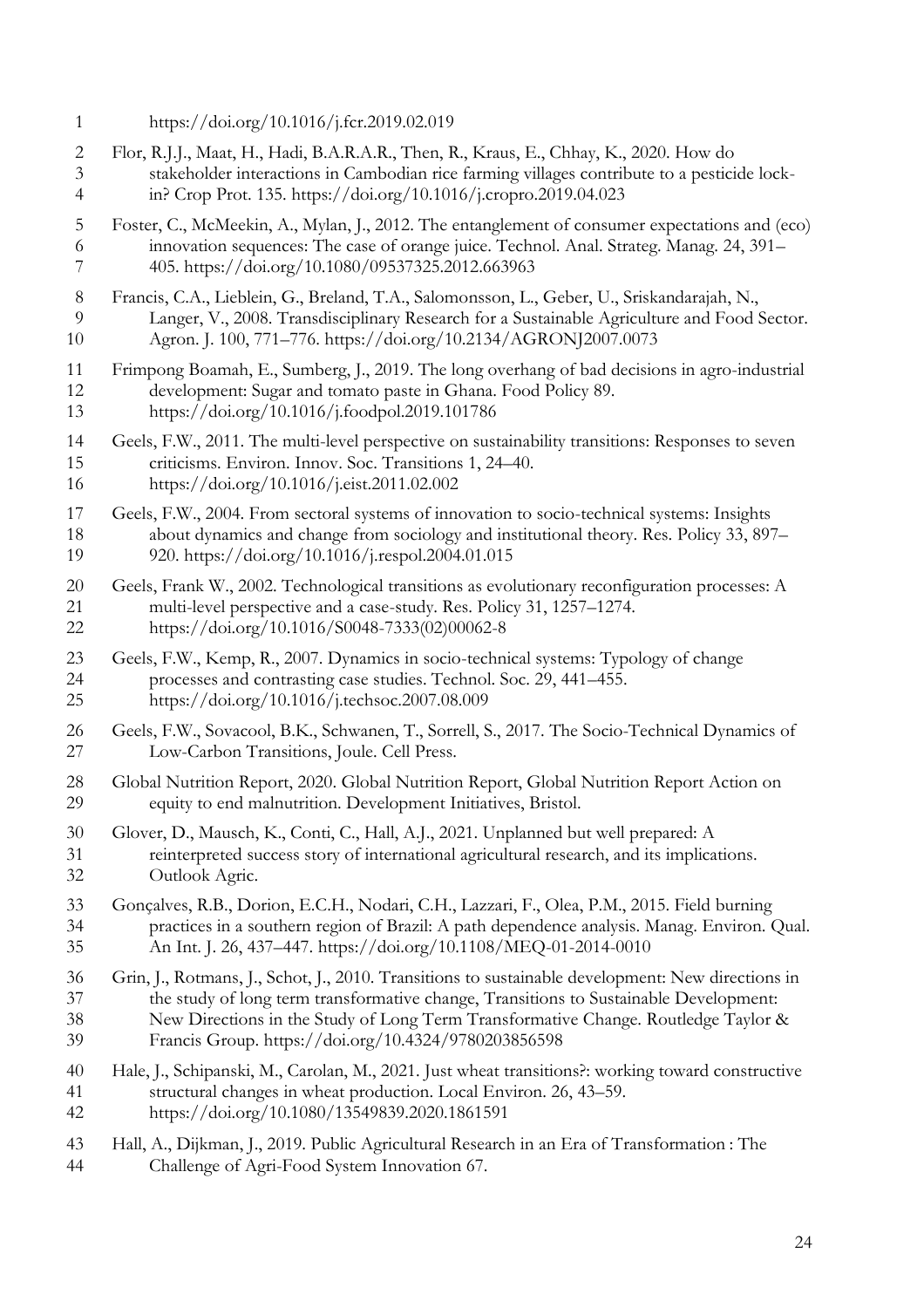| $\mathbf{1}$   | Hall, A.J., Dijkman, J., 2019. Public Agricultural Research in an Era of Transformation: The        |
|----------------|-----------------------------------------------------------------------------------------------------|
| $\overline{c}$ | Challenge of Agri-Food System Innovation 67.                                                        |
| 3              | Henke, R., Benos, T., De Filippis, F., Giua, M., Pierangeli, F., Pupo D'Andrea, M.R., 2018. The     |
| $\overline{4}$ | New Common Agricultural Policy: How do Member States Respond to Flexibility? J.                     |
| 5              | Common Mark. Stud. 56, 403-419. https://doi.org/10.1111/jcms.12607                                  |
| 6              | Herrero, M., Thornton, P.K., Mason-D'Croz, D., Palmer, J., Bodirsky, B.L., Pradhan, P., Barrett,    |
| 7              | C.B., Benton, T.G., Hall, A., Pikaar, I., Bogard, J.R., Bonnett, G.D., Bryan, B.A., Campbell,       |
| $8\,$          | B.M., Christensen, S., Clark, M., Fanzo, J., Godde, C.M., Jarvis, A., Loboguerrero, A.M.,           |
| 9              | Mathys, A., McIntyre, C.L., Naylor, R.L., Nelson, R., Obersteiner, M., Parodi, A., Popp, A.,        |
| 10             | Ricketts, K., Smith, P., Valin, H., Vermeulen, S.J., Vervoort, J., van Wijk, M., van Zanten,        |
| 11             | H.H., West, P.C., Wood, S.A., Rockström, J., 2021. Articulating the effect of food systems          |
| 12             | innovation on the Sustainable Development Goals. Lancet Planet. Heal.                               |
| 13             | https://doi.org/10.1016/S2542-5196(20)30277-1                                                       |
| 14             | Hinrichs, C., 2016. Conceptualizing and Creating Sustainable Food Systems : How                     |
| 15             | Interdisciplinarity can Help. Imagining Sustain. Food Syst. 17-36.                                  |
| 16             | https://doi.org/10.4324/9781315587905-2                                                             |
| 17             | Hinrichs, C.C., 2014. Transitions to sustainability: a change in thinking about food systems        |
| 18             | change? Agric. Hum. Values 2014 311 31, 143-155. https://doi.org/10.1007/S10460-014-                |
| 19             | 9479-5                                                                                              |
| 20             | HLPE, 2017. Nutrition and food systems. A report by the High Level Panel of Experts on Food         |
| 21             | Security and Nutrition of the Committee on World Food Security. Rome.                               |
| 22             | Huyghe, C., Brummer, E.C.C., 2014. Forage and grasslands in a sustainable agriculture: New          |
| 23             | challenges for breeding, in: Quantitative Traits Breeding for Multifunctional Grasslands and        |
| 24             | Turf. Springer Netherlands, Inra, Paris, France, pp. 3-15. https://doi.org/10.1007/978-94-          |
| 25             | $017-9044-4$ <sub>-1</sub>                                                                          |
| 26             | IPES, 2017. Too big to feed Exploring the impacts of mega-mergers, consolidation and                |
| 27             | concentration of power in the agri-food sector.pdf, International Panel of experts on               |
| 28             | sustainable food systems. Brussels.                                                                 |
| 29             | IPES, 2016. From Uniformity to Diversity: a paradigm shift from industrial agriculture to           |
| 30             | diversified agroecological systems. Brussels.                                                       |
| 31             | IPES, 2015. The new science of sustainable food systems - Overcoming Barriers to Food               |
| 32             | Systems Reform, International Panel of Experts on Sustainable Food Systems. Brussels.               |
| 33             | Jacobsen, E., Dulsrud, A., 2007. Will consumers save the world? The framing of political            |
| 34             | consumerism. J. Agric. Environ. Ethics 20, 469-482. https://doi.org/10.1007/s10806-007-             |
| 35             | $9043-z$                                                                                            |
| 36             | Jacquet, F., Butault, J.P., Guichard, L., 2011. An economic analysis of the possibility of reducing |
| 37             | pesticides in French field crops. Ecol. Econ. 70, 1638-1648.                                        |
| 38             | https://doi.org/10.1016/j.ecolecon.2011.04.003                                                      |
| 39             | Kay, A., 2003. Path dependency and the CAP. J. Eur. Public Policy 10.                               |
| 40             | https://doi.org/10.1080/1350176032000085379                                                         |
| 41             | Kemp, R., 1994. Technology and the transition to environmental sustainability. The problem of       |
| 42             | technological regime shifts. Futures 26, 1023-1046. https://doi.org/10.1016/0016-                   |
| 43             | 3287(94)90071-X                                                                                     |
| 44             | Kickert, W.J.M., van der Meer, F.-B., 2011. Small, slow, and gradual reform: What can historical    |
| 45             | institutionalism teach us? Int. J. Public Adm. 34, 475–485.                                         |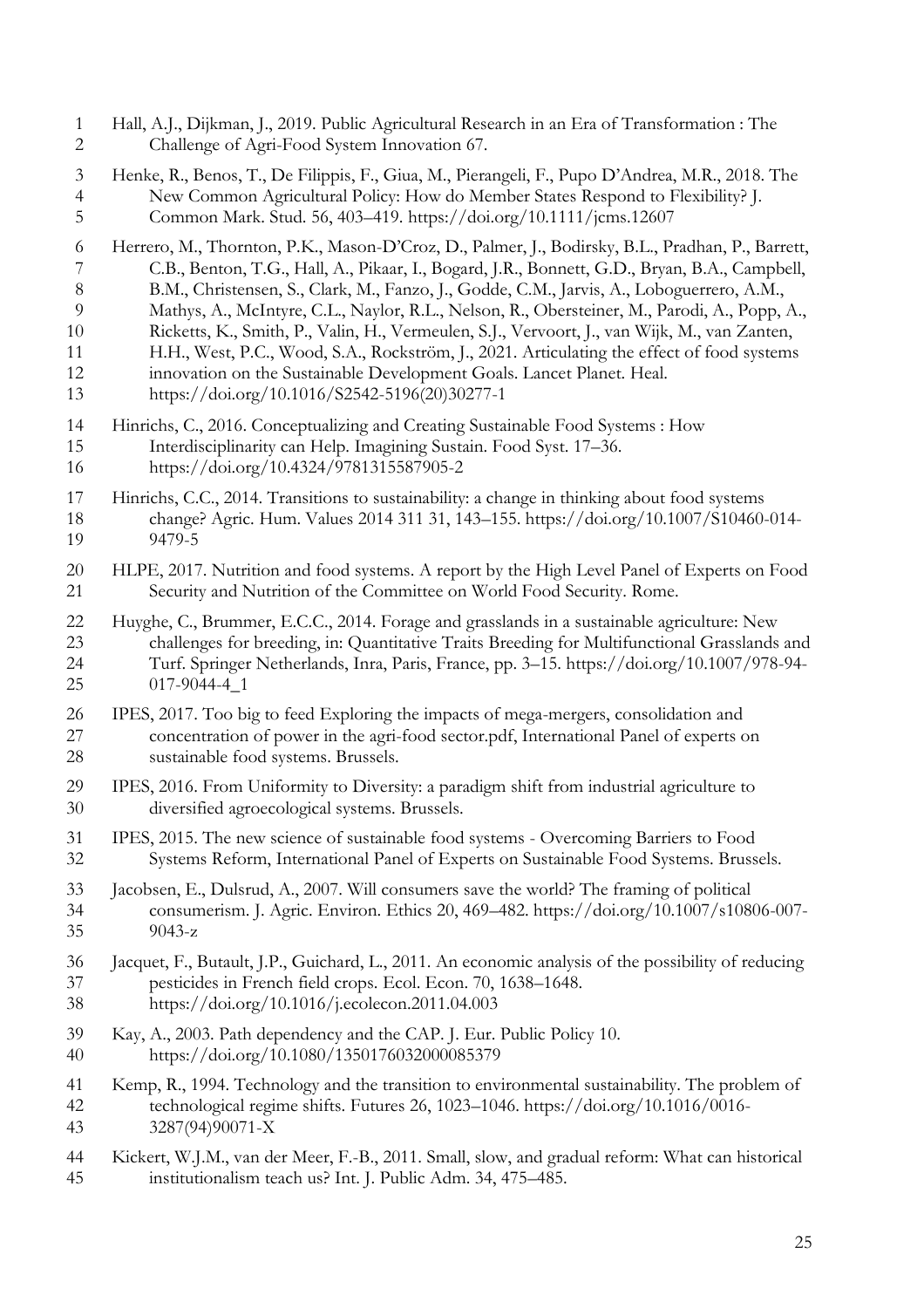- https://doi.org/10.1080/01900692.2011.583768
- Kimmich, C., 2016. Can Analytic Narrative Inform Policy Change? The Political Economy of the Indian Electricity–Irrigation Nexus. J. Dev. Stud. 52, 269–285. https://doi.org/10.1080/00220388.2015.1093119
- Klerkx, L., Rose, D., 2020. Dealing with the game-changing technologies of Agriculture 4.0: How do we manage diversity and responsibility in food system transition pathways? Glob. Food Sec. 24, 100347. https://doi.org/10.1016/j.gfs.2019.100347
- 8 Klimek, B., Hansen, H.O.H.O.H.O.H.O.H.O., 2017. Food industry structure in Norway and<br>9 Denmark since the 1990s: Path dependency and institutional trajectories in Nordic food Denmark since the 1990s: Path dependency and institutional trajectories in Nordic food markets. Food Policy 69, 110–122.
- https://doi.org/https://doi.org/10.1016/j.foodpol.2017.03.009
- Klitkou, A., Bolwig, S., Hansen, T., Wessberg, N., 2015. The role of lock-in mechanisms in transition processes: The case of energy for road transport, in: Environmental Innovation and Societal Transitions. Elsevier B.V., pp. 22–37.
- https://doi.org/10.1016/j.eist.2015.07.005
- Köhler, J., Geels, F.W., Kern, F., Markard, J., Onsongo, E., Wieczorek, A., Alkemade, F., Avelino, F., Bergek, A., Boons, F., Fünfschilling, L., Hess, D., Holtz, G., Hyysalo, S.,
- Jenkins, K., Kivimaa, P., Martiskainen, M., McMeekin, A., Mühlemeier, M.S., Nykvist, B.,
- Pel, B., Raven, R., Rohracher, H., Sandén, B., Schot, J., Sovacool, B., Turnheim, B., Welch,
- D., Wells, P., 2019. An agenda for sustainability transitions research: State of the art and
- 21 future directions. Environ. Innov. Soc. Transitions 31, 1–32.<br>22 https://doi.org/10.1016/j.eist.2019.01.004
- https://doi.org/10.1016/j.eist.2019.01.004
- Kopittke, P.M., Menzies, N.W., Wang, P., McKenna, B.A., Lombi, E., 2019. Soil and the intensification of agriculture for global food security. Environ. Int.
- https://doi.org/10.1016/j.envint.2019.105078
- Kuhmonen, T., 2018. Systems view of future of wicked problems to be addressed by the Common Agricultural Policy. Land use policy 77, 683–695. https://doi.org/https://doi.org/10.1016/j.landusepol.2018.06.004
- Kuokkanen, A., Mikkilä, M., Kuisma, M., Kahiluoto, H., Linnanen, L., 2017. The need for policy to address the food system lock-in: A case study of the Finnish context. J. Clean. Prod. 140, 933–944. https://doi.org/https://doi.org/10.1016/j.jclepro.2016.06.171
- Lamine, C., Renting, H., Rossi, A., Han Wiskerke, J.S.C.S.C., Brunori, G., 2012. Agri-Food systems and territorial development: Innovations, new dynamics and changing governance mechanisms, in: Farming Systems Research into the 21st Century: The New Dynamic. Springer Netherlands, INRA Ecodéveloppement, Avignon, France, pp. 229–256.
- https://doi.org/10.1007/978-94-007-4503-2\_11
- Lǎşan, N., 2012. Can historical institutionalism explain the reforms of the common agricultural policy? Rom. J. Eur. Aff. 12, 76–85.
- Le Velly, R., Goulet, F., Vinck, D., 2020. Allowing for detachment processes in market innovation. The case of short food supply chains. Consum. Mark. Cult. 24, 313–328. https://doi.org/10.1080/10253866.2020.1807342
- Leach, M., Bloom, G., Ely, A., Nightingale, P., Scoones, I., Shah, E., Smith, A., 2007. Understanding Governance: pathways to sustainability, STEPS Working Paper 2. Brighton.
- Leach, M., Nisbett, N., Cabral, L., Harris, J., Hossain, N., Thompson, J., 2020. Food politics and development. World Dev. 134, 105024. https://doi.org/10.1016/j.worlddev.2020.105024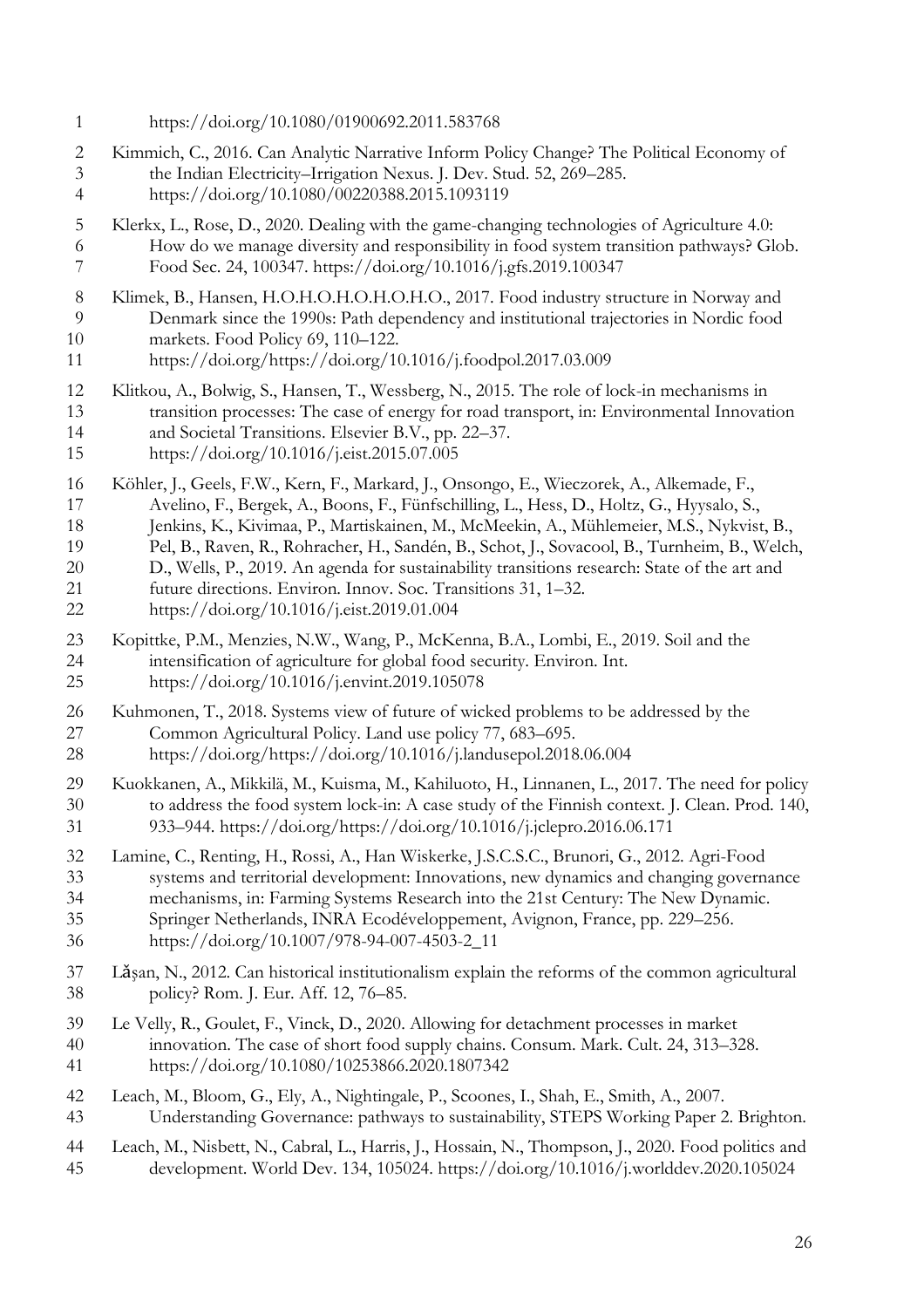- Leach, M., Scoones, I., Stirling, A., 2010. Dynamic sustainabilities: Technology, environment, social justice, Dynamic Sustainabilities: Technology, Environment, Social Justice. Earthscan. https://doi.org/10.4324/9781849775069
- Leta, G., Kelboro, G., Van Assche, K., Stellmacher, T., Hornidge, A.-K., 2020. Rhetorics and realities of participation: the Ethiopian agricultural extension system and its participatory turns. Crit. Policy Stud. 14, 388–407. https://doi.org/10.1080/19460171.2019.1616212
- Liebowitz, S.J., Margolis, S.E., 1995. Path Dependence, Lock-in, and History. J. Law, Econ. Organ. 11, 205–226.
- Luna, J.K., 2020. "Pesticides are our children now": cultural change and the technological treadmill in the Burkina Faso cotton sector. Agric. Human Values 37, 449–462. https://doi.org/10.1007/s10460-019-09999-y
- Magrini, M.-B., Anton, M., Chardigny, J.-M., Duc, G., Duru, M., Jeuffroy, M.-H., Meynard, J.- M., Micard, V., Walrand, S., 2018a. Pulses for Sustainability: Breaking Agriculture and Food Sectors Out of Lock-In. Front. Sustain. Food Syst. 2. https://doi.org/10.3389/fsufs.2018.00064
- 
- Magrini, M.-B., Béfort, N., Nieddu, M., 2018b. Technological lock-in and pathways for crop diversification in the bio-economy, in: Agroecosystem Diversity: Reconciling Contemporary Agriculture and Environmental Quality. Elsevier, AGIR, Université de Toulouse, INRA, Castanet-Tolosan, France, pp. 375–388. https://doi.org/10.1016/B978-0-12-811050- 8.00024-8
- Magrini, M.-B.M.-B.M.-B.M.-B.M.-B., Anton, M., Cholez, C., Corre-Hellou, G., Duc, G., 22 Jeuffroy, M.-H.M.-H.M.-H.M.-H.H., Meynard, J.-M.J.-M.J.-M.J.-M., Pelzer, E., Voisin,<br>23 A.-S.A.-S.S.A.-S.S.A.-S.S.A.-S.A.S., Walrand, S., 2016. Why are grain-legumes rarely present A.-S.A.-S.S.A.-S.A.-S.S.A.-S.A.S., Walrand, S., 2016. Why are grain-legumes rarely present in cropping systems despite their environmental and nutritional benefits? Analyzing lock-in in the French agrifood system. Ecol. Econ. 126, 152–162.
- https://doi.org/https://doi.org/10.1016/j.ecolecon.2016.03.024
- Magrini, M.B., Béfort, N., Nieddu, M., Bardsley, D.K., Palazzo, E., Pütz, M., Magrini, M.-B.M.- 28 B.M.-B.B., Béfort, N., Nieddu, M., Anton, M., Chardigny, J.-M., Duc, G., Duru, M.,<br>29 Jeuffroy, M.-H., Meynard, J.-M.M., Micard, V., Walrand, S., Charrier, F., Fares, M., I
- Jeuffroy, M.-H., Meynard, J.-M.M., Micard, V., Walrand, S., Charrier, F., Fares, M., Le Bail, M., Magrini, M.-B.M.-B.M.-B.B., Charlier, A., Messean, A., Béfort, N., Nieddu, M., 2018.
- Technological lock-in and pathways for crop diversification in the bio-economy, in:
- Lemaire, G., Carvalho, P.C.D.F., Kronberg, S., Recous, S. (Eds.), Agroecosystem Diversity:
- Reconciling Contemporary Agriculture and Environmental Quality. Elsevier, AGIR,
	- Université de Toulouse, INRA, Castanet-Tolosan, France, pp. 375–388.
	- https://doi.org/10.1016/B978-0-12-811050-8.00024-8
	- Markard, J., Raven, R., Truffer, B., 2012. Sustainability transitions: An emerging field of research and its prospects. Res. Policy 41, 955–967. https://doi.org/10.1016/j.respol.2012.02.013
	- Mawois, M., Vidal, A., Revoyron, E., Casagrande, M., Jeuffroy, M.-H., Le Bail, M., 2019. Transition to legume-based farming systems requires stable outlets, learning, and peer-networking. Agron. Sustain. Dev. 39. https://doi.org/10.1007/s13593-019-0559-1
	- McGuire, S.J., 2008. Path-dependency in plant breeding: Challenges facing participatory reforms in the Ethiopian Sorghum Improvement Program. Agric. Syst. 96, 139–149. https://doi.org/10.1016/j.agsy.2007.07.003
	- Melchior, I.C.I.C.I.C., Newig, J., 2021. Governing transitions towards sustainable agriculture— taking stock of an emerging field of research. Sustain. 13, 1–27.
	- https://doi.org/10.3390/su13020528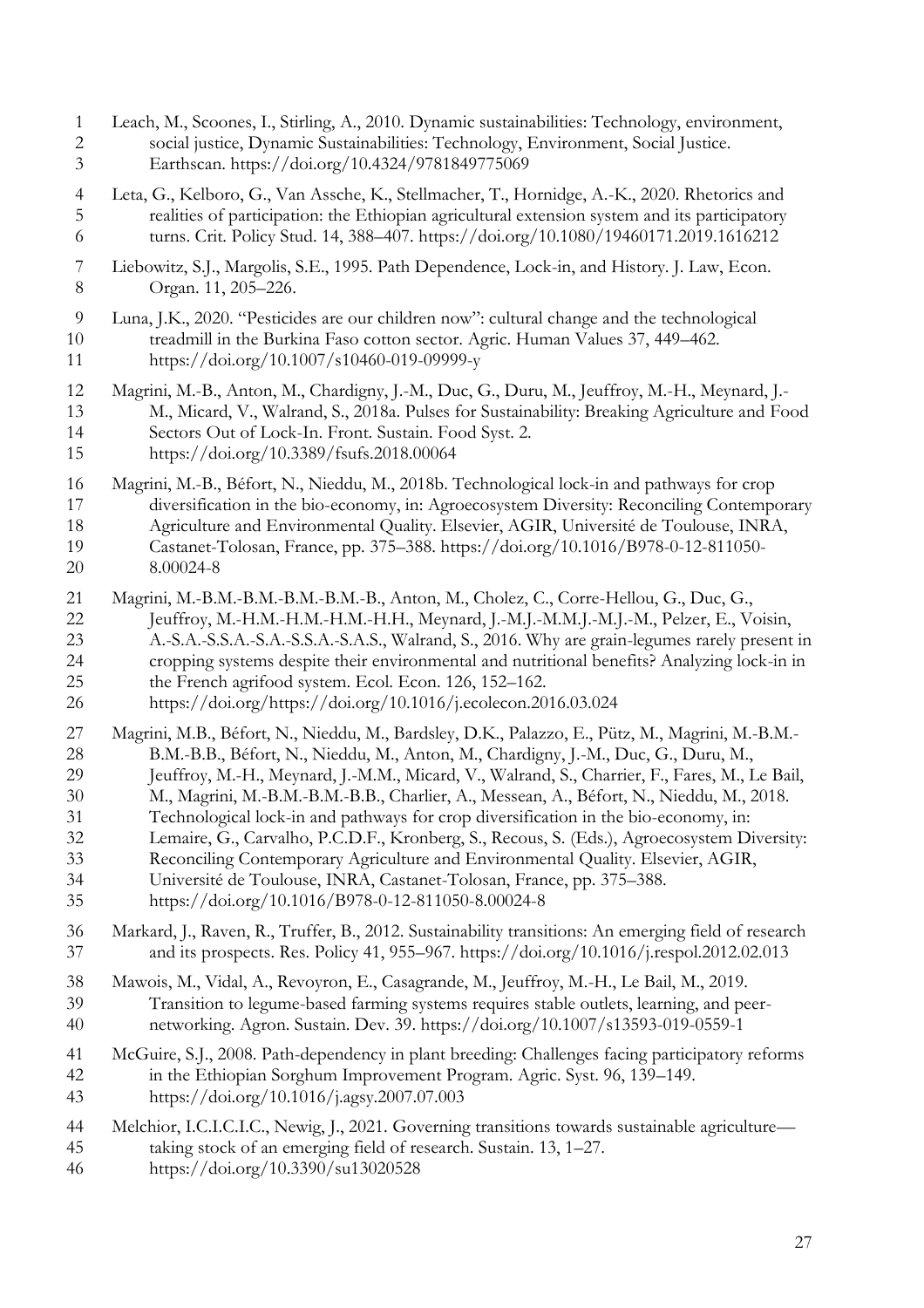Messner, Rudolf, Johnson, H., Richards, C., 2021. From surplus-to-waste: A study of systemic overproduction, surplus and food waste in horticultural supply chains. J. Clean. Prod. 278, 123952. https://doi.org/https://doi.org/10.1016/j.jclepro.2020.123952 Meynard, J.M., Jeuffroy, M.H., Le Bail, M., Lefèvre, A., Magrini, M.B., Michon, C., 2016. Designing coupled innovations for the sustainability transition of agrifood systems. Agric. Syst. 157, 330–339. https://doi.org/10.1016/j.agsy.2016.08.002 Molla, A., Beuving, J., Ruben, R., 2020. Risk aversion, cooperative membership, and path 8 dependences of smallholder farmers in Ethiopia. Rev. Dev. Econ. 24, 167–187.<br>9 https://doi.org/10.1111/rode.12628 https://doi.org/10.1111/rode.12628 Mooney, P., Jacobs, N., Villa, V., Thomas, J., Bacon, M., Vandelac, L., Schiavoni, C., Anderson, M., Agarwal, B., Belay, M., Chappell, J., Clapp, J., Declerck, F., Dillon, M., Alejandra Escalante, M., Felicien, A., Frison, E., Gliessman, S., Goïta, M., Guttal, S., Herren, H., Hobbelink, H., Li Ching, L., Longley, S., Patel, R., Qualman, D., Trujillo-Ortega, L., VanGelder, Z., Escalante, M.A., Felicien, A., Frison, E., Goïta, M., Guttal, S., Herren, H., IPES-Food & ETC Group, 2021, IPES-Food & ETC Group, IPES-Food & ETC Group, 2021, IPES-Food & ETC Group, 2021. Transforming Food Systems by 2045 A Long Food Movement. Brussels. Morel, K., Revoyron, E., San Cristobal, M., Beret, P. V, 2020. Innovating within or outside dominant food systems? Different challenges for contrasting crop diversification strategies in Europe. PLoS One 15. https://doi.org/10.1371/journal.pone.0229910 21 Murphy, S., Burch, D.D., Clapp, J., 2012. Cereal Secrets: The world's largest grain traders and global agriculture. Oxford. global agriculture. Oxford. Nelson, R., Winter, S., 1982. An Evolutionary Theory of Economic Change, 1st ed, An Evolutionary Theory of Economic Change. Belknap Press/Harvard University Press. Newton, J.E., Nettle, R., Pryce, J.E., 2020. Farming smarter with big data: Insights from the case 26 of Australia's national dairy herd milk recording scheme. Agric. Syst. 181.<br>27 https://doi.org/10.1016/j.agsv.2020.102811 https://doi.org/10.1016/j.agsy.2020.102811 Ng, S., Kelly, B., Yeatman, H., Swinburn, B., Karupaiah, T., 2021. Tracking progress from policy development to implementation: A case study on adoption of mandatory regulation for nutrition labelling in malaysia. Nutrients 13, 1–18. https://doi.org/10.3390/nu13020457 Obih, U., Baiyegunhi, L.S., 2017. Willingness to pay and preference for imported rice brands in Nigeria: Do price-quality differentials explain consumers' inertia? South African J. Econ. Manag. Sci. 20. https://doi.org/10.4102/sajems.v20i1.1710 34 Ojha, H., Hall, A., 2021. Transformation as system innovation: insights from Nepal's five<br>35 decades of community forestry development. Innov. Dev. 0, 1–23. decades of community forestry development. Innov. Dev. 0, 1–23. https://doi.org/10.1080/2157930x.2021.1917112 Oliver, T.H., Boyd, E., Balcombe, K., Benton, T.G.G.T.G., Bullock, J.M., Donovan, D., Feola, G., Heard, M., Mace, G.M.G.M.G.M.M., Mortimer, S.R.S.R.S.R.R., Pywell, R.F.R.F.F., Zaum, D., Nunes, R.J., Pywell, R.F.R.F.F., Zaum, D., Nunes, R.J., Pywell, R.F.R.F.F., Zaum, D., 2018. Overcoming undesirable resilience in the global food system. Glob. Sustain. 1. https://doi.org/10.1017/sus.2018.9 Orderud, G.I., Polickova-Dobiasova, B., 2010. Agriculture and the environment-A case study of the Želivka catchment, Czech Republic. J. Environ. Policy Plan. 12, 201–221. https://doi.org/10.1080/1523908X.2010.484639 Pradhan, K.C., Mukherjee, S., 2018. Examining Technical Efficiency in Indian Agricultural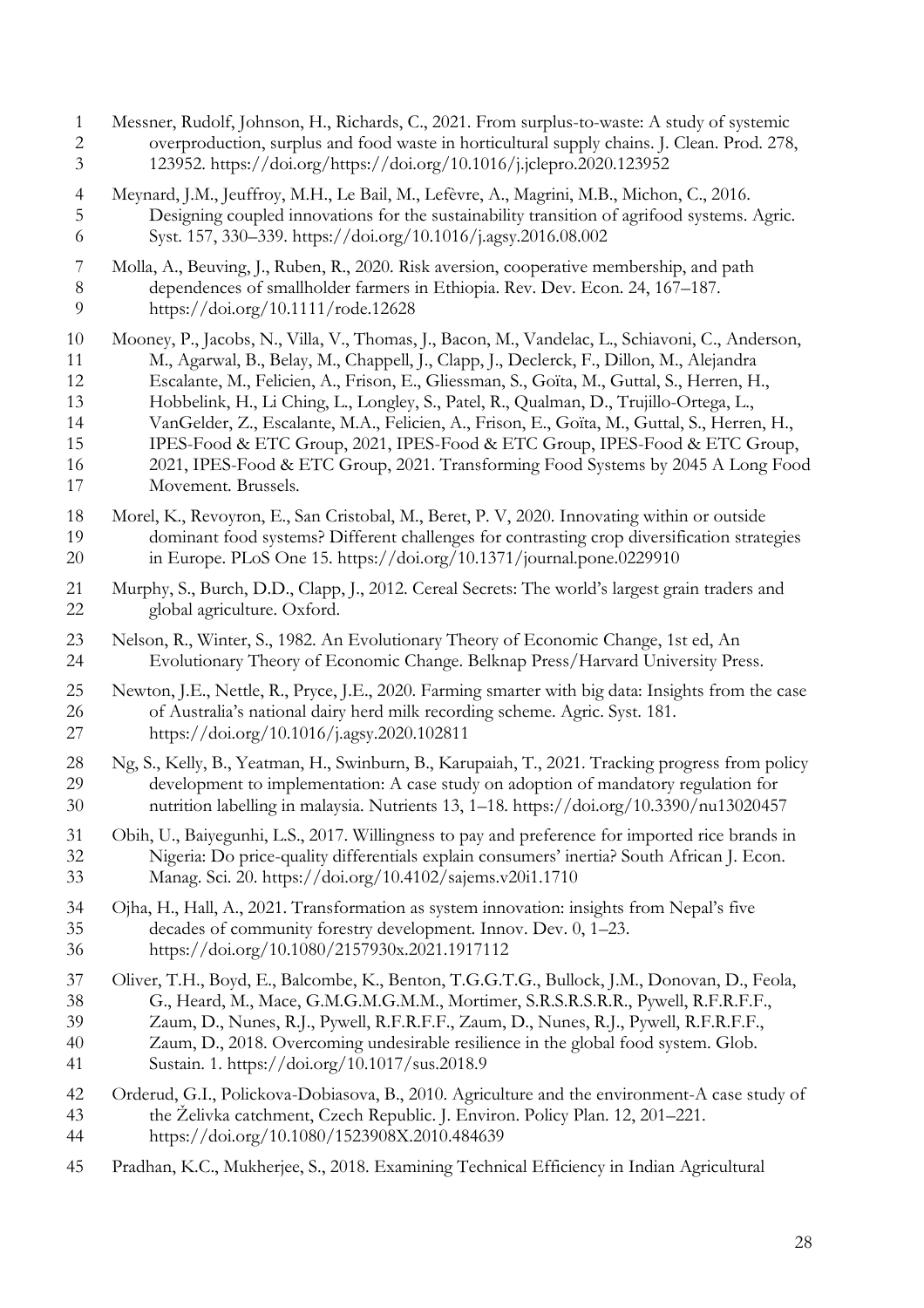Production Using Production Frontier Model. South Asia Econ. J. 19, 22–42. https://doi.org/10.1177/1391561418761073 Rac, I., Erjavec, K., Erjavec, E., 2020. Does the proposed cap reform allow for a paradigm shift towards a greener policy? Spanish J. Agric. Res. 18, 1–14. https://doi.org/10.5424/sjar/2020183-16447 Radulovic, V., 2005. Are new institutional economics enough? Promoting photovoltaics in India's agricultural sector. Energy Policy 33, 1883–1899. https://doi.org/10.1016/j.enpol.2004.03.004 Reenberg, A., Rasmussen, L. V, Nielsen, J.Ø., 2012. Causal relations and land use transformation in the Sahel: Conceptual lenses for processes, temporal totality and inertia. Geogr. Tidsskr. 112, 159–173. https://doi.org/10.1080/00167223.2012.741888 Renwick, A., Dynes, R., Johnstone, P., King, W., Holt, L., Penelope, J., 2019. Challenges and opportunities for land use transformation: Insights from the central plains water scheme in New Zealand. Sustain. 11. https://doi.org/10.3390/su11184912 Ronningen, K., Fuglestad, E.M., Burton, R., Rønningen, K., Magnus Fuglestad, E., Burton, R., 2021. Path dependencies in Norwegian dairy and beef farming communities: Implications for climate mitigation. Nor. Geogr. Tidsskr. 75, 65–78. https://doi.org/10.1080/00291951.2020.1865443 Roser, M., Ritchie, H., 2019. Hunger and Undernourishment [WWW Document]. Our World Data. URL https://ourworldindata.org/hunger-and-undernourishment (accessed 1.29.21). Russell, C., Lawrence, M., Cullerton, K., Baker, P., 2020. The political construction of public health nutrition problems: A framing analysis of parliamentary debates on junk-food marketing to children in Australia. Public Health Nutr. 23, 2041–2052. https://doi.org/10.1017/S1368980019003628 Russell, C, Lawrence, M., Cullerton, K., Baker, P., 2020. The political construction of public health nutrition problems: A framing analysis of parliamentary debates on junk-food marketing to children in Australia. Public Health Nutr. 23, 2041–2052. https://doi.org/10.1017/S1368980019003628 Ruttan, V.W., 1996. Induced innovation and path dependence: A reassessment with respect to agricultural development and the environment. Technol. Forecast. Soc. Change 53, 41–59. https://doi.org/10.1016/0040-1625(96)00055-8 Rutz, C., Dwyer, J., Schramek, J., 2014. More new wine in the same old bottles? The evolving nature of the CAP reform debate in europe, and prospects for the future. Sociol. Ruralis 54, 266–284. https://doi.org/10.1111/soru.12033 Schot, J., Steinmueller, W.E., 2018. Three frames for innovation policy: R&D, systems of innovation and transformative change. Res. Policy 47, 1554–1567. https://doi.org/10.1016/j.respol.2018.08.011 Seto, K.C., Davis, S.J., Mitchell, R.B., Stokes, E.C., Unruh, G., Urge-Vorsatz, D., Ürge-Vorsatz, D., 2016. Carbon Lock-In: Types, Causes, and Policy Implications. Annu. Rev. Environ. Resour. https://doi.org/10.1146/annurev-environ-110615-085934 Sobal, J., Khan, L.K., Bisogni, C., 1998. A conceptual model of the food and nutrition system. Soc. Sci. Med. 47, 853–863. https://doi.org/10.1016/S0277-9536(98)00104-X Stål, H.I.H.I., 2015. Inertia and change related to sustainability - An institutional approach. J. Clean. Prod. 99, 354–365. https://doi.org/10.1016/j.jclepro.2015.02.035 Stassart, P.M., Jamar, D., 2008. Steak up to the horns! The conventionalization of organic stock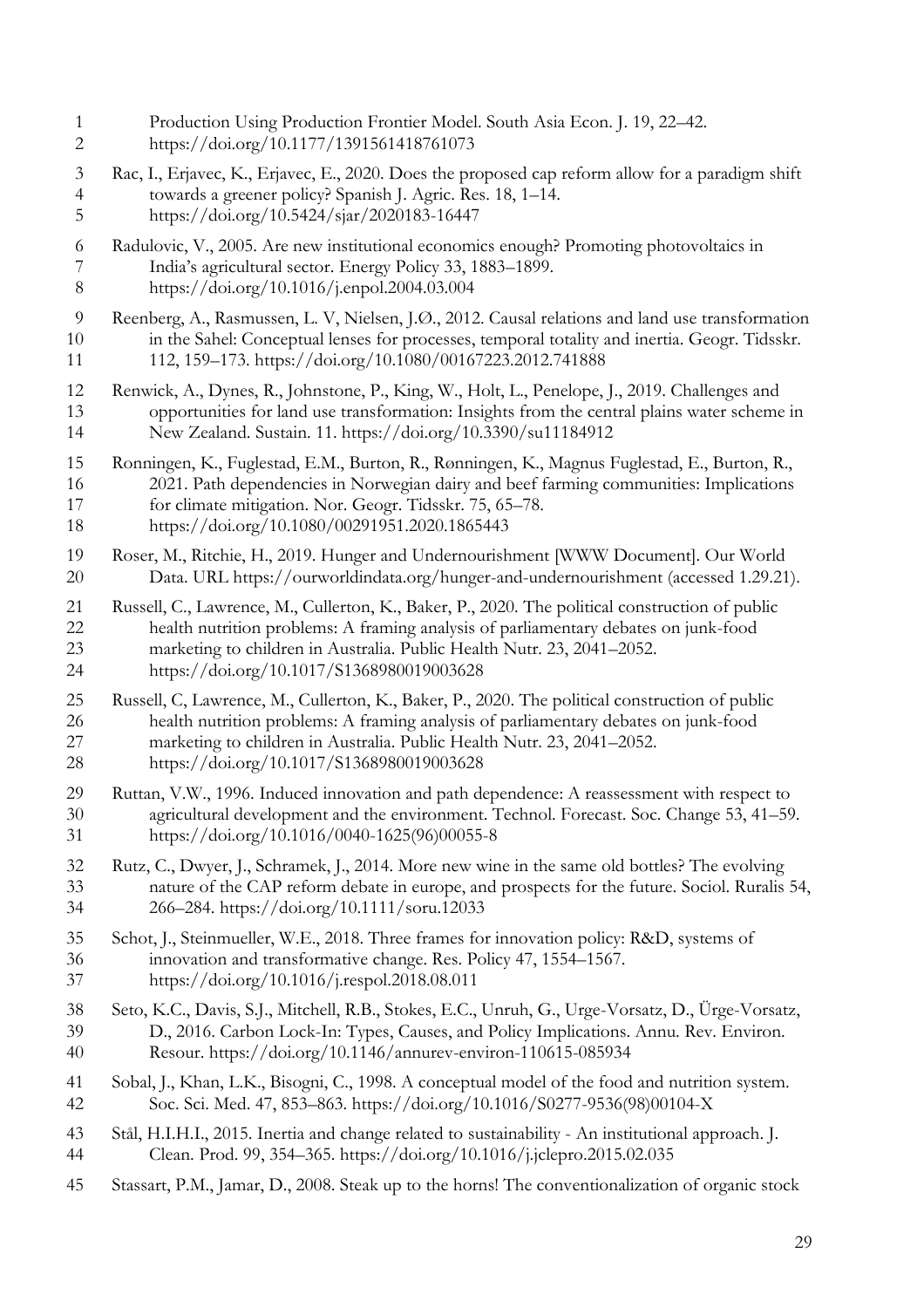farming: Knowledge lock-in in the agrifood chain. GeoJournal 73, 31–44. https://doi.org/10.1007/s10708-008-9176-2 Stirling, A., 2014. Transformations Emancipating Transformations: From controlling "the transition" to culturing plural radical progress (No. Working Paper 64). STEPS, Brighton. Sutherland, L.-A., Burton, R.J.F., Ingram, J., Blackstock, K., Slee, B., Gotts, N., 2012. Triggering change: Towards a conceptualisation of major change processes in farm decision-making. J. Environ. Manage. 104, 142–151. https://doi.org/10.1016/j.jenvman.2012.03.013 8 Swinburn, B., 2019. Power dynamics in 21st-century food systems. Nutrients 11.<br>9 https://doi.org/10.3390/nu11102544 https://doi.org/10.3390/nu11102544 Thompson, J., Millstone, E., Scoones, I., Ely, A., Marshall, F., Shah, E., Stagl, S., 2007a. Agri- food System Dynamics: pathways to sustainability in an era of uncertainty. STEPS Work. Pap. 4, 79. Thompson, J., Millstone, E., Scoones, I., Ely, A., Marshall, F., Shah, E., Stagl, S., 2007b. Agri- food System Dynamics: pathways to sustainability in an era of uncertainty. STEPS Work. Pap. 4,. Thompson, J., Scoones, I., 2009. Addressing the dynamics of agri-food systems: an emerging agenda for social science research. Environ. Sci. Policy. https://doi.org/10.1016/j.envsci.2009.03.001 Thow, A.M., Kadiyala, S., Khandelwal, S., Menon, P., Downs, S., Reddy, K.S., 2016. Toward Food Policy for the Dual Burden of Malnutrition: An Exploratory Policy Space Analysis in India. Food Nutr. Bull. 37, 261–274. https://doi.org/10.1177/0379572116653863 Tonkin, E., Coveney, J., Webb, T., Wilson, A.M., Meyer, S.B., 2018. Consumer Concerns Relating to Food Labeling and Trust—Australian Governance Actors Respond. J. Consum. Aff. 52, 349–372. https://doi.org/10.1111/joca.12155 Trencher, G., Rinscheid, A., Duygan, M., Truong, N., Asuka, J., 2020. Revisiting carbon lock-in in energy systems: Explaining the perpetuation of coal power in Japan. Energy Res. Soc. Sci. 69, 101770. https://doi.org/10.1016/j.erss.2020.101770 Turner, J.A., Klerkx, L., Rijswijk, K., Williams, T., Barnard, T., 2016. Systemic problems affecting co-innovation in the New Zealand Agricultural Innovation System: Identification of blocking mechanisms and underlying institutional logics. NJAS - Wageningen J. Life Sci. 76, 99–112. https://doi.org/10.1016/j.njas.2015.12.001 Unruh, G.C., 2000. Understanding carbon lock-in, Energy Policy. Elsevier Science Ltd. https://doi.org/10.1016/S0301-4215(00)00070-7 Van Assche, K., Djanibekov, N., Hornidge, A.-K., Shtaltovna, A., Verschraegen, G., 2014. Rural development and the entwining of dependencies: Transition as evolving governance in Khorezm, Uzbekistan. Futures 63, 75–85. https://doi.org/10.1016/j.futures.2014.08.006 van Bers, C., Delaney, A., Eakin, H., Cramer, L., Purdon, M., Oberlack, C., Evans, T., Pahl- Wostl, C., Eriksen, S., Jones, L., Korhonen-Kurki, K., Vasileiou, I., 2019. Advancing the research agenda on food systems governance and transformation. Curr. Opin. Environ. Sustain. 39, 94–102. https://doi.org/10.1016/j.cosust.2019.08.003 Vanloqueren, G., Baret, P. V, 2009. How agricultural research systems shape a technological regime that develops genetic engineering but locks out agroecological innovations. Res. Policy 38, 971–983. https://doi.org/10.1016/j.respol.2009.02.008 Wagner, H.C., Cox, M., Bazo Robles, J.L.J.L.J.L., Wagner, C.H., Cox, M., Robles, J.L.B., 2016. Pesticide lock-in in small scale Peruvian agriculture. Ecol. Econ. 129, 72–81.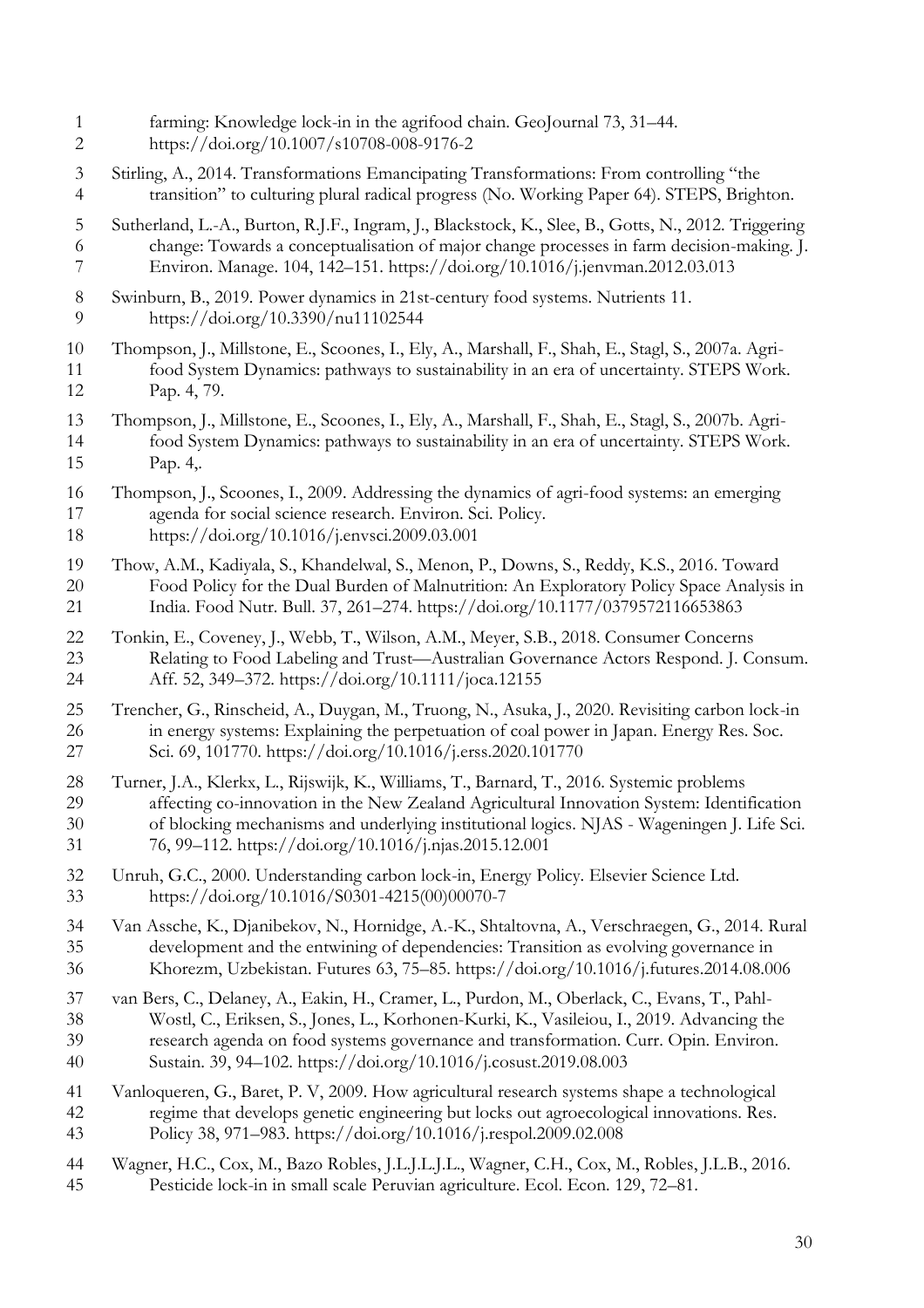- https://doi.org/10.1016/j.ecolecon.2016.05.013
- Webb, D., Byrd-Bredbenner, C., 2015. Overcoming consumer inertia to dietary guidance. Adv. Nutr. 6, 391–396. https://doi.org/10.3945/an.115.008441
- Williamson, C.R., 2009. Informal institutions rule: institutional arrangements and economic performance. Public Choice 139, 371–387. https://doi.org/10.1007/s11127-009-9399-x
- Williamson, O.E., 2000. The New Institutional Economics: Taking Stock, Looking Ahead. J. Econ. Lit. 38, 595–613. https://doi.org/10.1257/JEL.38.3.595
- Wilson, C., Tisdell, C., 2001. Why farmers continue to use pesticides despite environmental, health and sustainability costs. Ecol. Econ. 39, 449–462. https://doi.org/10.1016/S0921- 8009(01)00238-5
- Wilson, G.A., 2008. From "weak" to "strong" multifunctionality: Conceptualising farm-level multifunctional transitional pathways. J. Rural Stud. 24, 367–383. https://doi.org/10.1016/j.jrurstud.2007.12.010
- Wiskerke, J.S.C., Roep, D., 2007. Constructing a sustainable pork supply chain: A case of techno- institutional innovation. J. Environ. Policy Plan. 9, 53–74. https://doi.org/10.1080/15239080701254982
- Yeh, M.-J., 2019. Discourse on the idea of sustainability: with policy implications for health and welfare reform. Med. Heal. Care Philos. 2019 232 23, 155–163. https://doi.org/10.1007/S11019-019-09937-Z
- Yen, T.-F., 2018. Organic food consumption in China: The moderating role of inertia, in: W.-H., H. (Ed.), 6th International Multi-Conference on Engineering and Technology Innovation, IMETI 2017. EDP Sciences, School of Economics, Sichuan University of Science and Engineering, China. https://doi.org/10.1051/matecconf/201816901019
- 24 Yesuf, M., Bluffstone, R.A., 2009. Poverty, risk aversion, and path dependence in low-income<br>25 countries: Experimental evidence from Ethiopia. Am. I. Agric. Econ. 91, 1022–1037. countries: Experimental evidence from Ethiopia. Am. J. Agric. Econ. 91, 1022-1037. https://doi.org/10.1111/j.1467-8276.2009.01307.x
- Zukauskaite, E, Moodysson, J., 2016a. Multiple paths of development: knowledge bases and institutional characteristics of the Swedish food sector. Eur. Plan. Stud. 24, 589–606. https://doi.org/10.1080/09654313.2015.1092502
- Zukauskaite, E, Moodysson, J., 2016b. Multiple paths of development: knowledge bases and institutional characteristics of the Swedish food sector. Eur. Plan. Stud. 24, 589–606. https://doi.org/10.1080/09654313.2015.1092502
- 
-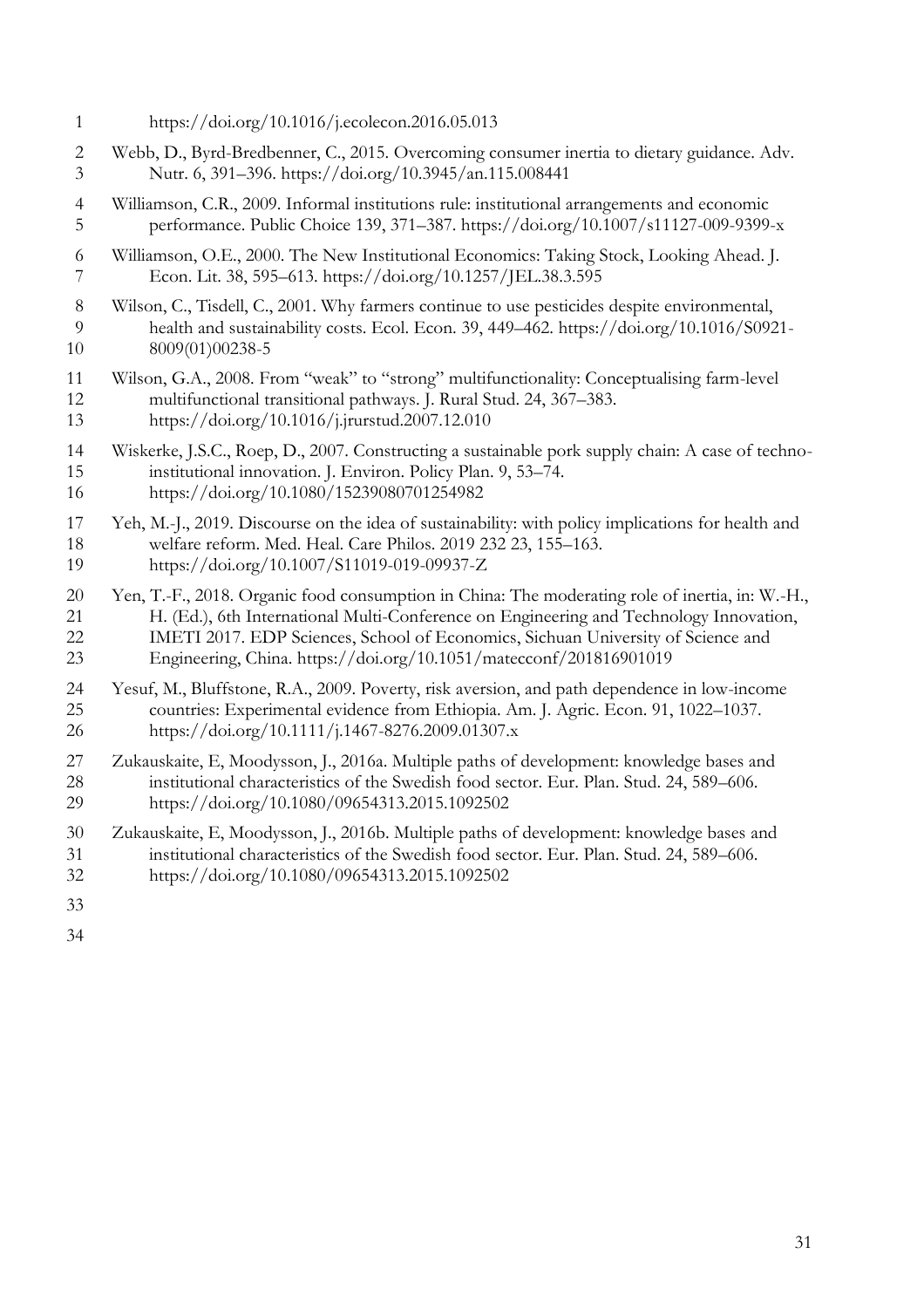#### **Supplementary materials – Systematic Review process**

#### **1. Background**

 Originally mostly used in the medical field, systematic reviews are now becoming increasingly popular in the agriculture and food research field (Sargeant *et al.*, 2005; Farrukh *et al.*, 2020). Despite presenting certain disadvantages - for instance, the keyword choice excludes a number of results, or some sources not be included in the search even if relevant, because of vague titles or abstracts that might not contain the search keywords (Mallett *et al.*, 2012)– systematic reviews provide a comprehensive, reproductible and unbiased search strategy (Sargeant *et al.*, 2005; Farrukh *et al.*, 2020). Whereas case studies taken in isolation might provide only a partial picture (Petticrew and Roberts, 2008, p. 11) of resistance, the advantage of a systematic review lies in the comprehensiveness of the results and findings it produces (Grant and Booth, 2009; Kelly, 2015). Synthetizing and appraising findings from a wide variety of study designs and settings will provide a deep understanding of how path-dependencies, lock-ins and inertia work together to create resistance to change, providing insights from a wide variety of publications set in different geographical contexts and using multiple frameworks and methods.

#### **2. Systematic review protocol**

 The systematic review included the Scopus, ScienceWeb and ScienceDirect databases. The systematic review conducted in this paper follows the PRISMA guidelines (Moher *et al.*, 2009). Prior to carrying out the systematic review, a protocol was implemented to ensure that only relevant sources are selected, while exclusion and inclusion criteria are clear and the methodology is replicable. The procedure followed in the systematic review is detailed below.

- *i) Identification*
- The terms searched were as follows:
- ( inertia OR lock-in\* OR lockin\* OR path-
- dependen\* ) OR ( path AND dependent ) OR ( lock AND in ) AND ( agri\* OR food O
- R farm\*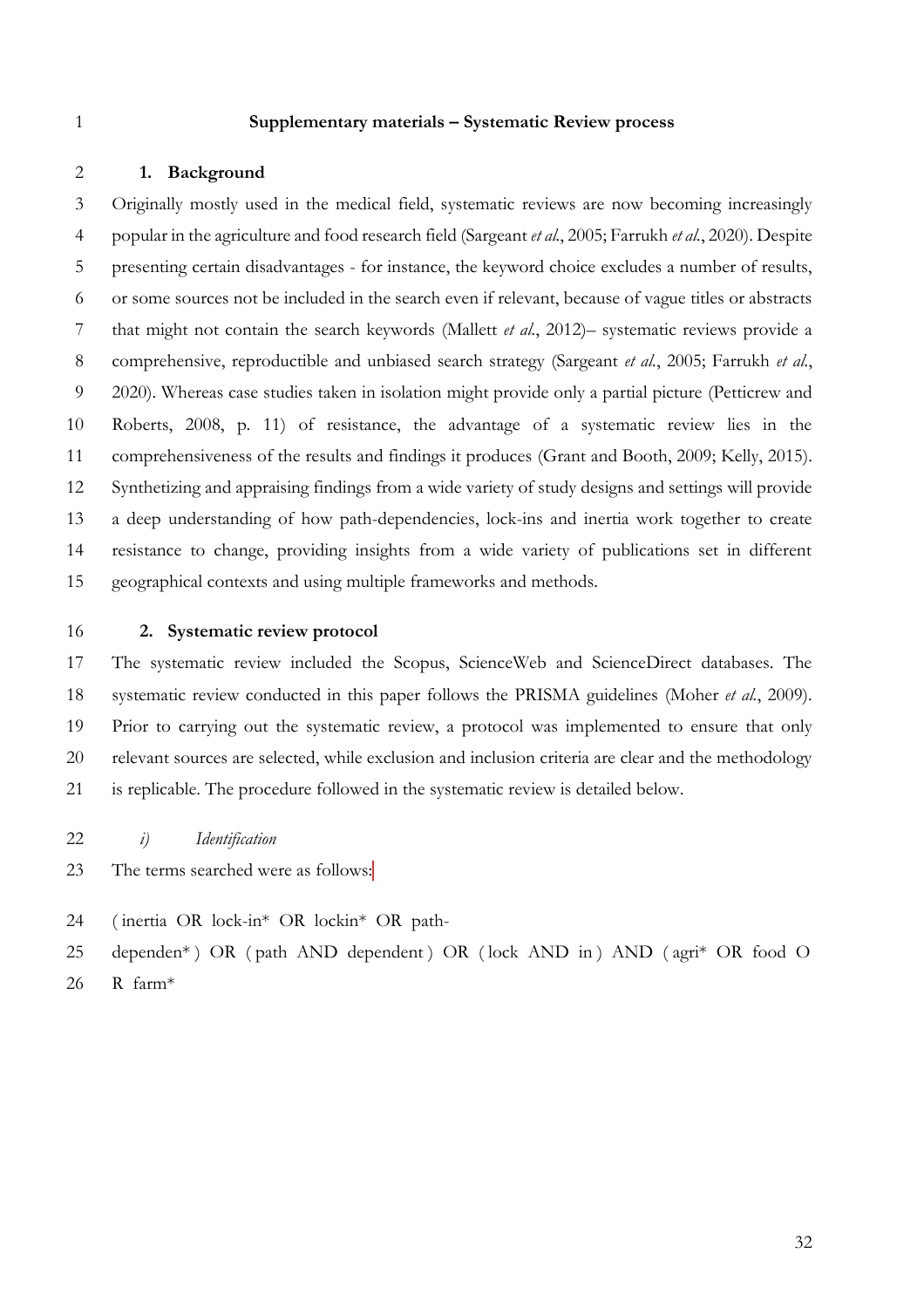The multi-character wildcard "\*" was used at the end of the words to ensure maximum inclusiveness of the results. The wildcard in fact ensures that different variations of the keywords 3 are captured in the search as it looks for the root word and alternative endings<sup>5</sup>. For instance, path- dependen\* will include both path-dependecy and path-dependencies. Similarly, agri\* will include agriculture, agricultural and so on.

 The term "AND" was used to capture studies that captured inertia/lock-ins/path dependencies *only* within the context of agricultural and food systems. The term "OR" was used to indicate that at least one of the terms in the brackets should appear, and to search for variants of the same concept.

 All databases were searched following the same search strategy for keywords in the abstract, paper title, or full text of the publication. The search included peer-reviewed journal articles, books, conferences and reports in English. As the literature around the sustainability of agriculture and food production and consumption emerged in the 1970s (and around sustainability more in general) (Yeh, 2019), whilst the first conceptualisations of path-dependencies, lock-ins and inertia started taking roots in the 1980s (David, 1985; McGuire, 2008), 1970 was chosen as cut-off point for our systematic review. One researcher led the screening of selected documents, and unclear cases were discussed within the team.

#### The search yielded the following results:

- 19 On Scopus, 3,703 document results;
- 20 On ScienceDirect, 400 document results;
- 21 On Web of Science, 4,972 document results.
- 
- *ii) Screening and eligibility check*

 All documents retrieved in the three different databases were then exported to Mendeley 25 Reference Manager [\(https://www.mendeley.com/reference-management/reference-manager](https://www.mendeley.com/reference-management/reference-manager)).

<sup>&</sup>lt;sup>5</sup> For more details: https://service.elsevier.com/app/answers/detail/a\_id/15137/supporthub/scopus/;

[https://service.elsevier.com/app/answers/detail/a\\_id/11213/supporthub/scopus/#tips;](https://service.elsevier.com/app/answers/detail/a_id/11213/supporthub/scopus/#tips)<https://clarivate.libguides.com/woscc/searchtips>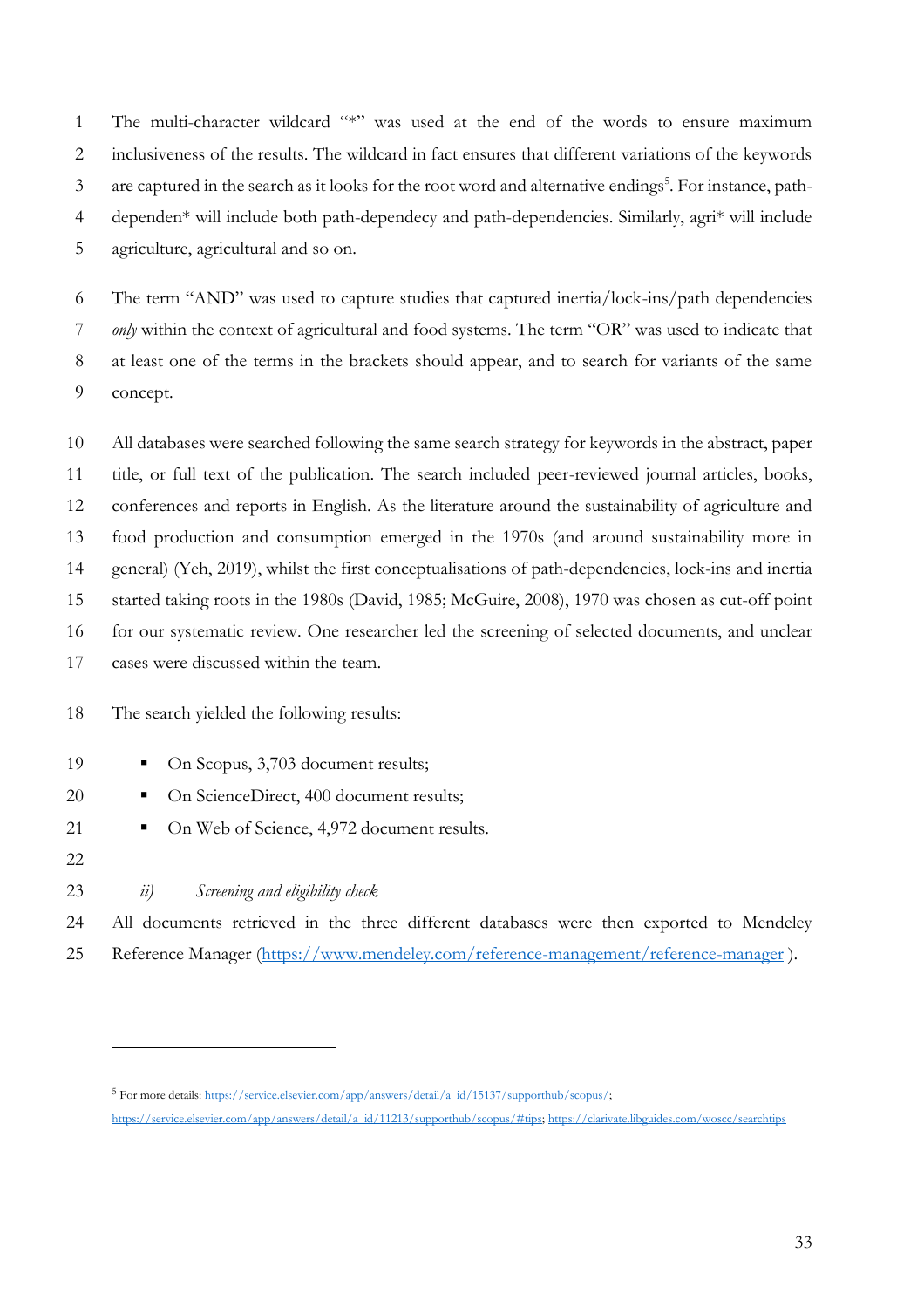| $\mathbf{1}$   | Duplicates were removed through the "Check for duplicates" tool. This tool checks for similarities   |
|----------------|------------------------------------------------------------------------------------------------------|
| 2              | in publication type (e.g. journal, book section, working paper, report), title, authors, publication |
| 3              | year, journal name/book publisher and so on and in case to merge the document, asking for            |
| $\overline{4}$ | confirmation in case of conflicting fields. After checking and removing existing duplicates, the     |
| 5              | total was of 5191 documents. These documents underwent screening.                                    |
| 6              | The systematic review then screened the articles through 3 steps.                                    |
| 7              | STEP 1: Title and Journal screening                                                                  |
| $8\,$          | Records were screened based on their title.                                                          |
| 9              | Exclusion criteria: Records where the title (combined with the journal field) clearly<br>$\bullet$   |
| 10             | informed that the document did not belong to the context of the agriculture and food                 |
| 11             | sector (e.g. rather belonged to chemistry, biology, psychology etc.) were excluded.                  |
| 12             | In case of doubt, the document was kept and passed to the second step.                               |
| 13             | At the end of this step, 4686 were excluded, and 505 were kept for abstract screening.               |
| 14             | STEP 2: Abstract screening                                                                           |
| 15             | Records were screened based on their abstract.                                                       |
| 16             | Exclusion criteria: each abstract was thoroughly read by the reviewer. Documents were<br>$\bullet$   |
| 17             | excluded when:                                                                                       |
| 18             | (A) there was no mention of either lock-ins, or path-dependencies, or inertia, or                    |
| 19             | the context of the document was not within the agriculture and food sector;                          |
| 20             | (B) Literature reviews were also excluded from the analysis, to only capture                         |
| 21             | findings from original studies, as done in a recently published systematic review                    |
| 22             | from Farrukh et al. (2020)                                                                           |
| 23             | In case of doubt, the document was kept and passed to the third step.                                |
| 24             | At the end of this step, 247 documents were excluded, of which 238 were excluded because not         |
| 25             | relevant to the topic (A), and 9 were excluded because they were literature reviews (B).             |
| 26             | 258 documents were kept for full-text screening.                                                     |
| 27             | STEP 3: Full-text screening                                                                          |

• The third step involved the analysis of the full text of each selected document.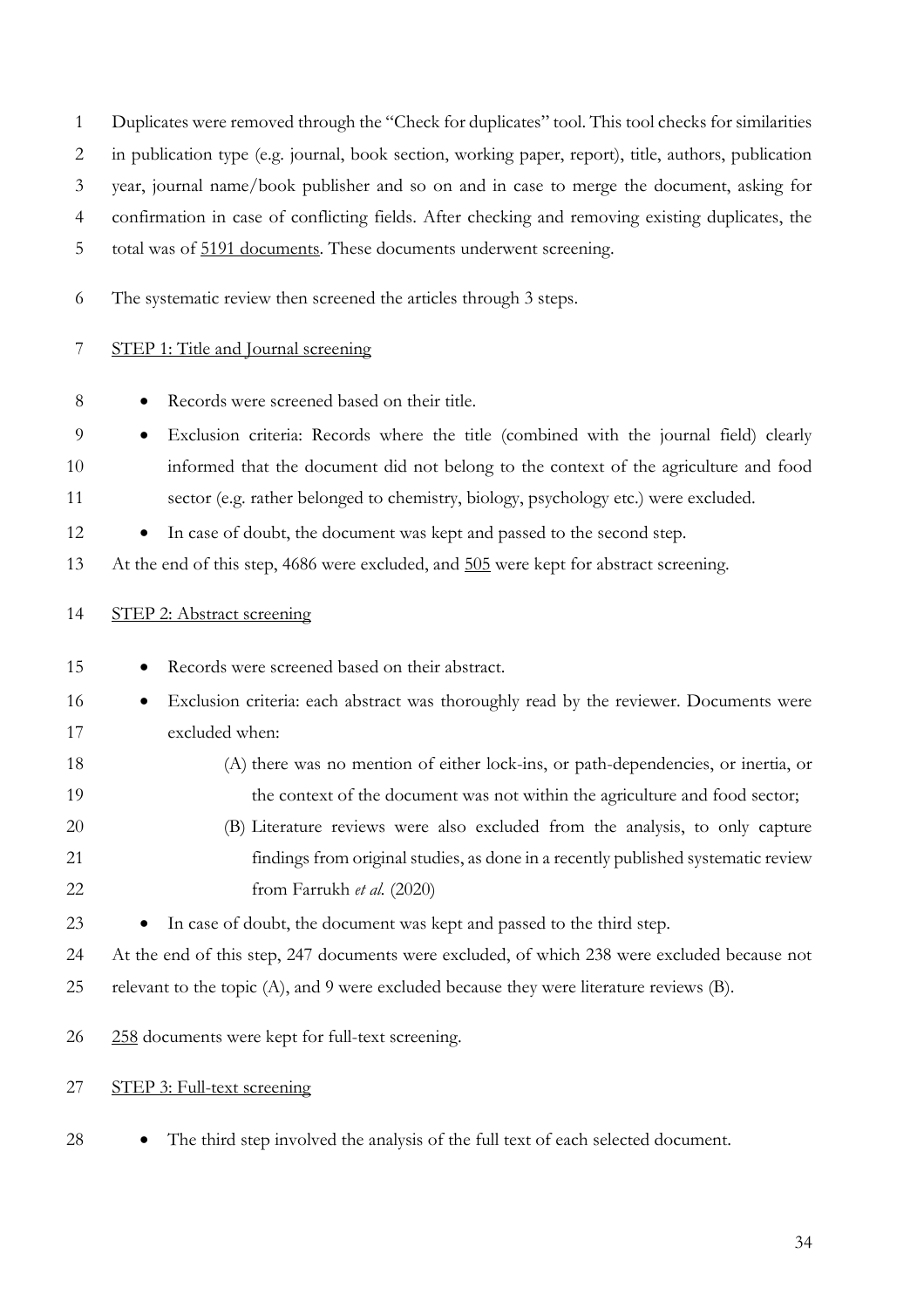- Exclusion criteria: each document was thoroughly read by the reviewer. Documents were excluded when:
- (A) The full text was not accessible;
- (B) They were literature review (this was sometimes unclear in the abstract);
- (C) The full text was not in English (even if "English" was chosen as language of the sources, the fact that their abstract was in English might have led to their inclusion in the database);
- (D)They did not comprehensively explain lock-ins, path-dependencies or inertia in the context of the agriculture and food sector (mentioning these concepts without a clear explanation of their meaning and/or implications was not sufficient to make 11 the source eligible)

At the end of this step, 147 documents were excluded: 21 were non accessible (of these 21, 17

were books or books chapter, and 4 were journal articles) not accessible (A); 2 were literature

reviews (B); 6 were not available in English (C) and 118 were not relevant to the topic (D).

- At this stage, 11 records were added through snowballing. Snowballing refers to pursuing
- relevant references cited in the selected documents and adding them to the search results.
- Snowballing is an alternative approach to discover additional evidence that was not retrieved
- through conventional search and is considered as a best practice when conducting systematic
- reviews.(Choong *et al.*, 2014). Records added through snowballing included five reports (Murphy
- and Burch, 2012; IPES, 2016, 2017; Dury *et al.*, 2019; Hall and Dijkman, 2019), which possibly
- did not come up in the systematic review process as their breadth of topic did not allow the
- inclusion of path-dependency, inertia and lock-in keywords in the abstract, title or keyword list.
- Six were a journal article which was relevant to the topic, but did not emerge from the systematic
- review (Kay, 2003; Murphy and Burch, 2012; Turner *et al.*, 2016; Klerkx and Rose, 2020;
- Anderson and Maughan, 2021; Glover *et al.*, 2021, forthcoming; Herrero *et al.*, 2021).

#### **A total of 122 documents were thus selected for the analysis.**

#### *iii) Inclusion*

 Overall, a total of 122 documents was included in the analysis. To facilitate the analysis of these documents, reviewers created an Excel spreadsheet to the descriptive statistics of the selected publications: author, journal, year, affiliation of first author, continent of affiliation country focus, methodology, level of focus (macro/meso/micro). Then, all documents were attentively analyzed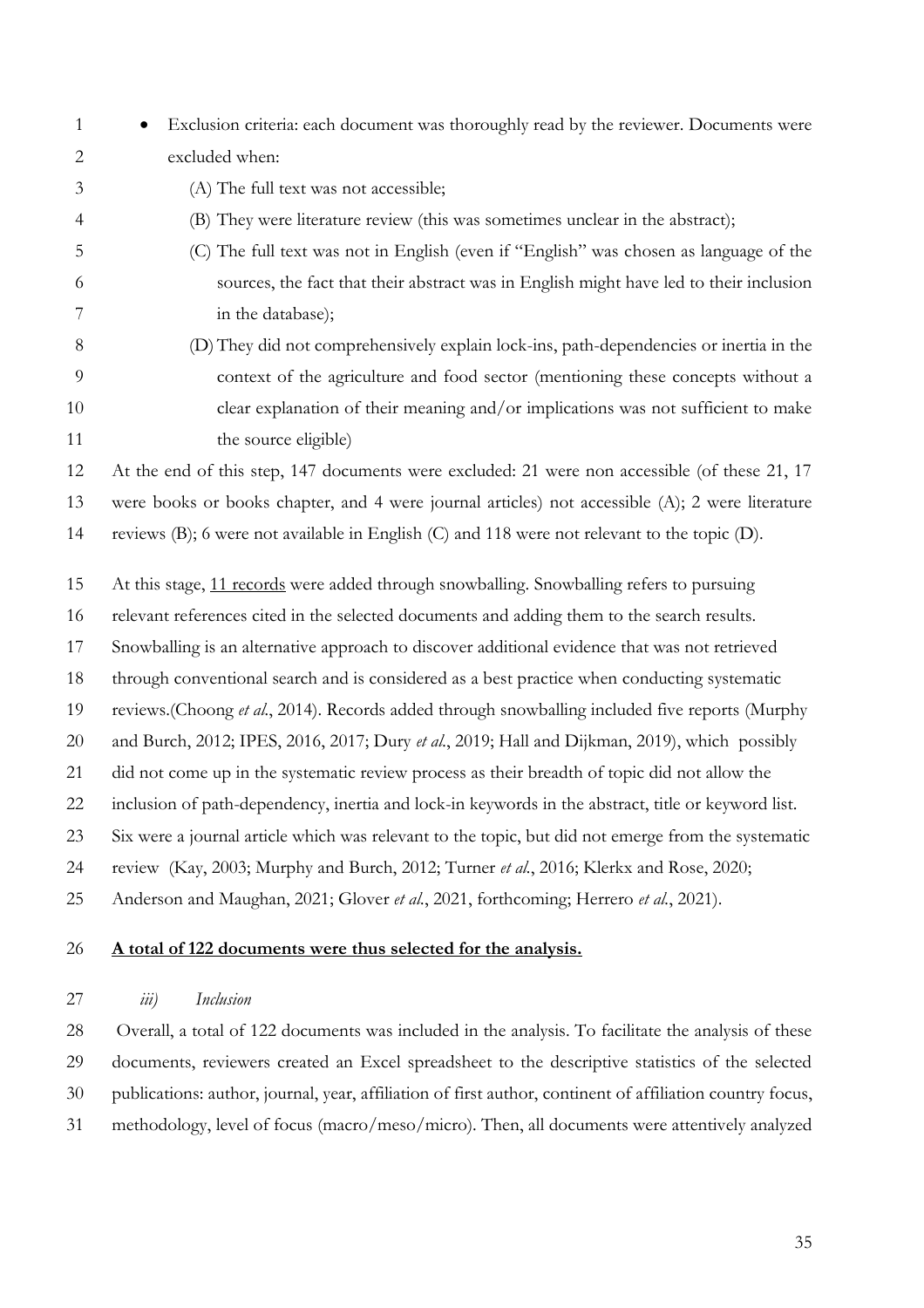- to identify patterns around our topic of study, and in particular pinpoint the existence of different
- research domain while enabling the clustering of explanation of resistance.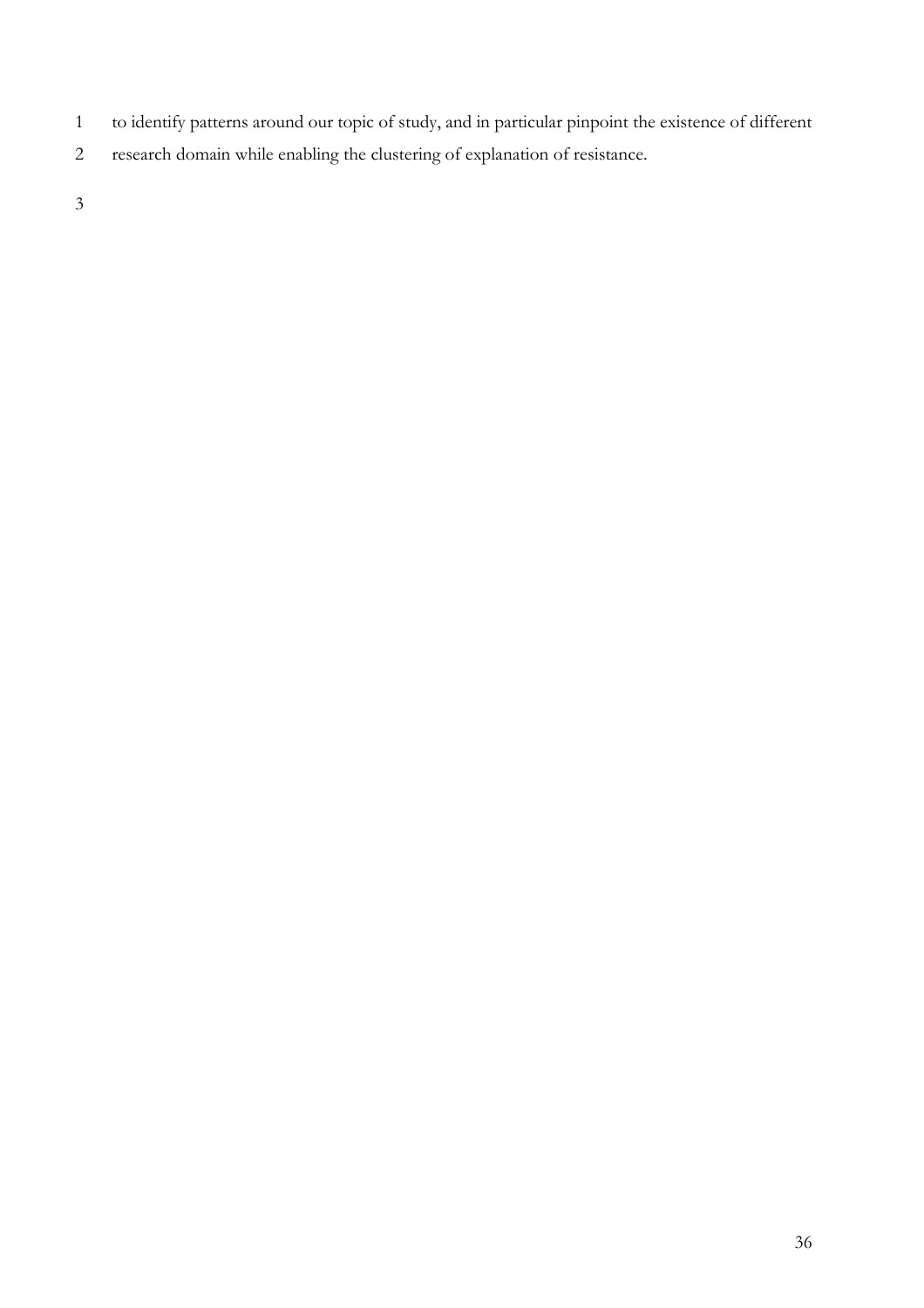# **References (Supplementary Materials):**

| $\overline{c}$ | Anderson, C. R. and Maughan, C. (2021) "The Innovation Imperative": The Struggle Over                          |
|----------------|----------------------------------------------------------------------------------------------------------------|
| 3              | Agroecology in the International Food Policy Arena', Frontiers in Sustainable Food Systems.                    |
| $\overline{4}$ | Frontiers Media S.A., 5, p. 619185. doi: 10.3389/fsufs.2021.619185.                                            |
| 5              | Choong, K. M. et al. (2014) 'Automatic Evidence Retrieval for Systematic Reviews', J Med Internet              |
| 6              | Res 2014;16(10):e223 https://www.jmir.org/2014/10/e223. Journal of Medical Internet                            |
| 7              | Research, 16(10), p. e3369. doi: 10.2196/JMIR.3369.                                                            |
| 8              | David, P. A. (1985) 'Clio and the economics of qwerty', American Economic Review. American                     |
| 9              | Economic Association, 75(2), pp. 332-337. doi: 10.2307/1805621.                                                |
| 10             | Dury, S. et al. (2019) Food systems at risk. Rome, Montpellier, Brussels. doi:                                 |
| 11             | 10.19182/agritrop/00080.                                                                                       |
| 12             | Farrukh, M. U. et al. (2020) 'Mapping the food security studies in India, Pakistan and Bangladesh:             |
| 13             | Review of research priorities and gaps', Global Food Security. Elsevier B.V., 26(April), p.                    |
| 14             | 100370. doi: 10.1016/j.gfs.2020.100370.                                                                        |
| 15             | Glover, D. et al. (2021) 'Unplanned but well prepared: A reinterpreted success story of                        |
| 16             | international agricultural research, and its implications', Outlook on Agriculture.                            |
| 17             | Grant, M. J. and Booth, A. (2009) 'A typology of reviews: An analysis of 14 review types and                   |
| 18             | associated methodologies', Health Information and Libraries Journal, 26(2), pp. 91-108. doi:                   |
| 19             | 10.1111/j.1471-1842.2009.00848.x.                                                                              |
| 20             | Hall, A. J. and Dijkman, J. (2019) 'Public Agricultural Research in an Era of Transformation :                 |
| 21             | The Challenge of Agri-Food System Innovation', (IX), p. 67.                                                    |
| 22             | Herrero, M. et al. (2021) 'Articulating the effect of food systems innovation on the Sustainable               |
| 23             | Development Goals', The Lancet Planetary Health. Elsevier B.V., pp. e50-e62. doi:                              |
| 24             | 10.1016/S2542-5196(20)30277-1.                                                                                 |
| 25             | IPES (2016) From Uniformity to Diversity: a paradigm shift from industrial agriculture to diversified          |
| 26             | agroecological systems. Brussels. Available at: http://www.ipes-                                               |
| 27             | food.org/_img/upload/files/UniformityToDiversity_FULL.pdf.                                                     |
| 28             | IPES (2017) Too big to feed Exploring the impacts of mega-mergers, consolidation and concentration of power in |
| 29             | the agri-food sector.pdf, International Panel of experts on sustainable food systems. Brussels. Available      |
| 30             | at: http://www.ipes-food.org/reports/.                                                                         |
| 31             | Kay, A. (2003) 'Path dependency and the CAP', Journal of European Public Policy, 10(3). doi:                   |
| 32             | 10.1080/1350176032000085379.                                                                                   |
| 33             | Kelly, E. (2015) 'Systematic and just: The use of a systematic review methodology in social work               |
| 34             | research', Social Work and Social Sciences Review. Whiting & Birch, Ltd., 15(3), pp. 72-85.                    |
| 35             | doi: 10.1921/swssr.v15i3.833.                                                                                  |
| 36             | Klerkx, L. and Rose, D. (2020) 'Dealing with the game-changing technologies of Agriculture 4.0:                |
| 37             | How do we manage diversity and responsibility in food system transition pathways?',                            |
| 38             | Global Food Security. Elsevier B.V., 24, p. 100347. doi: 10.1016/j.gfs.2019.100347.                            |